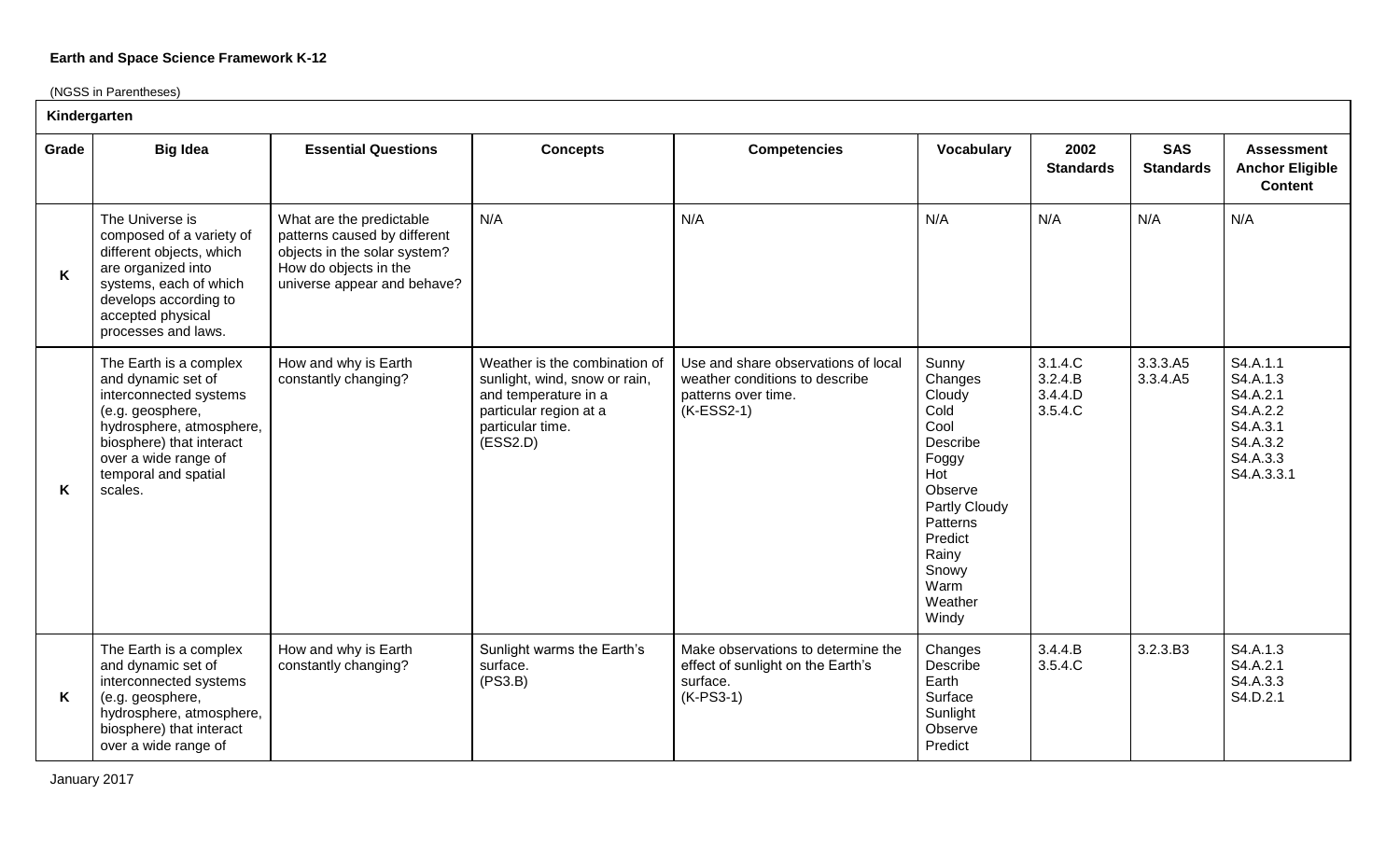|   | temporal and spatial<br>scales.                                                                                                                                                                               |                                                                        |                                                                                                                                                                                                                           |                                                                                                                                                           |                                                                                                                               |                    |                                          |                                                                                  |
|---|---------------------------------------------------------------------------------------------------------------------------------------------------------------------------------------------------------------|------------------------------------------------------------------------|---------------------------------------------------------------------------------------------------------------------------------------------------------------------------------------------------------------------------|-----------------------------------------------------------------------------------------------------------------------------------------------------------|-------------------------------------------------------------------------------------------------------------------------------|--------------------|------------------------------------------|----------------------------------------------------------------------------------|
| K | The Earth is a complex<br>and dynamic set of<br>interconnected systems<br>(e.g. geosphere,<br>hydrosphere, atmosphere,<br>biosphere) that interact<br>over a wide range of<br>temporal and spatial<br>scales. | How and why is Earth<br>constantly changing?                           | Sunlight warms the Earth's<br>surface.<br>(PS3.B)                                                                                                                                                                         | Use tools and materials to design<br>and build a structure that will reduce<br>(or increase) the warming effect of<br>sunlight on an area.<br>$(K-PS3-2)$ | <b>Build</b><br>Canopy<br>Cool<br><b>Materials</b><br>Structure<br>Sunlight<br>Tent<br>Tools<br>Umbrella<br>Warming<br>effect | 3.4.4.B<br>3.5.4.C |                                          | S4.A.1.3<br>S4.A.2.1<br>S4.A.2.2<br>S4.A.3.3<br>S4.B.2.1<br>S4.B.3.2<br>S4.D.2.1 |
| K | The Earth is a complex<br>and dynamic set of<br>interconnected systems<br>(e.g. geosphere,<br>hydrosphere, atmosphere,<br>biosphere) that interact<br>over a wide range of<br>temporal and spatial<br>scales. | How and why is Earth<br>constantly changing?                           | Some kinds of severe<br>weather are more likely than<br>others in a given region.<br>Weather scientists forecast<br>severe weather so that the<br>communities can prepare for<br>and respond to these events.<br>(ESS3.B) | Ask questions to obtain information<br>about the purpose of weather<br>forecasting to prepare for and<br>respond to weather.<br>$(K-ESS3-2)$              | Conditions<br>Design<br>Evaluate<br>Hazard<br>Natural<br>Natural hazard<br>Process<br>Region<br>Solution<br>Weather           | 3.2.4.C<br>3.8.4.A | 3.3.3.A5<br>3.3.4.A5                     | S4.A.1.1<br>S4.A.1.3<br>S4.A.2.1<br>S4.A.2.2<br>S4.A.3.1<br>S4.A.3.2<br>S4.A.3.3 |
| K | The Earth is a complex<br>and dynamic set of<br>interconnected systems<br>(e.g. geosphere,<br>hydrosphere, atmosphere,<br>biosphere) that interact<br>over a wide range of<br>temporal and spatial<br>scales. | How and why is the Earth<br>constantly changing?                       | Plants and animals can<br>change their environment.<br>(ESS2.E)                                                                                                                                                           | Use evidence to show how plants<br>and animals are able to change their<br>environment to meet their needs.<br>(K-ESS2-2)                                 | <b>Needs</b>                                                                                                                  | 3.2.4.C            | 4.1.1.A<br>4.1.K.D<br>4.6.4.A<br>4.8.4.C | S4.A.1.1<br>S4.A.1.3<br>S4.A.2.1<br>S4.A.2.2<br>S4.A.3.1<br>S4.A.3.2<br>S4.A.3.3 |
| K | The Earth's surface<br>processes affect and are<br>affected by human<br>activities.                                                                                                                           | How do Earth's processes<br>and human activities affect<br>each other? | People can make choices to<br>reduce impact on the<br>environment.<br>(ESS3.C)                                                                                                                                            | Describe ways to reduce impact of<br>humans on the land, water, and air.<br>(K-ESS3-3)                                                                    | Air<br>Choices<br>Impact<br>Land<br>Water                                                                                     | 4.8.4.C            | 4.5.K.D<br>4.5.2.C                       | S.4.B.3.2<br>S.4.B.3.3                                                           |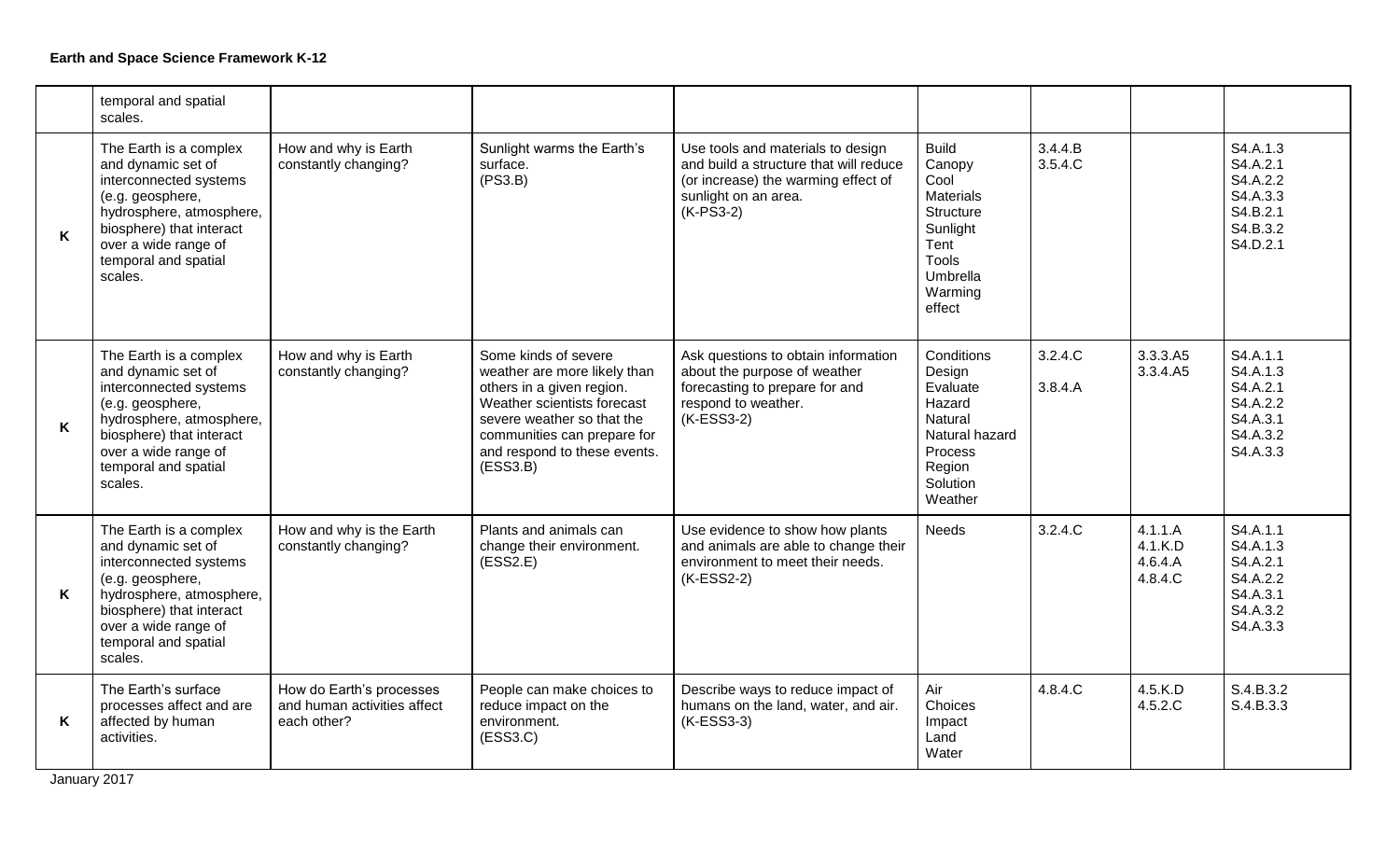| K                    | The Earth's surface<br>processes affect and are<br>affected by human<br>activities.                                                                                                          | How do Earth's processes<br>and human activities affect<br>each other? | Things that people do to live<br>can affect the world around<br>them.<br>(ESS3.C)                                                         | Describe and communicate solutions<br>to reduce impact of humans on land,<br>water, water, and air.<br>$(K-ESS2-2)$                    | Recycle<br>Reduce<br>Reuse<br>Solutions                                               | 4.8.4.C<br>3.2.4.D<br>3.8.4.C<br>3.8.4.A                                  | 4.5.PK.D<br>4.5.3.D                            | S.4.B.3.2<br>S.4.B.3.3                                                                                       |
|----------------------|----------------------------------------------------------------------------------------------------------------------------------------------------------------------------------------------|------------------------------------------------------------------------|-------------------------------------------------------------------------------------------------------------------------------------------|----------------------------------------------------------------------------------------------------------------------------------------|---------------------------------------------------------------------------------------|---------------------------------------------------------------------------|------------------------------------------------|--------------------------------------------------------------------------------------------------------------|
| K                    | The Earth's surface<br>processes affect and are<br>affected by human<br>activities.                                                                                                          | How do Earth's processes<br>and human activities affect<br>each other? | Living things need water, air,<br>and resources from the land.<br>Organisms live in places that<br>have the things they need.<br>(ESS3.A) | Using evidence, state an argument<br>how plants and animals can change<br>the environment to meet their needs.<br>$(K-ESS3-1)$         | Argument<br>Evidence                                                                  | 3.2.4.C<br>4.6.4.A                                                        | 4.1.3.D<br>4.5.K.E                             | S.4.A.11<br>S.4.B.3.2<br>S.4.B.3.3                                                                           |
| <b>First Grade</b>   |                                                                                                                                                                                              |                                                                        |                                                                                                                                           |                                                                                                                                        |                                                                                       |                                                                           |                                                |                                                                                                              |
| Grade                | <b>Big Idea</b>                                                                                                                                                                              | <b>Essential Questions</b>                                             | <b>Concepts</b>                                                                                                                           | <b>Competencies</b>                                                                                                                    | Vocabulary                                                                            | 2002<br><b>Standards</b>                                                  | <b>SAS</b><br><b>Standards</b>                 | <b>Assessment</b><br><b>Anchor Eligible</b><br><b>Content</b>                                                |
| $\blacktriangleleft$ | The universe is composed<br>of a variety of different<br>objects, which are<br>organized into systems<br>each of, which develops<br>according to accepted<br>physical processes and<br>laws. | What is the universe, and<br>what is Earth's place in it?              | Observable changes and<br>patterns in the sky are caused<br>by motions in the Earth-moon-<br>sun system.<br>(ESS1.A)                      | Use observations of stars, moon,<br>and sun in the day and night sky to<br>describe patterns that can be<br>predicted.<br>$(1-ESS1-1)$ | Changes<br>Describe<br>Moon<br>Observe<br>Pattern<br>Predict<br>Star<br>Sun<br>System | 3.4.4.D<br>3.1.4.C<br>3.1.4.A<br>3.1.7.A<br>3.2.4.A<br>3.2.4.B<br>3.2.4.C | 3.3.2.B1<br>3.3.4.B1<br>3.3.4.B2<br>3.3.PK.B.1 | S4.A.1.1<br>S4.A.1.3<br>S4.A.2.1<br>S4.A.2.2<br>S4.A.3.1<br>S4.A.3.2<br>S4.A.3.3<br>S4.D.3.1.1<br>S4.D.3.1.2 |
| $\mathbf{1}$         | The universe is composed<br>of a variety of different<br>objects, which are<br>organized into systems<br>each of, which develops<br>according to accepted<br>physical processes and<br>laws. | What is the universe, and<br>what is Earth's place in it?              | The motion of the sun, moon<br>and earth relates to time.<br>(days, months, years).<br>(ESS1.B)                                           | Use observations to compare the<br>motion of the sun, earth and moon<br>as it relates to time.<br>$(1-ESS1-1)$                         | Earth<br>Moon<br>Motion<br>Sun                                                        | 3.1.4.C<br>3.2.4.B<br>3.4.4.D                                             | 3.3.2.B1<br>3.3.3.B1                           | S.4.A.1.3.1<br>S4.D.3.1.2                                                                                    |
| $\mathbf{1}$         | The universe is composed<br>of a variety of different<br>objects, which are<br>organized into systems<br>each of, which develops<br>according to accepted                                    | What is the universe, and<br>what is Earth's place in it?              | Observable changes and<br>patterns in the sky are caused<br>by motions in the Earth-moon-<br>sun system.<br>(ESS1.A)                      | Observe and describe patterns of<br>objects in the sky that are cyclic and<br>can be predicted.<br>$(1-ESS1-2)$                        | Patterns                                                                              | 3.4.4.D<br>3.1.4.C<br>3.1.4.A<br>3.1.7.A<br>3.2.4.A<br>3.2.4.B            | 3.3.2.B1<br>3.3.4.B2<br>3.3.3.B1<br>3.3.3.B3   | S4.A.3.3.1<br>S4.A.3.3.2                                                                                     |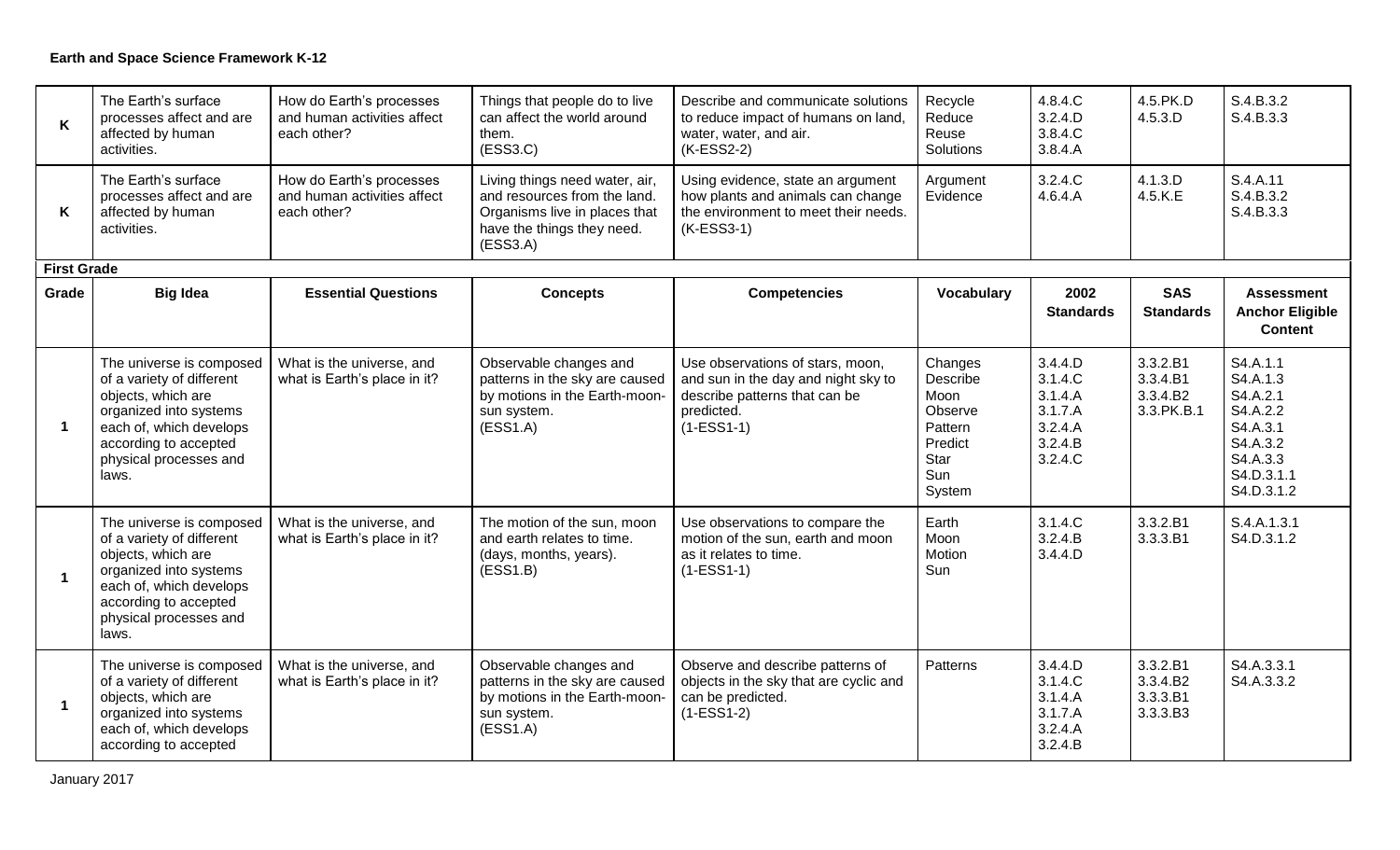|                      | physical processes and<br>laws.                                                                                                                                                                    |                                                           |                                                                                                                             |                                                                                                                                        |                                               | 3.2.4.C                                                                   |                      |                                                                                                                                  |
|----------------------|----------------------------------------------------------------------------------------------------------------------------------------------------------------------------------------------------|-----------------------------------------------------------|-----------------------------------------------------------------------------------------------------------------------------|----------------------------------------------------------------------------------------------------------------------------------------|-----------------------------------------------|---------------------------------------------------------------------------|----------------------|----------------------------------------------------------------------------------------------------------------------------------|
| $\mathbf{1}$         | The universe is composed<br>of a variety of different<br>objects, which are<br>organized into systems<br>each of, which develops<br>according to accepted<br>physical processes and<br>laws.       | What is the universe, and<br>what is Earth's place in it? | Patterns of the motion of the<br>sun, moon and stars in the<br>sky can be observed,<br>described and predicted.<br>(ESS1.A) | Observe, describe, and predict<br>patterns of daily change in the<br>appearance and visibility of the moon<br>and sun.<br>$(1-ESS1-2)$ | Predict<br>Sky<br>Sunrise<br>Sunset           | 3.4.4.D<br>3.1.4.C<br>3.1.4.A<br>3.1.7.A<br>3.2.4.A<br>3.2.4.B<br>3.2.4.C | 3.3.3.B1<br>3.3.4.B2 | S4.A.1.1<br>S4.A.1.3<br>S4.A.2.1<br>S4.A.2.2<br>S4.A.3.1<br>S4.A.3.2<br>S4.A.3.3<br>S4.D.3.1.1<br>S4.D.3.1.2<br>S4.D.3.1.3       |
| $\mathbf{1}$         | The universe is composed<br>of a variety of different<br>objects, which are<br>organized into systems<br>each of, which develops<br>according to accepted<br>physical processes and<br>laws.       | What is the universe, and<br>what is Earth's place in it? | Seasonal patterns of sunrise<br>and set can be observed,<br>described and predicted.<br>(ESS1.B)                            | Observe, describe, and predict<br>patterns of seasonal change in the<br>timing and position of sunrise and<br>sunset.<br>$(1-ESS1-2)$  | Sunrise<br>Sunset                             | 3.2.4.B                                                                   | 3.3.2.B1             | S4.A.1.1<br>S4.A.1.3<br>S4.A.2.1<br>S4.D.3.1.1<br>S.4.D.3.1.2                                                                    |
| $\mathbf{1}$         | The universe is composed<br>of a variety of different<br>objects, which are<br>organized into systems<br>each of, which develops<br>according to accepted<br>physical processes and<br>laws.       | What is the universe, and<br>what is Earth's place in it? | Through the use of tools and<br>or media objects can be<br>observed more clearly than<br>with the naked eye.                | Use scientific tools such as<br>binoculars or telescopes to enhance<br>observations.                                                   | <b>Binocular</b><br>Telescope<br><b>Tools</b> |                                                                           | 3.3.4.B1<br>3.3.4.B2 | S4.A.1.1<br>S4.A.1.3<br>S4.A.1.3.1<br>S4.A.2.2.1<br>S4.A.3.2<br>S4.A.3.3<br>S4.A.3.3.1<br>S4.A.3.3.2<br>S4.D.3.1.1<br>S4.D.3.1.2 |
| $\blacktriangleleft$ | The Earth is a complex<br>and dynamic set of<br>interconnected systems<br>(e.g. geosphere,<br>hydrosphere, atmosphere,<br>biosphere) that interact<br>over a wide range of<br>temporal and spatial | How and why is Earth<br>constantly changing?              | N/A                                                                                                                         | N/A                                                                                                                                    | N/A                                           | N/A                                                                       | N/A                  | N/A                                                                                                                              |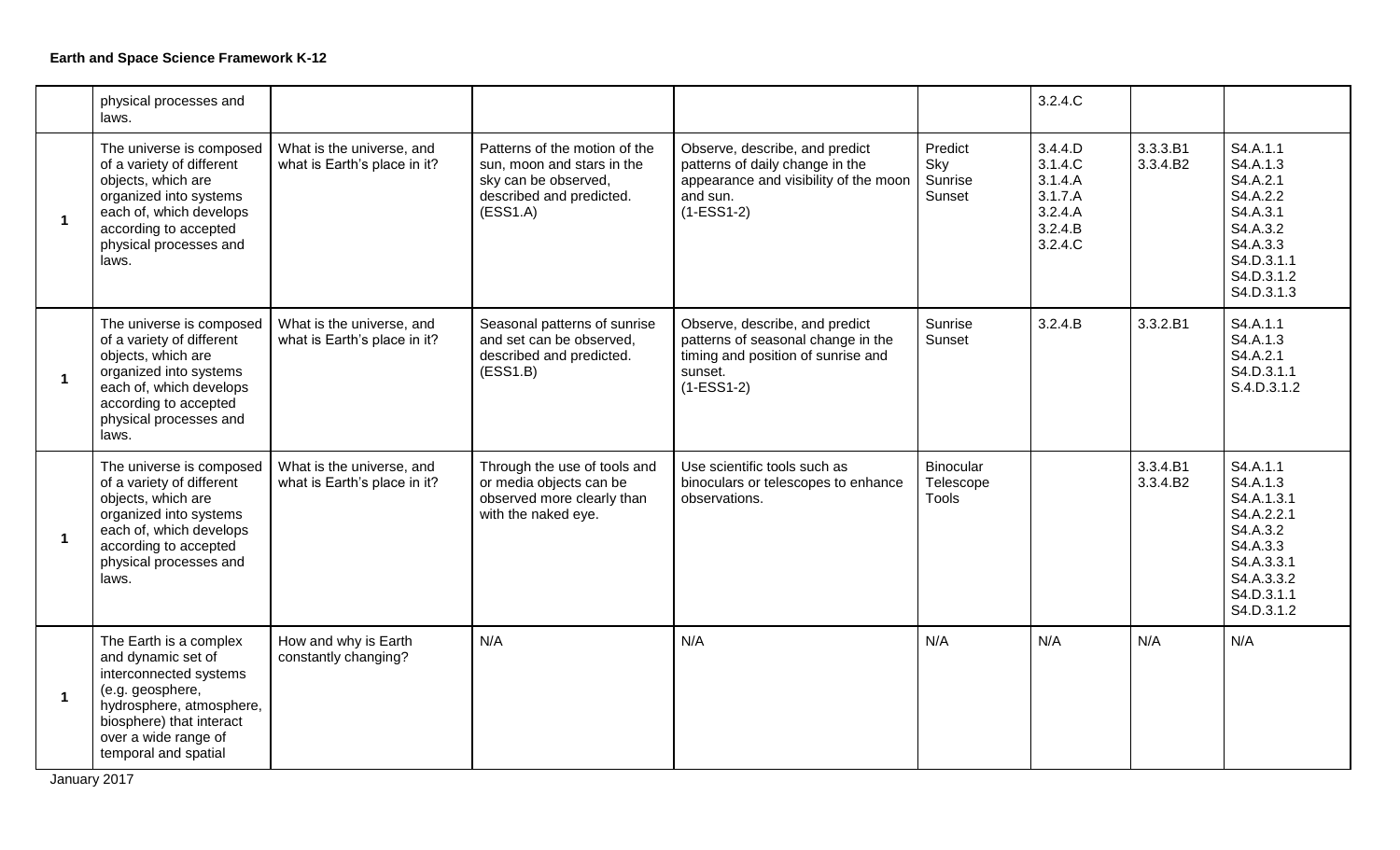|                         | scales.                                                                                                                                                                                                       |                                                                        |                                                                                                                                                                                                      |                                                                                                                                       |                                                      |                          |                                |                                                                                  |
|-------------------------|---------------------------------------------------------------------------------------------------------------------------------------------------------------------------------------------------------------|------------------------------------------------------------------------|------------------------------------------------------------------------------------------------------------------------------------------------------------------------------------------------------|---------------------------------------------------------------------------------------------------------------------------------------|------------------------------------------------------|--------------------------|--------------------------------|----------------------------------------------------------------------------------|
| $\overline{\mathbf{1}}$ | The Earth's processes<br>affect and are affected by<br>human activities.                                                                                                                                      | How do Earth's processes<br>and human activities affect<br>each other? | N/A                                                                                                                                                                                                  | N/A                                                                                                                                   | N/A                                                  | N/A                      | N/A                            | N/A                                                                              |
| <b>Second Grade</b>     |                                                                                                                                                                                                               |                                                                        |                                                                                                                                                                                                      |                                                                                                                                       |                                                      |                          |                                |                                                                                  |
| Grade                   | <b>Big Idea</b>                                                                                                                                                                                               | <b>Essential Questions</b>                                             | <b>Concepts</b>                                                                                                                                                                                      | <b>Competencies</b>                                                                                                                   | Vocabulary                                           | 2002<br><b>Standards</b> | <b>SAS</b><br><b>Standards</b> | <b>Assessment</b><br><b>Anchor Eligible</b><br><b>Content</b>                    |
| $\overline{2}$          | The universe is<br>composed of a variety of<br>different objects, which<br>are organized into<br>systems each of, which<br>develops according to<br>accepted physical<br>processes and laws.                  | What is the universe, and<br>what is Earth's place in it?              | N/A                                                                                                                                                                                                  | N/A                                                                                                                                   | N/A                                                  | N/A                      | N/A                            | N/A                                                                              |
| $\overline{2}$          | The Earth is a complex<br>and dynamic set of<br>interconnected systems<br>(e.g. geosphere,<br>hydrosphere, atmosphere,<br>biosphere) that interact<br>over a wide range of<br>temporal and spatial<br>scales. | How and why is Earth<br>constantly changing?                           | Earth has changed over time<br>with some changes being<br>rapid and others being slow.<br>Sometimes changes occur<br>over a longer period of time<br>than one may be able to<br>observe.<br>(ESS1.C) | Make observations from multiple<br>sources to provide evidence that<br>Earth's events can occur quickly or<br>slowly.<br>$(2-ESS1-1)$ | Erosion<br>Weathering                                | 3.1.4.E<br>3.5.4.A       | 3.3.4.A1                       | S4.A.1.1<br>S4.A.1.3<br>S4.A.2.1<br>S4.A.2.2<br>S4.A.3.1<br>S4.A.3.2<br>S4.A.3.3 |
| $\overline{2}$          | The Earth is a complex<br>and dynamic set of<br>interconnected systems<br>(e.g. geosphere,<br>hydrosphere, atmosphere,<br>biosphere) that interact<br>over a wide range of<br>temporal and spatial<br>scales. | How and why is Earth<br>constantly changing?                           | Wind and water change the<br>shape of the landscape.<br>(ESS2.A)                                                                                                                                     | Compare multiple solutions designed<br>to slow or prevent wind or water from<br>changing the shape of the land.<br>$(2-ESS2-1)$       | Earth materials<br>Erosion<br>Landform<br>Weathering | 3.5.4A                   | 3.3.3.A1<br>3.3.4.A1           | S4.A.1.1<br>S4.A.1.3<br>S4.A.2.1<br>S4.A.2.2<br>S4.A.3.1<br>S4.A.3.2<br>S4.A.3.3 |
| $\mathbf{2}$            | The Earth is a complex                                                                                                                                                                                        | How and why is Earth                                                   | Maps display different land                                                                                                                                                                          | Describe kinds and shapes of                                                                                                          | Geographic                                           | 4.1.4A                   | 3.3.4.A6                       | S4.A.1.1                                                                         |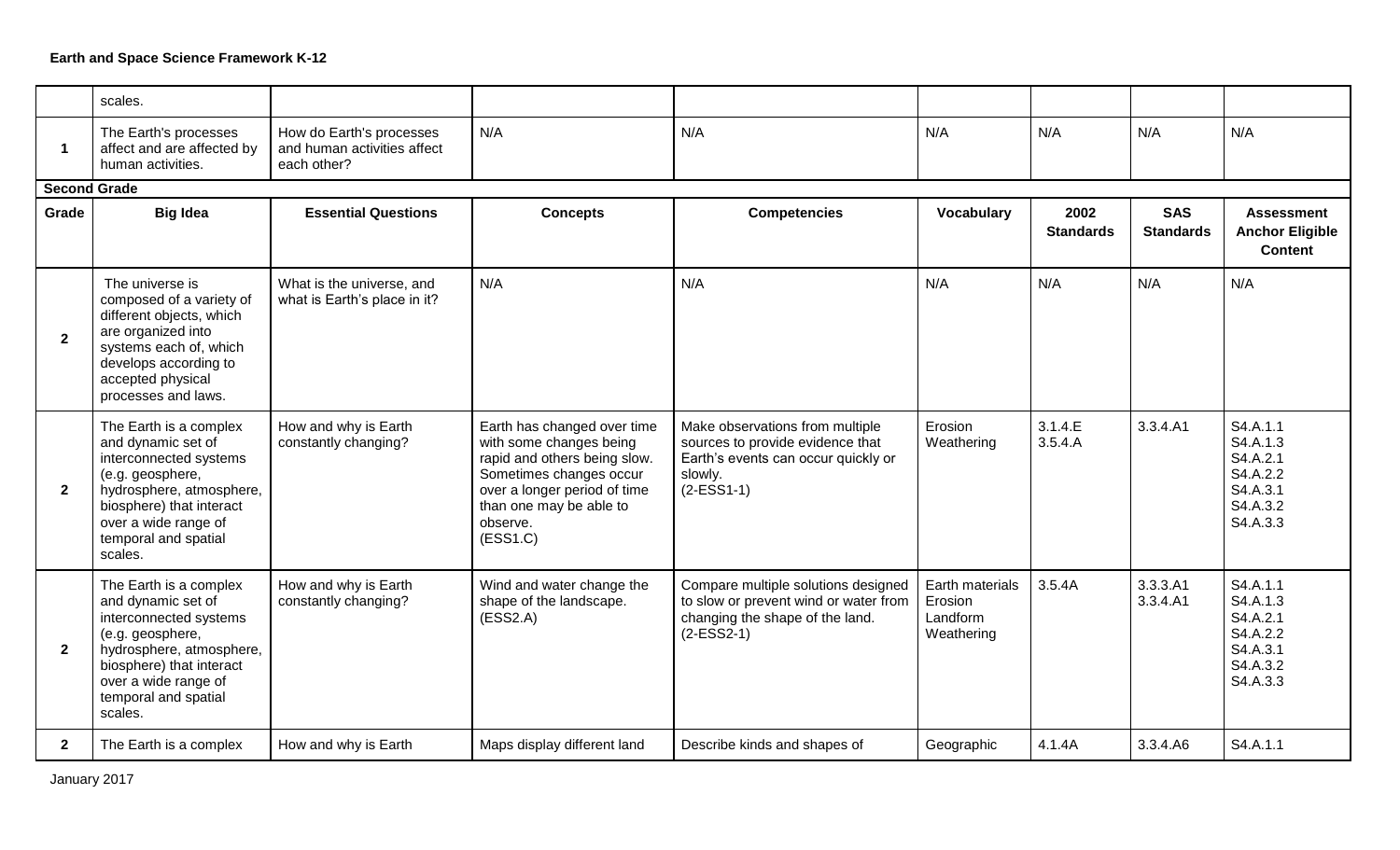|                | and dynamic set of<br>interconnected systems<br>(e.g. geosphere,<br>hydrosphere, atmosphere,<br>biosphere) that interact<br>over a wide range of<br>temporal and spatial<br>scales.                           | constantly changing?                         | and water features and help<br>show patterns in the<br>distribution of rocks and other<br>geological and geographical<br>features.<br>(ESS2.B)                                   | patterns of landforms and bodies of<br>water.<br>$(2-ESS2.2)$                                                                                                                                                                                                            | Geologic<br>Geological<br>Lentic<br>Lotic Map<br>Pennsylvania<br>features                                                                                                                                    | 4.1.4B<br>3.5.4D           |                                              | S4.A.1.3<br>S4.A.2.1<br>S4.A.2.2<br>S4.A.3.1<br>S4.A.3.2<br>S4.A.3.3             |
|----------------|---------------------------------------------------------------------------------------------------------------------------------------------------------------------------------------------------------------|----------------------------------------------|----------------------------------------------------------------------------------------------------------------------------------------------------------------------------------|--------------------------------------------------------------------------------------------------------------------------------------------------------------------------------------------------------------------------------------------------------------------------|--------------------------------------------------------------------------------------------------------------------------------------------------------------------------------------------------------------|----------------------------|----------------------------------------------|----------------------------------------------------------------------------------|
| $\overline{2}$ | The Earth is a complex<br>and dynamic set of<br>interconnected systems<br>(e.g. geosphere,<br>hydrosphere, atmosphere,<br>biosphere) that interact<br>over a wide range of<br>temporal and spatial<br>scales. | How and why is Earth<br>constantly changing? | Maps show where things are<br>located. One can map the<br>shapes and kinds of land and<br>water in an area.<br>(ESS2.B)                                                          | Develop a model to represent the<br>shapes and kinds of land and bodies<br>of water in an area.<br>$(ESS2-2)$                                                                                                                                                            | Model                                                                                                                                                                                                        | 4.1.4A<br>4.1.4B<br>3.5.4D | 3.3.4.A6                                     | S4.A.1.1<br>S4.A.1.3<br>S4.A.2.1<br>S4.A.2.2<br>S4.A.3.1<br>S4.A.3.2<br>S4.A.3.3 |
| $\mathbf{2}$   | The Earth is a complex<br>and dynamic set of<br>interconnected systems<br>(e.g. geosphere,<br>hydrosphere, atmosphere,<br>biosphere) that interact<br>over a wide range of<br>temporal and spatial<br>scales. | How and why is Earth<br>constantly changing? | Water is found in the ocean,<br>rivers, lakes, ponds, and as<br>groundwater beneath the<br>surface. Water exists as solid<br>ice, in liquid form, and as a<br>vapor.<br>(ESS2.C) | Investigate and represent the various<br>forms of water in their local<br>environment, on Earth, and also on<br>other planets and moons.<br>Use observations to construct<br>explanations that water exists in<br>different forms in natural landscapes.<br>$(2-ESS2-3)$ | Accumulation<br>Condensation<br>Earth<br>Evaporation<br>Groundwater<br>Lake<br>Landscape<br>Liquid<br>Moon<br>Ocean<br>Planet<br>Pond<br>Precipitation<br>River<br>Solid/ice<br>Types of clouds<br>Vapor/Gas |                            | 3.3.3.A4<br>3.3.4.A4                         | S4.A.1.1<br>S4.A.1.3<br>S4.A.2.1<br>S4.A.2.2<br>S4.A.3.1<br>S4.A.3.2<br>S4.A.3.3 |
| $\overline{2}$ | The Earth is a complex<br>and dynamic set of<br>interconnected systems<br>(e.g. geosphere,<br>hydrosphere, atmosphere,                                                                                        | How and why is Earth<br>constantly changing? | Water is found in the ocean,<br>rivers, lakes, ponds, and as<br>groundwater beneath the<br>surface. Water exists as solid<br>ice, in liquid form, and as a                       | Use observations to construct<br>explanations that water exists in<br>different forms in natural landscapes.<br>$(2-ESS2-3)$                                                                                                                                             | Accumulation<br>Earth<br>Groundwater<br>Ice<br>Lake                                                                                                                                                          |                            | 3.3.4.A5<br>3.3.3.A5<br>3.3.3.A4<br>3.3.4.A4 | S4.A.1.1<br>S4.A.1.3<br>S4.A.2.1<br>S4.A.2.2<br>S4.A.3.1                         |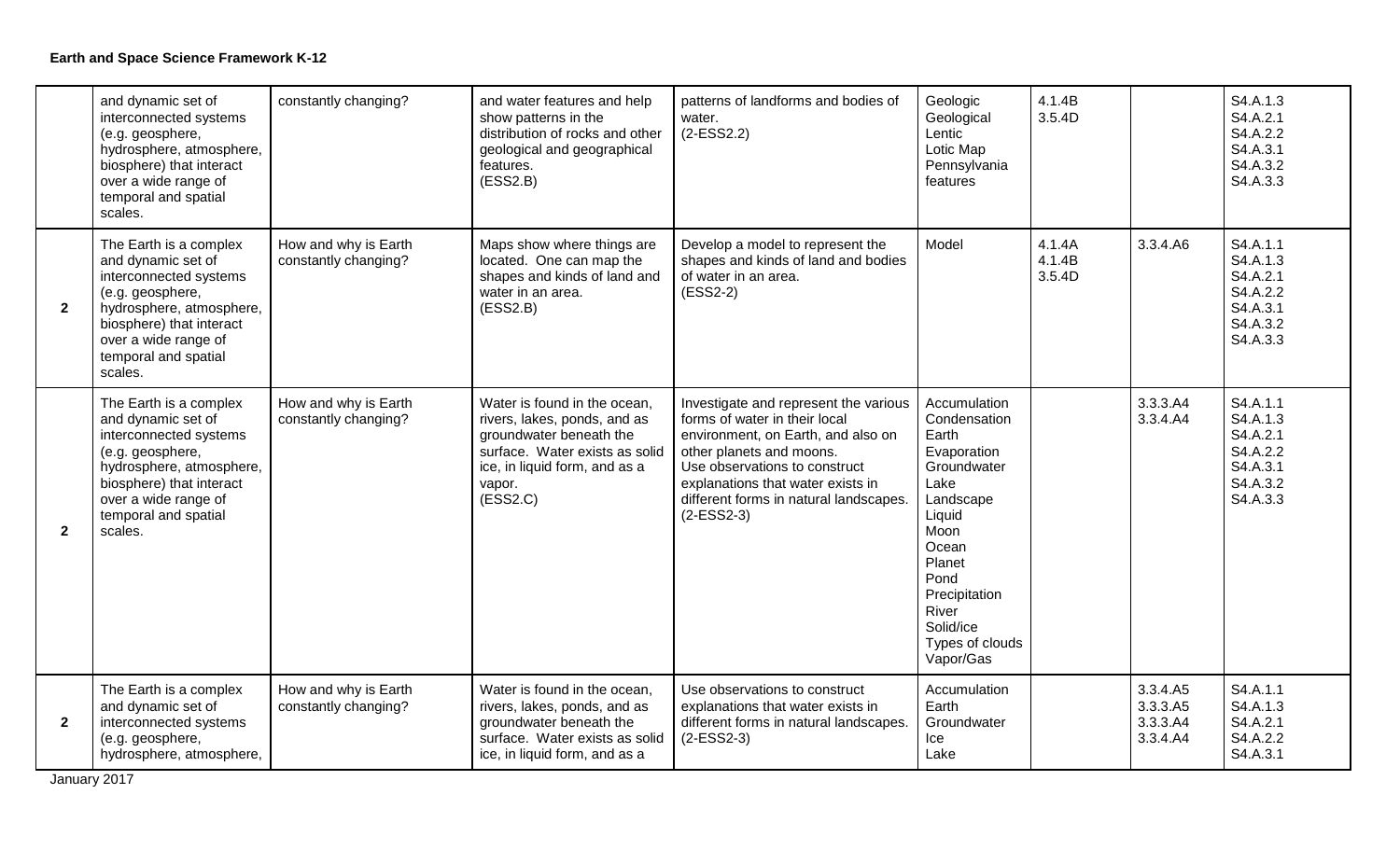|                    | biosphere) that interact<br>over a wide range of<br>temporal and spatial<br>scales.                                                                                                          |                                                                        | vapor.<br>(ESS2.C)                                                                                                                                     |                                                                                                                                                         | Landscape<br>Liquid<br>Moon<br>Ocean<br>Planet<br>Pond<br>River<br>Solid      |                          |                                | S4.A.3.2<br>S4.A.3.3                                                             |
|--------------------|----------------------------------------------------------------------------------------------------------------------------------------------------------------------------------------------|------------------------------------------------------------------------|--------------------------------------------------------------------------------------------------------------------------------------------------------|---------------------------------------------------------------------------------------------------------------------------------------------------------|-------------------------------------------------------------------------------|--------------------------|--------------------------------|----------------------------------------------------------------------------------|
| $\overline{2}$     | The Earth's processes<br>affect and are affected by<br>human activities.                                                                                                                     | How do Earth's processes<br>and human activities affect<br>each other? | All materials, energy, and<br>fuels that humans use are<br>derived from natural sources.<br>and their use affects the<br>environment in multiple ways. | Investigate what resources are used<br>in the construction of buildings,<br>preparation of food, transportation,<br>and other aspects of the community. | Community<br>Energy<br><b>Materials</b><br><b>Resources</b><br>Transportation |                          | 3.3.4.A2                       | S4.A.1.1<br>S4.A.1.3<br>S4.A.2.1<br>S4.A.2.2<br>S4.A.3.1<br>S4.A.3.2<br>S4.A.3.3 |
| <b>Third Grade</b> |                                                                                                                                                                                              |                                                                        |                                                                                                                                                        |                                                                                                                                                         |                                                                               |                          |                                |                                                                                  |
| Grade              | <b>Big Idea</b>                                                                                                                                                                              | <b>Essential Questions</b>                                             | <b>Concepts</b>                                                                                                                                        | <b>Competencies</b>                                                                                                                                     | Vocabulary                                                                    | 2002<br><b>Standards</b> | <b>SAS</b><br><b>Standards</b> | <b>Assessment</b><br><b>Anchor Eligible</b>                                      |
|                    |                                                                                                                                                                                              |                                                                        |                                                                                                                                                        |                                                                                                                                                         |                                                                               |                          |                                | <b>Content</b>                                                                   |
| $\mathbf{3}$       | The universe is composed<br>of a variety of different<br>objects, which are<br>organized into systems<br>each of, which develops<br>according to accepted<br>physical processes and<br>laws. | What is the universe, and<br>what is Earth's place in it?              | N/A                                                                                                                                                    | N/A                                                                                                                                                     | N/A                                                                           |                          | N/A                            | N/A                                                                              |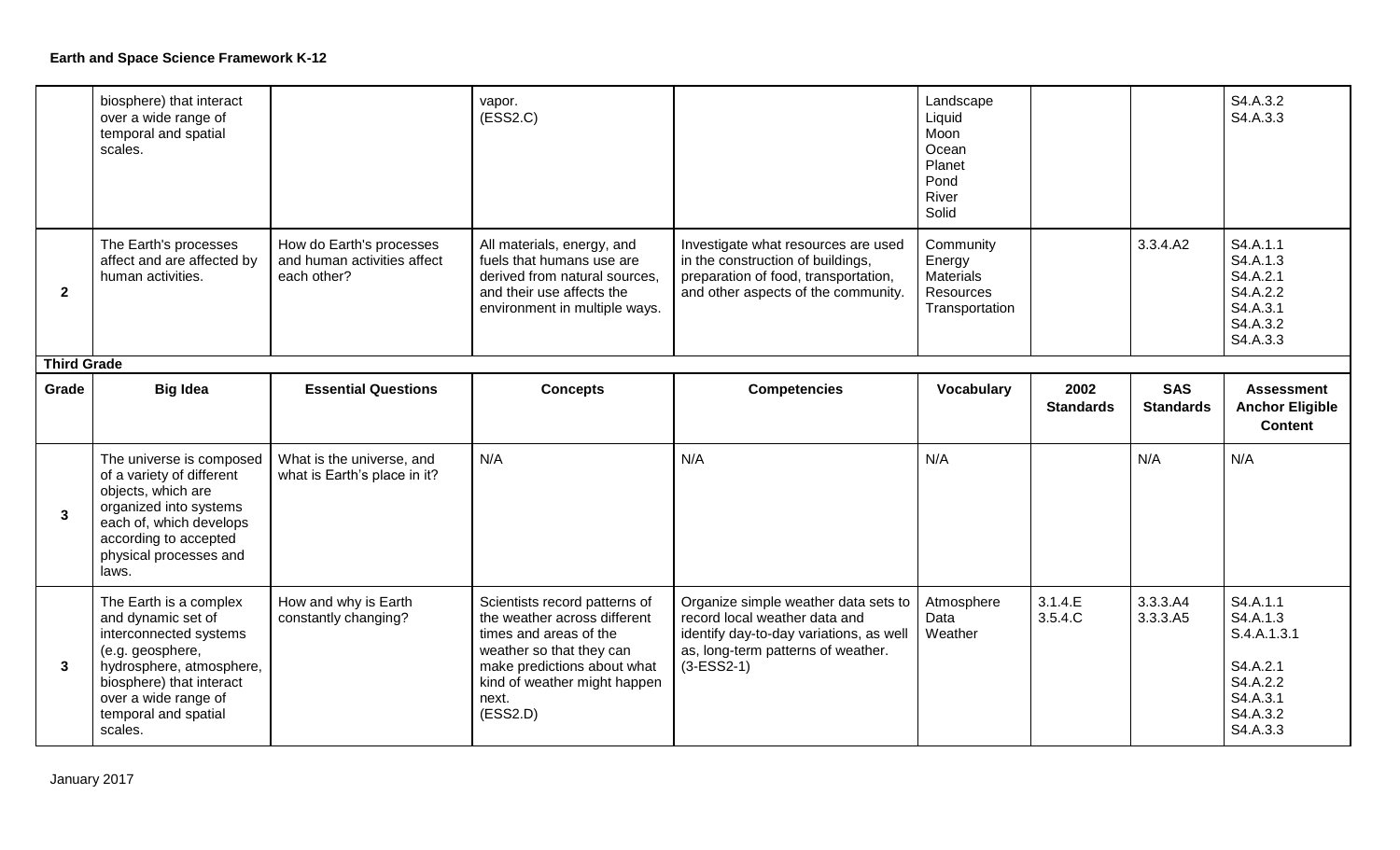| $\mathbf{3}$             | The Earth is a complex<br>and dynamic set of<br>interconnected systems<br>(e.g. geosphere,<br>hydrosphere, atmosphere,<br>biosphere) that interact<br>over a wide range of<br>temporal and spatial<br>scales. | How and why is Earth<br>constantly changing?                           | Climate describes a range of<br>an area's typical weather<br>conditions and the extent to<br>which those conditions vary<br>over a period of many years.<br>(ESS2.D) | Record and communicate<br>information to describe climates in<br>different regions of the world.<br>$(3-ESS2-2)$                                      | Climate<br>Conditions<br>Weather | 3.5.4.C                  | 3.3.3.A4<br>3.3.3.A5           | S4.A.1.1<br>S4.A.1.3<br>S4.A.2.1<br>S4.A.2.2<br>S4.A.3.1<br>S.4.A.1.3.1<br>S4.A.3.2<br>S4.A.3.3 |
|--------------------------|---------------------------------------------------------------------------------------------------------------------------------------------------------------------------------------------------------------|------------------------------------------------------------------------|----------------------------------------------------------------------------------------------------------------------------------------------------------------------|-------------------------------------------------------------------------------------------------------------------------------------------------------|----------------------------------|--------------------------|--------------------------------|-------------------------------------------------------------------------------------------------|
| 3                        | The Earth is a complex<br>and dynamic set of<br>interconnected systems<br>(e.g. geosphere,<br>hydrosphere, atmosphere,<br>biosphere) that interact<br>over a wide range of<br>temporal and spatial<br>scales. | How and why is Earth<br>constantly changing?                           | Climate describes a range of<br>an area's typical weather<br>conditions and the extent to<br>which those conditions vary<br>over a period of many years.<br>(ESS2.D) | Display simple data sets in tables<br>and graphs to display previous<br>weather conditions to make<br>predictions for future seasons.<br>$(3-ESS2-2)$ | Climate<br>Weather               | 3.1.4.C<br>3.5.4.C       | 3.3.3.A4<br>3.3.3.A5           | S4.A.1.1<br>S4.A.1.3<br>S4.A.2.1<br>S4.A.2.2<br>S4.A.3.1<br>S4.A.3.2<br>S4.A.3.3                |
| $\mathbf{3}$             | The Earth's processes<br>affect and are affected by<br>human activities.                                                                                                                                      | How do Earth's processes<br>and human activities affect<br>each other? | Note: ESS3.B is addressed<br>by 4-ESS3-2                                                                                                                             | Note: 3-ESS3-1 is addressed by<br>4-ESS3-2                                                                                                            | N/A                              | N/A                      | N/A                            | N/A                                                                                             |
| <b>Fourth Grade</b>      |                                                                                                                                                                                                               |                                                                        |                                                                                                                                                                      |                                                                                                                                                       |                                  |                          |                                |                                                                                                 |
| Grade                    | <b>Big Idea</b>                                                                                                                                                                                               | <b>Essential Questions</b>                                             | <b>Concepts</b>                                                                                                                                                      | <b>Competencies</b>                                                                                                                                   | <b>Vocabulary</b>                | 2002<br><b>Standards</b> | <b>SAS</b><br><b>Standards</b> | <b>Assessment</b><br><b>Anchor Eligible</b><br><b>Content</b>                                   |
| $\overline{\mathcal{A}}$ | The universe is composed<br>of a variety of different<br>objects, which are<br>organized into systems<br>each of, which develops<br>according to accepted<br>physical processes and<br>laws.                  | What is the universe, and<br>what is Earth's place in it?              | N/A                                                                                                                                                                  | N/A                                                                                                                                                   | N/A                              |                          | N/A                            | N/A                                                                                             |
| $\overline{4}$           | The Earth is a complex<br>and dynamic set of<br>interconnected systems                                                                                                                                        | How and why is Earth<br>constantly changing?                           | Local, regional, and global<br>patterns of rock formations<br>reveal changes over time due                                                                           | Identify evidence from patterns in<br>rock formations and fossils in rock<br>layers to support an explanation for                                     | Fossils<br>Rock<br>formations    | 3.5.4.A<br>3.5.4.D       | $3.3.3.41$ .<br>3.3.5.A.3      |                                                                                                 |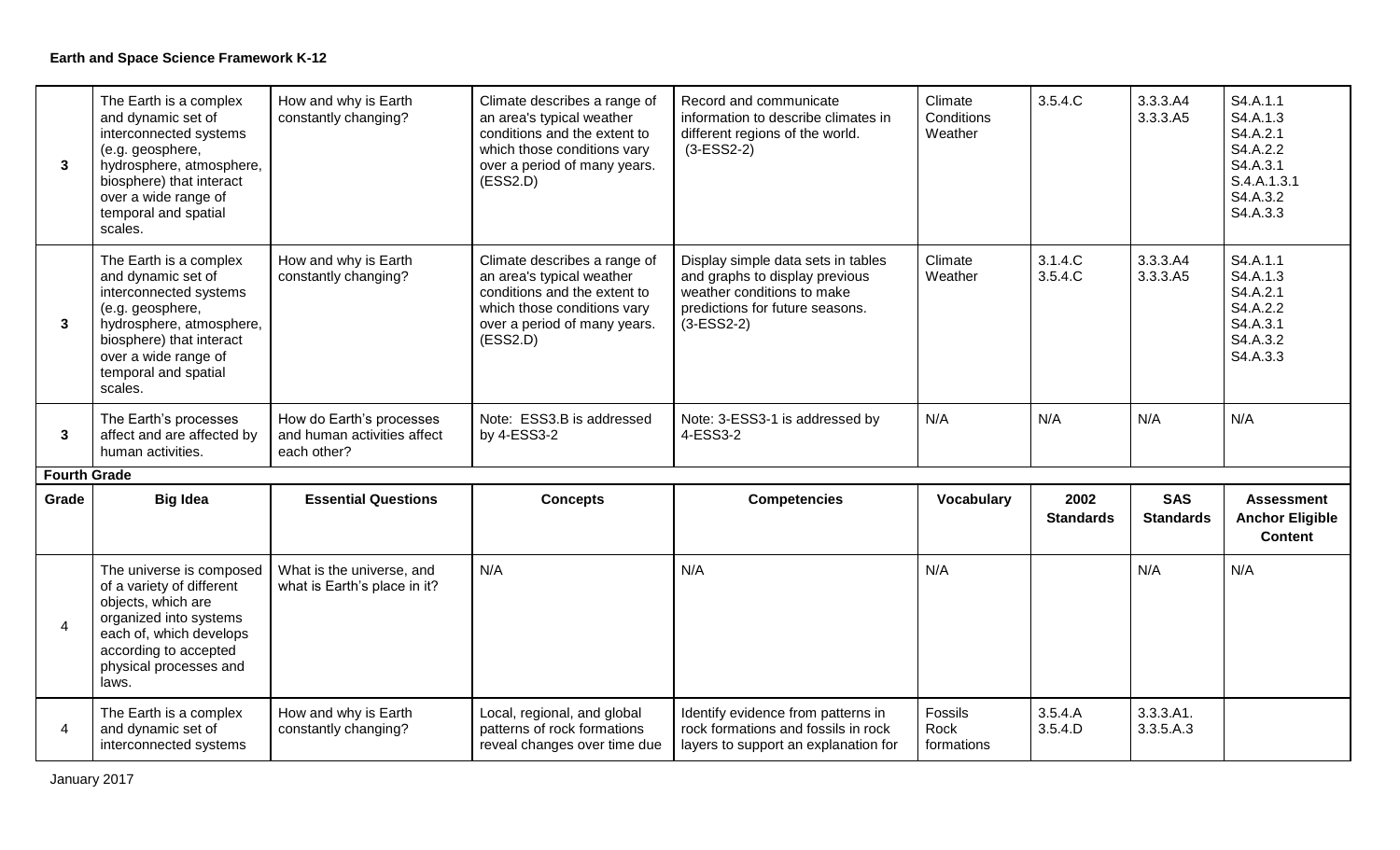|   | (e.g. geosphere,<br>hydrosphere, atmosphere,<br>biosphere) that interact<br>over a wide range of<br>temporal and spatial<br>scales.                                                                           |                                              | to earth forces, such as<br>earthquakes. The presence<br>and location of certain fossil<br>types indicate the order in<br>which rock layers were<br>formed.<br>(ESS1.C)                                                                                   | changes in a landscape over time.<br>$(4-ESS1-1)$                                                                                                                                                                                                                   |                                                                                                                                       |                                                                 |                     |                                                                                  |
|---|---------------------------------------------------------------------------------------------------------------------------------------------------------------------------------------------------------------|----------------------------------------------|-----------------------------------------------------------------------------------------------------------------------------------------------------------------------------------------------------------------------------------------------------------|---------------------------------------------------------------------------------------------------------------------------------------------------------------------------------------------------------------------------------------------------------------------|---------------------------------------------------------------------------------------------------------------------------------------|-----------------------------------------------------------------|---------------------|----------------------------------------------------------------------------------|
| 4 | The Earth is a complex<br>and dynamic set of<br>interconnected systems<br>(e.g. geosphere,<br>hydrosphere, atmosphere,<br>biosphere) that interact<br>over a wide range of<br>temporal and spatial<br>scales. | How and why is Earth<br>constantly changing? | Rainfall helps to shape the<br>land and affects the types of<br>living things found in a region.<br>Water, ice, wind, living<br>organisms and gravity break<br>rocks, soils, and sediments<br>into smaller particles and<br>move them around.<br>(ESS2.A) | Make observations and<br>measurements to provide evidence<br>of the effects of weathering or the<br>rate of erosion by water, ice, wind, or<br>vegetation (heating cooling, volume<br>of water, speed of wind, deposition,<br>slope, angles, etc.).<br>$(4-ESS2-1)$ | Deposition<br>Erosion<br>Vegetation<br>Weathering                                                                                     | 3.5.4.A<br>3.5.4.D                                              | 3.3.5.A1            | S4.D.11<br>S4.A.1.3.3                                                            |
| 4 | The Earth is a complex<br>and dynamic set of<br>interconnected systems<br>(e.g. geosphere,<br>hydrosphere, atmosphere,<br>biosphere) that interact<br>over a wide range of<br>temporal and spatial<br>scales. | How and why is Earth<br>constantly changing? | Living things affect the<br>physical characteristics of<br>their regions.<br>(ESS2.E)                                                                                                                                                                     | Make observations and document<br>how living things affect the physical<br>characteristics in different regions.<br>$(4-ESS2-1)$                                                                                                                                    | Physical<br>characteristics                                                                                                           |                                                                 |                     |                                                                                  |
| 4 | The Earth is a complex<br>and dynamic set of<br>interconnected systems<br>(e.g. geosphere,<br>hydrosphere, atmosphere,<br>biosphere) that interact<br>over a wide range of<br>temporal and spatial<br>scales. | How and why is Earth<br>constantly changing? | The locations of mountain<br>ranges, deep ocean trenches,<br>ocean floor structures,<br>earthquakes, and volcanoes<br>occur in patterns.<br>(ESS2.B)                                                                                                      | Analyze and interpret data from<br>maps to describe patterns of Earth's<br>features.<br>4-ESS2-2)                                                                                                                                                                   | Biogeology<br>Earthquake<br>Geographic<br>Geologic<br>Hazards<br>Mountain<br>range<br>Natural<br>Plate tectonics<br>Trench<br>Volcano | 3.5.4A<br>4.1.4 A<br>4.1.4 B<br>Inquiry<br>Standards<br>3.1.4.A | 3.3.4.A1<br>4.5.4.D | S4.A.1.1<br>S4.A.1.3<br>S4.A.2.1<br>S4.A.2.2<br>S4.A.3.1<br>S4.A.3.2<br>S4.A.3.3 |
| 4 | The Earth is a complex<br>and dynamic set of                                                                                                                                                                  | How and why is Earth<br>constantly changing? | The locations of mountain<br>ranges, deep ocean trenches,                                                                                                                                                                                                 | Analyze and interpret data from<br>maps to describe Earth's features                                                                                                                                                                                                | Analyze<br>Features                                                                                                                   |                                                                 |                     |                                                                                  |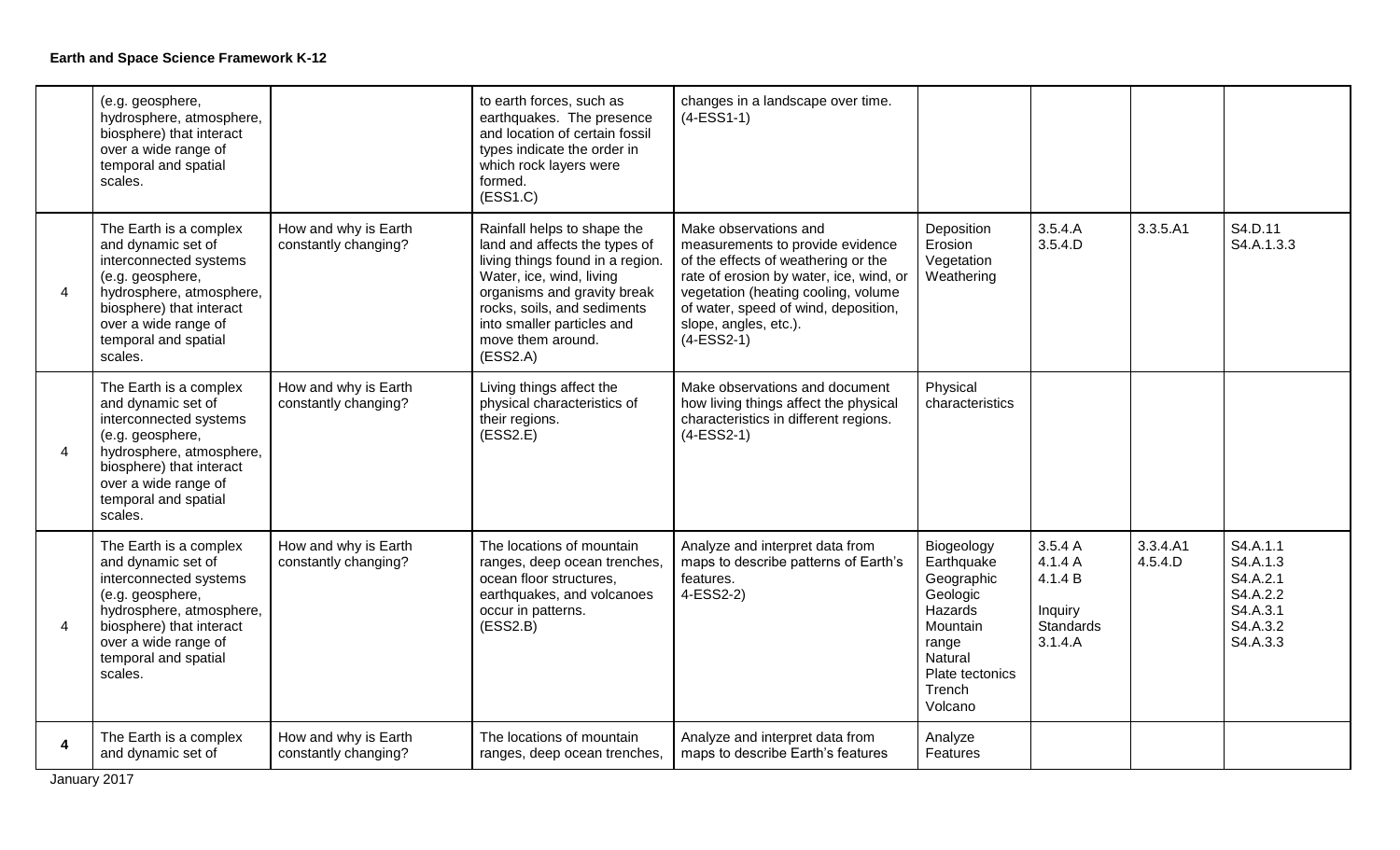|                         | interconnected systems<br>(e.g. geosphere,<br>hydrosphere, atmosphere,<br>biosphere) that interact<br>over a wide range of<br>temporal and spatial<br>scales.                                                 |                                                                        | ocean floor structures,<br>earthquakes, and volcanoes<br>occur in patterns.<br>(ESS2.B)                                            | (e.g., mountains, valleys, caves,<br>sinkholes, lakes, rivers, peninsulas,<br>lentic/lotic water systems, etc.).<br>$(4-ESS2-3)$                                                      | Interpret                                                                          |                               |                     |                                                                                  |
|-------------------------|---------------------------------------------------------------------------------------------------------------------------------------------------------------------------------------------------------------|------------------------------------------------------------------------|------------------------------------------------------------------------------------------------------------------------------------|---------------------------------------------------------------------------------------------------------------------------------------------------------------------------------------|------------------------------------------------------------------------------------|-------------------------------|---------------------|----------------------------------------------------------------------------------|
| $\overline{\mathbf{4}}$ | The Earth is a complex<br>and dynamic set of<br>interconnected systems<br>(e.g. geosphere,<br>hydrosphere, atmosphere,<br>biosphere) that interact<br>over a wide range of<br>temporal and spatial<br>scales. | How and why is Earth<br>constantly changing?                           | Water occurs underground,<br>above ground, and in the<br>atmosphere.<br>(ESS2.A)                                                   | Identify various types of water<br>environments in Pennsylvania.<br>$(4-ESS2-2)$                                                                                                      | Lakes<br>Lentic<br>Lotic<br>Ponds<br><b>Rivers</b><br><b>Streams</b><br>Watersheds | 3.3.4.A<br>4.2.4.B<br>3.1.4.B |                     | S4.D.1.1.1<br>S4.D.1.1.2<br>S4.D.1.1.3                                           |
| $\overline{\mathbf{4}}$ | The Earth is a complex<br>and dynamic set of<br>interconnected systems<br>(e.g. geosphere,<br>hydrosphere,<br>atmosphere, biosphere)<br>that interact over a wide<br>range of temporal and<br>spatial scales. | How and why is Earth<br>constantly changing?                           | Many types of rocks and<br>minerals are formed from the<br>remains of organisms or are<br>altered by their activities.<br>(ESS1.C) | Use fossils as evidence to infer that<br>some rocks were formed from the<br>remains of once living organisms.<br>$(4-ESS1-1)$                                                         | Erosion<br>Fossil<br>Landform<br>Organism                                          | 3.5.4 B                       | 3.3.4.A3<br>4.4.4.C | S4.A.1.1<br>S4.A.1.3<br>S4.A.2.1<br>S4.A.2.2<br>S4.A.3.1<br>S4.A.3.2<br>S4.A.3.3 |
| $\overline{\mathbf{4}}$ | The Earth is a complex<br>and dynamic set of<br>interconnected systems<br>(e.g. geosphere,<br>hydrosphere, atmosphere,<br>biosphere) that interact<br>over a wide range of<br>temporal and spatial<br>scales. | How and why is Earth<br>constantly changing?                           | The presence and location of<br>certain fossil types indicate<br>the order in which rock layers<br>were formed.<br>$(ESS1-C)$      | Use evidence from patterns in rock<br>formations and fossils in rock layers<br>to support the explanation for a<br>change in landforms and<br>environments over time.<br>$(4-ESS1-1)$ | <b>Minerals</b><br>Rock layers                                                     | 3.5.4 B                       | 3.3.4.A3<br>4.4.4.C | S4.A.1.1<br>S4.A.1.3<br>S4.A.2.1<br>S4.A.2.2<br>S4.A.3.1<br>S4.A.3.2<br>S4.A.3.3 |
| $\overline{\mathbf{4}}$ | The Earth's processes<br>affect and are affected by<br>human activities.                                                                                                                                      | How do Earth's processes<br>and human activities affect<br>each other? | Energy that humans use is<br>derived from multiple natural<br>sources and their use affects<br>the environment in many             | Research multiple sources to<br>describe ways that energy and fuels<br>are derived from natural resources<br>and their impact.                                                        | Dams<br>Fissile<br>materials<br>Fossil fuels                                       | 4.2.4.B<br>4.8.4.B            | 4.3.4.A<br>4.3.4.A  | S4.D.1.2.3                                                                       |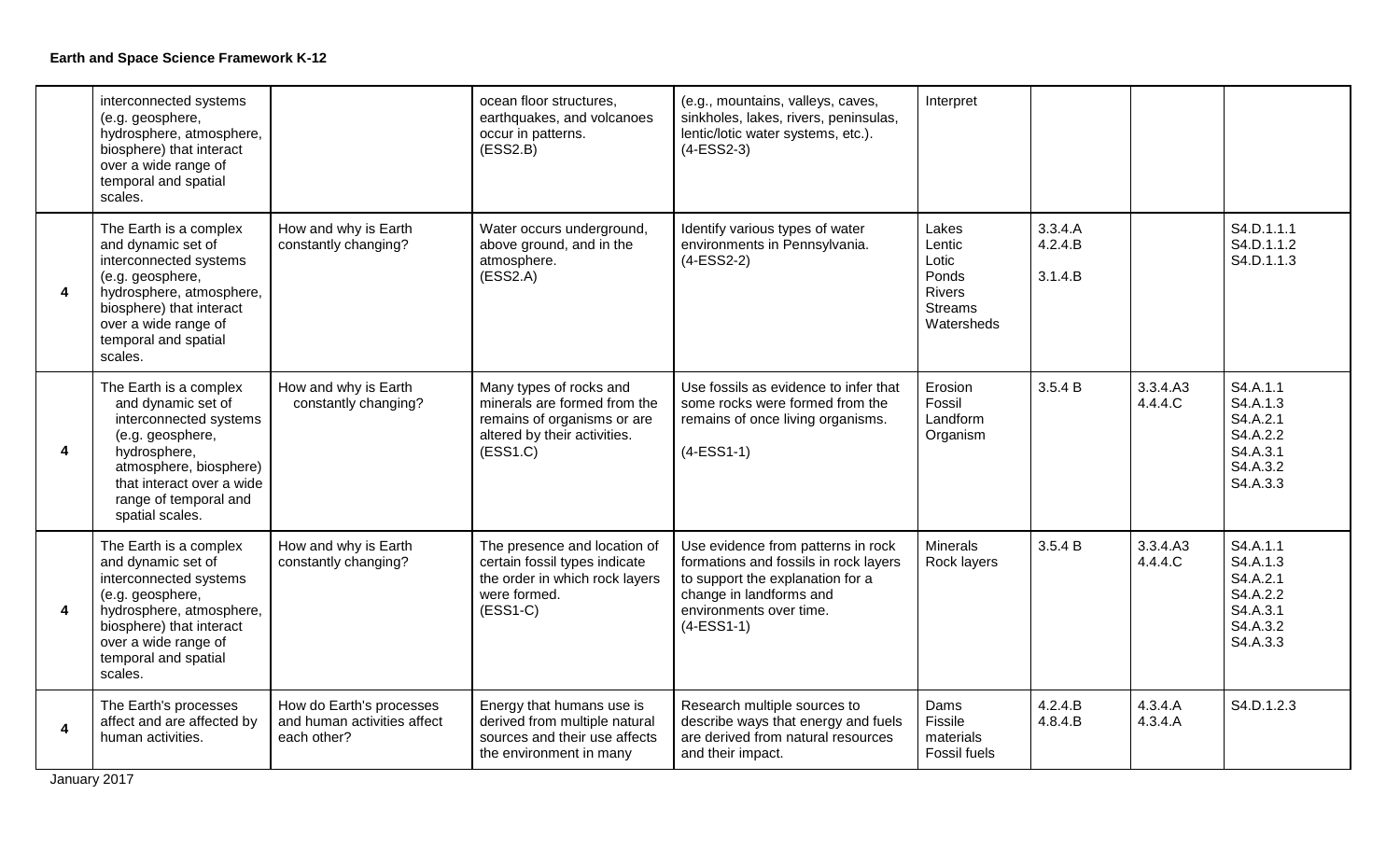|                    |                                                                                                                                                                                              |                                                                        | ways.<br>(ESS3.A)                                                                                                                                                                                | $(4-ESS3-1)$                                                                                                                                                                                             | Natural<br>resources<br>Solar                                                  |                          |                                |                                                               |
|--------------------|----------------------------------------------------------------------------------------------------------------------------------------------------------------------------------------------|------------------------------------------------------------------------|--------------------------------------------------------------------------------------------------------------------------------------------------------------------------------------------------|----------------------------------------------------------------------------------------------------------------------------------------------------------------------------------------------------------|--------------------------------------------------------------------------------|--------------------------|--------------------------------|---------------------------------------------------------------|
| 4                  | The Earth's processes<br>affect and are affected by<br>human activities.                                                                                                                     | How do Earth's processes<br>and human activities affect<br>each other? | A variety of hazards result<br>from natural processes (e.g.,<br>earthquakes, tsunamis, etc.).<br>Humans cannot eliminate the<br>hazards, but can take steps to<br>reduce the impact.<br>(ESS3.B) | Generate and compare multiple<br>solutions to reduce the impacts of<br>natural Earth processes on humans.<br>$(4-ESS3-2)$                                                                                | Earthquake<br>Natural hazard<br>Tsunami<br>Volcanic<br>eruptions<br>Weather    |                          |                                |                                                               |
| <b>Fifth Grade</b> |                                                                                                                                                                                              |                                                                        |                                                                                                                                                                                                  |                                                                                                                                                                                                          |                                                                                |                          |                                |                                                               |
| Grade              | <b>Big Idea</b>                                                                                                                                                                              | <b>Essential Questions</b>                                             | <b>Concepts</b>                                                                                                                                                                                  | <b>Competencies</b>                                                                                                                                                                                      | <b>Vocabulary</b>                                                              | 2002<br><b>Standards</b> | <b>SAS</b><br><b>Standards</b> | <b>Assessment</b><br><b>Anchor Eligible</b><br><b>Content</b> |
| 5                  | The universe is composed<br>of a variety of different<br>objects, which are<br>organized into systems<br>each of, which develops<br>according to accepted<br>physical processes and<br>laws. | What is the universe, and<br>what is Earth's place in it?              | The sun is a star that appears<br>larger and brighter than other<br>stars because it is closer.<br>(ESS1.A)                                                                                      | Support an argument that the<br>apparent brightness of the sun and<br>stars is due to their relative distances<br>from Earth.<br>$(5-ESS1-1)$                                                            | Relative<br>distance<br><b>Stars</b><br>Sun                                    | 3.3.8.B                  | 3.3.8.B1                       | S8.D.3.1<br>S8.D.3.1.1<br>S8.D.3.1.3                          |
|                    | The universe is composed<br>of a variety of different<br>objects, which are<br>organized into systems<br>each of, which develops<br>according to accepted<br>physical processes and<br>laws. | What is the universe, and<br>what is Earth's place in it?              | Stars range greatly in their<br>distance from Earth.<br>(ESS1.A)                                                                                                                                 | Support an argument that the<br>apparent brightness of the sun and<br>stars is due to their relative distances<br>from Earth.<br>$(5-ESS1-1)$                                                            | Apparent<br>brightness<br>Earth<br>Relative<br>distance<br><b>Stars</b><br>Sun | 3.3.8.B                  | 3.3.8.B1                       | S8.D.3.1<br>S8.D.3.1.1<br>S8.D.3.1.3                          |
|                    | The universe is composed<br>of a variety of different<br>objects, which are<br>organized into systems<br>each of, which develops<br>according to accepted                                    | What is the universe, and<br>what is Earth's place in it?              | The orbits of Earth around the<br>sun and of the moon around<br>Earth, together with rotation of<br>Earth about an axis between<br>its north and South poles,<br>cause observable patterns       | Represent data in graphical displays<br>to reveal patterns of daily changes in<br>the length and direction of shadows,<br>day and night, and seasonal<br>appearance of stars in the sky.<br>$(5-ESS1-2)$ | Data<br>Graphical<br>display<br><b>Patterns</b><br>Representation<br>Shadows   | 3.3.8.B                  | 3.3.5.B1                       | S8.D.3.1<br>S8.D.3.1.1<br>S8.D.3.1.3                          |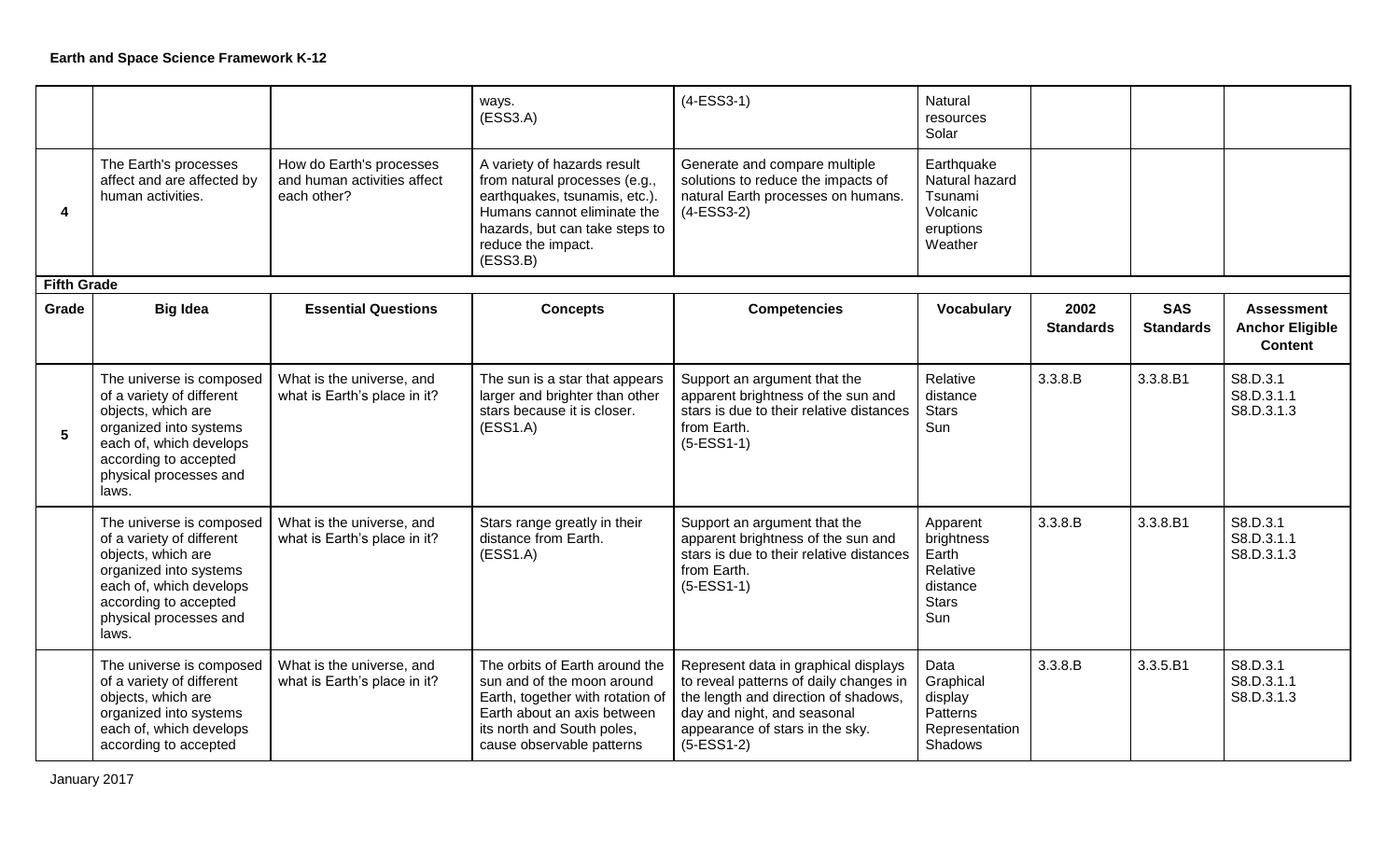|   | physical processes and<br>laws.                                                                                                                                                                               |                                              | (e.g., day and night, length<br>and direction of shadows,<br>different positions of sun,<br>moon, and stars).<br>(ESS1.B)                                                                                                                                                                                                     |                                                                                                                                                                                                                                                                                |                                                                                                                                |                    |                      |                                                                                                  |
|---|---------------------------------------------------------------------------------------------------------------------------------------------------------------------------------------------------------------|----------------------------------------------|-------------------------------------------------------------------------------------------------------------------------------------------------------------------------------------------------------------------------------------------------------------------------------------------------------------------------------|--------------------------------------------------------------------------------------------------------------------------------------------------------------------------------------------------------------------------------------------------------------------------------|--------------------------------------------------------------------------------------------------------------------------------|--------------------|----------------------|--------------------------------------------------------------------------------------------------|
| 5 | The Earth is a complex<br>and dynamic set of<br>interconnected systems<br>(e.g. geosphere,<br>hydrosphere, atmosphere,<br>biosphere) that interact<br>over a wide range of<br>temporal and spatial<br>scales. | How and why is Earth<br>constantly changing? | All Earth processes are the<br>result of energy flowing and<br>matter cycling within and<br>among the planet's systems.<br>The energy is derived from<br>the sun and the earth's<br>interior. These flows and<br>cycles produce chemical and<br>physical changes in Earth's<br>materials and living<br>organisms.(ESS2.A)     | Construct and analyze models to<br>describe systems interactions among<br>the geosphere, hydrosphere,<br>atmosphere, and biosphere.<br>$((5-ESS2-1))$                                                                                                                          | Atmosphere<br><b>Biosphere</b><br>Chemical<br>change<br>Energy flow<br>Geosphere<br>Hydrosphere<br>Model<br>Physical<br>change | 3.4.7.B<br>3.4.7.A | 3.3.4.A4<br>3.3.4.A5 | S8.A.1.1<br>S8.A.1.3<br>S8.A.2.1<br>S8.A.2.2<br>S8.A.3.1<br>S8.A.3.2<br>S8.A.3.1.4<br>S8.d.1.1.1 |
| 5 | The Earth is a complex<br>and dynamic set of<br>interconnected systems<br>(e.g. geosphere,<br>hydrosphere, atmosphere,<br>biosphere) that interact<br>over a wide range of<br>temporal and spatial<br>scales. | How and why is Earth<br>constantly changing? | All Earth processes are the<br>result of energy flowing and<br>matter cycling within and<br>among the planet's systems.<br>The energy is derived from<br>the sun and the earth's<br>interior. These flows and<br>cycles produce chemical and<br>physical changes in Earth's<br>materials and living<br>organisms.<br>(ESS2.A) | Through the creation of a model,<br>explain that the chemical and<br>physical processes that cycle earth<br>materials and form rocks.<br>$(5-ESS2-1)$                                                                                                                          | Atmosphere<br>Biosphere<br>Chemical<br>change<br>Energy flow<br>Geosphere<br>Hydrosphere<br>Model<br>Physical<br>change        | 3.4.7.B<br>3.4.7.A | 3.3.4.A4<br>3.3.4.A5 | S8.A.1.1<br>S8.A.1.3<br>S8.A.2.1<br>S8.A.2.2<br>S8.A.3.1<br>S8.A.3.2<br>S8.A.3.1.4<br>S8.d.1.1.1 |
| 5 | The Earth is a complex<br>and dynamic set of<br>interconnected systems<br>(e.g. geosphere,<br>hydrosphere, atmosphere,<br>biosphere) that interact<br>over a wide range of<br>temporal and spatial<br>scales. | How and why is Earth<br>constantly changing? | Earth's major systems are the<br>geosphere, hydrosphere, and<br>biosphere, which interact in<br>multiple ways to affect the<br>Earth's surface materials and<br>processes.<br>(ESS2.A)                                                                                                                                        | Develop a model to describe the<br>ways the geosphere, hydrosphere,<br>and biosphere interact. This could<br>include the influence of atmosphere<br>on landforms and ecosystems<br>though weather and climate,<br>mountain ranges on winds and<br>clouds, etc.<br>$(5-ESS2-1)$ | Atmosphere<br><b>Biosphere</b><br>Geosphere<br>Hydrosphere                                                                     | 3.4.7.B<br>3.4.7.A | 3.3.4.A4<br>3.3.4.A5 | S8.A.1.1<br>S8.A.1.3<br>S8.A.2.1<br>S8.A.2.2<br>S8.A.3.1<br>S8.A.3.2<br>S8.A.3.1.4<br>S8.d.1.1.1 |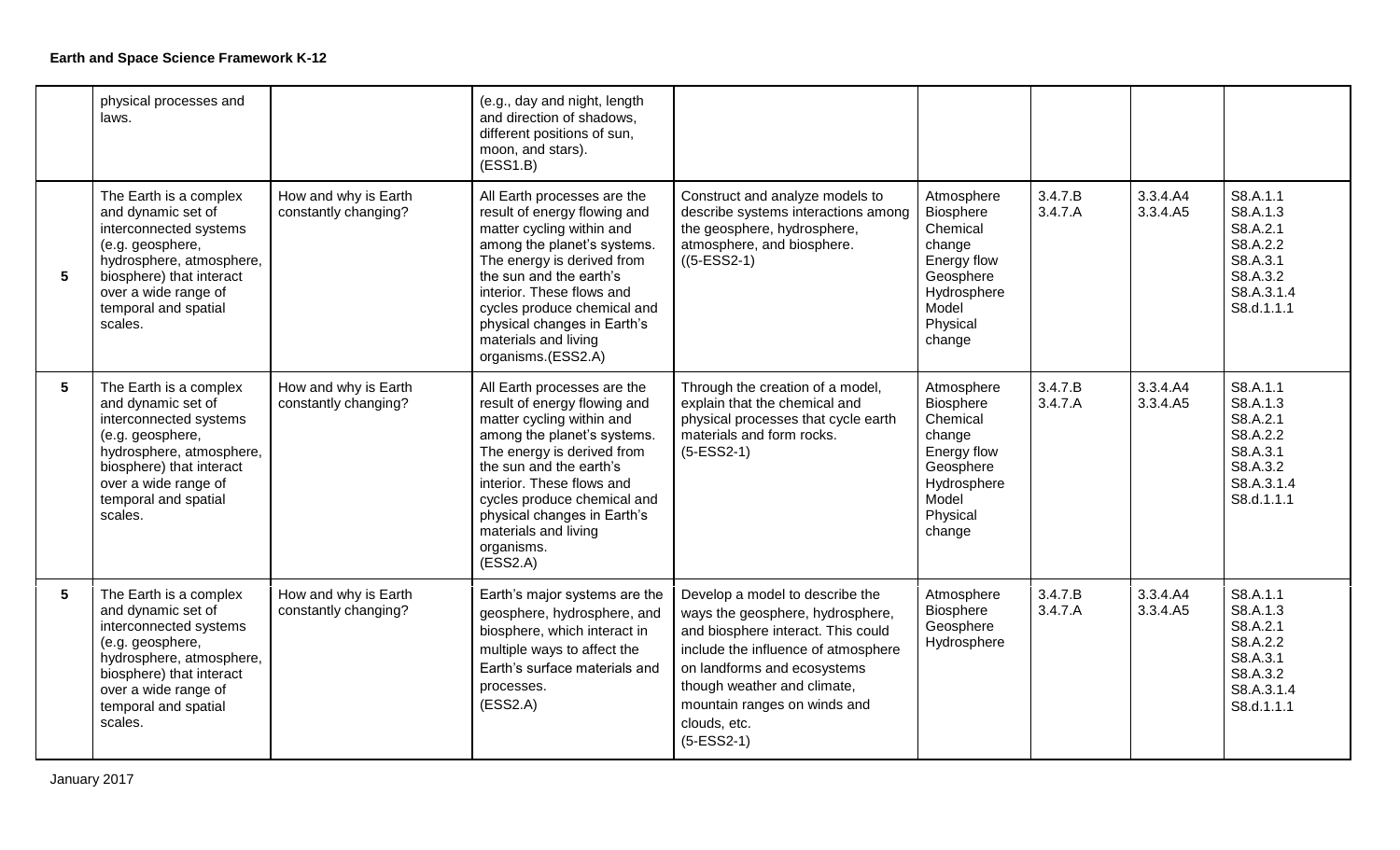| $5\phantom{.0}$ | The Earth is a complex<br>and dynamic set of<br>interconnected systems<br>(e.g. geosphere,<br>hydrosphere, atmosphere,<br>biosphere) that interact<br>over a wide range of<br>temporal and spatial<br>scales. | How and why is Earth<br>constantly changing?            | The ocean supports a variety<br>of ecosystems and<br>organisms, shapes landforms,<br>and influences climate.<br>(ESS2.A)                                                                            | Develop a model to describe the<br>ways the geosphere, hydrosphere,<br>and biosphere interact.<br>$(5-ESS2-1)$                                            | Atmosphere<br>Biosphere<br>Geosphere<br>Hydrosphere                         | 3.4.7.B<br>3.4.7.A                                                                   | 3.3.4.A4<br>3.3.4.A5             | S8.A.1.1<br>S8.A.1.3<br>S8.A.2.1<br>S8.A.2.2<br>S8.A.3.1<br>S8.A.3.2<br>S8.A.3.1.4<br>S8.d.1.1.1 |
|-----------------|---------------------------------------------------------------------------------------------------------------------------------------------------------------------------------------------------------------|---------------------------------------------------------|-----------------------------------------------------------------------------------------------------------------------------------------------------------------------------------------------------|-----------------------------------------------------------------------------------------------------------------------------------------------------------|-----------------------------------------------------------------------------|--------------------------------------------------------------------------------------|----------------------------------|--------------------------------------------------------------------------------------------------|
| $5\phantom{.0}$ | The Earth is a complex<br>and dynamic set of<br>interconnected systems<br>(e.g. geosphere,<br>hydrosphere, atmosphere,<br>biosphere) that interact<br>over a wide range of<br>temporal and spatial<br>scales. | How and why is Earth<br>constantly changing?            | Winds and clouds in the<br>atmosphere interact with the<br>landforms to determine<br>patterns of weather.<br>(ESS2.A)                                                                               | Utilizing observations and data,<br>explain the patterns of weather in a<br>given location.<br>$(5-ESS2-1)$                                               | Weather                                                                     | 3.5.7.C                                                                              | 3.3.5.A5<br>3.3.6.A5             | S8.D.2.1<br>S8.D.2.1.1<br>S8.D.2.1.2<br>S8.D.2.1.3                                               |
| $5\phantom{.0}$ | The Earth is a complex<br>and dynamic set of<br>interconnected systems<br>(e.g. geosphere,<br>hydrosphere, atmosphere,<br>biosphere) that interact<br>over a wide range of<br>temporal and spatial<br>scales. | How and why is Earth<br>constantly changing?            | Most fresh water is in glaciers<br>or underground with the<br>remainder in streams, lakes,<br>wetlands, and atmosphere.<br>(ESS2.C)                                                                 | Using real time data, graph amounts<br>of water in various reservoirs to<br>provide evidence about the<br>distribution of water on earth.<br>$(5-ESS2-2)$ | <b>Distribution</b>                                                         | 3.1.7.A<br>3.1.7.B<br>3.1.7.E<br>3.1.7.C<br>3.2.7.A<br>3.2.7.B<br>3.2.7.C<br>3.2.7.D | 3.3.6.A4                         | S8.D.1.3<br>S8.D.1.3.4                                                                           |
| $5\phantom{.0}$ | The Earth is a complex<br>and dynamic set of<br>interconnected systems<br>(e.g. geosphere,<br>hydrosphere, atmosphere,<br>biosphere) that interact<br>over a wide range of<br>temporal and spatial<br>scales. | How and why is Earth<br>constantly changing?            | Water continually cycles<br>among land, ocean, and<br>atmosphere via transpiration,<br>evaporation, condensation<br>and crystallization, and<br>precipitation as well as<br>downhill flows on land. | Investigate movement of water in the<br>Earth's systems and research and<br>develop models for the cycling of<br>water.                                   | Atmosphere<br>Precipitation<br>Transpiration<br>Water cycle<br>Water system | 3.5.7.D                                                                              | 3.3.5.A4<br>3.3.6.A4<br>3.3.8.A4 | S8.A.1.1<br>S8.1.2<br>S8.A.1.3<br>S8.A.2.1<br>S8.A.2.2<br>S8.A.3.1<br>S8.A.3.2<br>S8.D.1.3.1     |
| $5\phantom{.0}$ | The Earth's processes<br>affect and are affected by                                                                                                                                                           | How do Earth's processes<br>and human activities affect | Human activities in<br>agriculture, industry, and                                                                                                                                                   | Research and communicate how                                                                                                                              | Atmosphere<br>Human impact                                                  | 3.5.7.B<br>3.8.7.B                                                                   | 4.3.10.A                         | S8.A.1.1<br>S8.A.1.3                                                                             |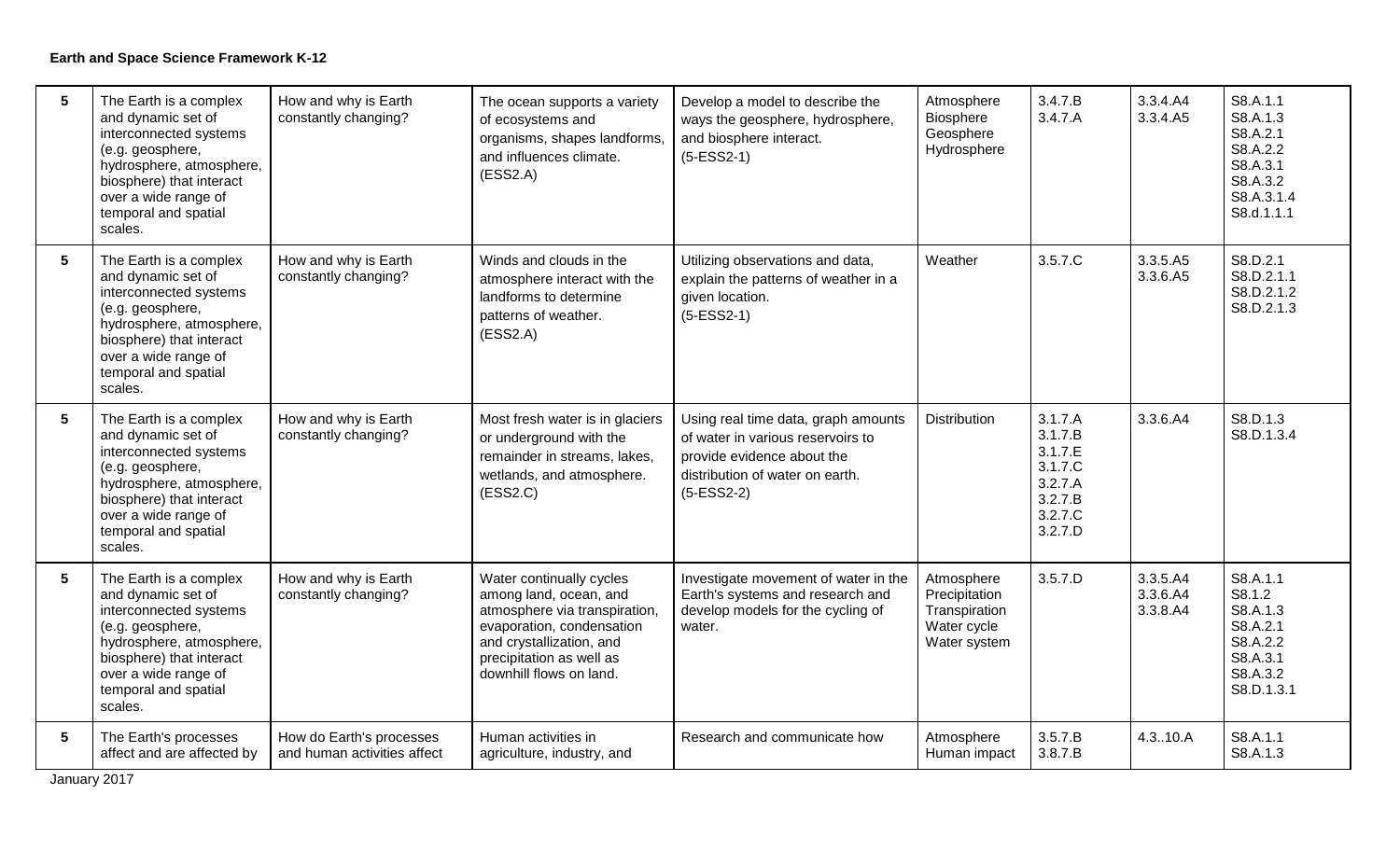|                      | human activities.                                                                                                                                                                            | each other?                                               | everyday life have had major<br>effects on land, vegetation,<br>streams, ocean, and air.<br>(ESS3.C) | communities are using science to<br>protect resources and environments.<br>$(5-ESS3-1)$                         | Research<br>Resources                                 |                                                                                                 |                                | S8.A.2.1<br>S8.A.2.2<br>S8.A.3.1<br>S8.A.3.2<br>S8.D.1.1<br>S8.B.3.3<br>S8.C.2.2.3                         |
|----------------------|----------------------------------------------------------------------------------------------------------------------------------------------------------------------------------------------|-----------------------------------------------------------|------------------------------------------------------------------------------------------------------|-----------------------------------------------------------------------------------------------------------------|-------------------------------------------------------|-------------------------------------------------------------------------------------------------|--------------------------------|------------------------------------------------------------------------------------------------------------|
| <b>Middle School</b> |                                                                                                                                                                                              |                                                           |                                                                                                      |                                                                                                                 |                                                       |                                                                                                 |                                |                                                                                                            |
| Grade                | <b>Big Idea</b>                                                                                                                                                                              | <b>Essential Questions</b>                                | <b>Concepts</b>                                                                                      | <b>Competencies</b>                                                                                             | <b>Vocabulary</b>                                     | 2002<br><b>Standards</b>                                                                        | <b>SAS</b><br><b>Standards</b> | <b>Assessment</b><br><b>Anchor Eligible</b><br><b>Content</b>                                              |
| $6-8$                | The universe is composed<br>of a variety of different<br>objects, which are<br>organized into systems,<br>each of which develops<br>according to accepted<br>physical processes and<br>laws. | What is the universe, and<br>what is Earth's place in it? | The phases of the Moon are<br>caused by the orbit of the<br>moon around the Earth.<br>(ESS1.A)       | Identify and explain monthly patterns<br>in the phases of the Moon.                                             | Orbit<br>Pattern<br>Phase<br>Waning<br>Waxing         | 3.4.4.D<br>3.1.7.A<br>3.1.7.B<br>3.1.7.C<br>3.1.7.D<br>3.2.7.A<br>3.2.7.B<br>3.2.7.C<br>3.2.7.D | 3.3.4.B2                       | S8.A.1.1<br>S8.A.1.2<br>S8.A.1.3<br>S8.A.2.1<br>S8.A.2.2<br>S8.A.3.1<br>S8.A.3.2<br>S8.A.3.3<br>S8.D.3.1.1 |
| $6-8$                | The universe is composed<br>of a variety of different<br>objects, which are<br>organized into systems,<br>each of which develops<br>according to accepted<br>physical processes and<br>laws. | What is the universe, and<br>what is Earth's place in it? | The phases of the Moon are<br>caused by the orbit of the<br>moon around the Earth.<br>(ESS1.A)       | Use a model of the relative positions<br>of the sun, earth and moon to explain<br>the phases of the moon.       | Orbit<br>Pattern<br>Phase<br>Waning<br>Waxing         | 3.4.4.D<br>3.1.7.A<br>3.1.7.B<br>3.1.7.C<br>3.1.7.D<br>3.2.7.A<br>3.2.7.B<br>3.2.7.C<br>3.2.7.D | 3.3.6.B2                       | S8.A.1.1<br>S8.A.1.2<br>S8.A.1.3<br>S8.A.2.1<br>S8.A.2.2<br>S8.A.3.1<br>S8.A.3.2<br>S8.A.3.3<br>S8.D.3.1.1 |
| $6-8$                | The universe is composed<br>of a variety of different<br>objects, which are<br>organized into systems,<br>each of which develops<br>according to accepted<br>physical processes and<br>laws. | What is the universe, and<br>what is Earth's place in it? | Observable patterns and<br>changes in tides are caused<br>by the Earth-Moon-Sun<br>system. (ESS1.B)  | Use models of the Earth-Sun-Moon<br>system to support explanations and<br>predict the cyclic patterns of tides. | Gravity<br>Neap tide<br>Spring tide<br>System<br>Tide | 3.4.4.D<br>3.1.7.A<br>3.1.7.B<br>3.1.7.C<br>3.1.7.D<br>3.2.7.A<br>3.2.7.B<br>3.2.7.C            | 3.3.7.A4<br>3.3.6.B1           | S8.A.1.1<br>S8.A.1.2<br>S8.A.1.3<br>S8.A.2.1<br>S8.A.2.2<br>S8.A.3.1<br>S8.A.3.2<br>S8.A.3.3               |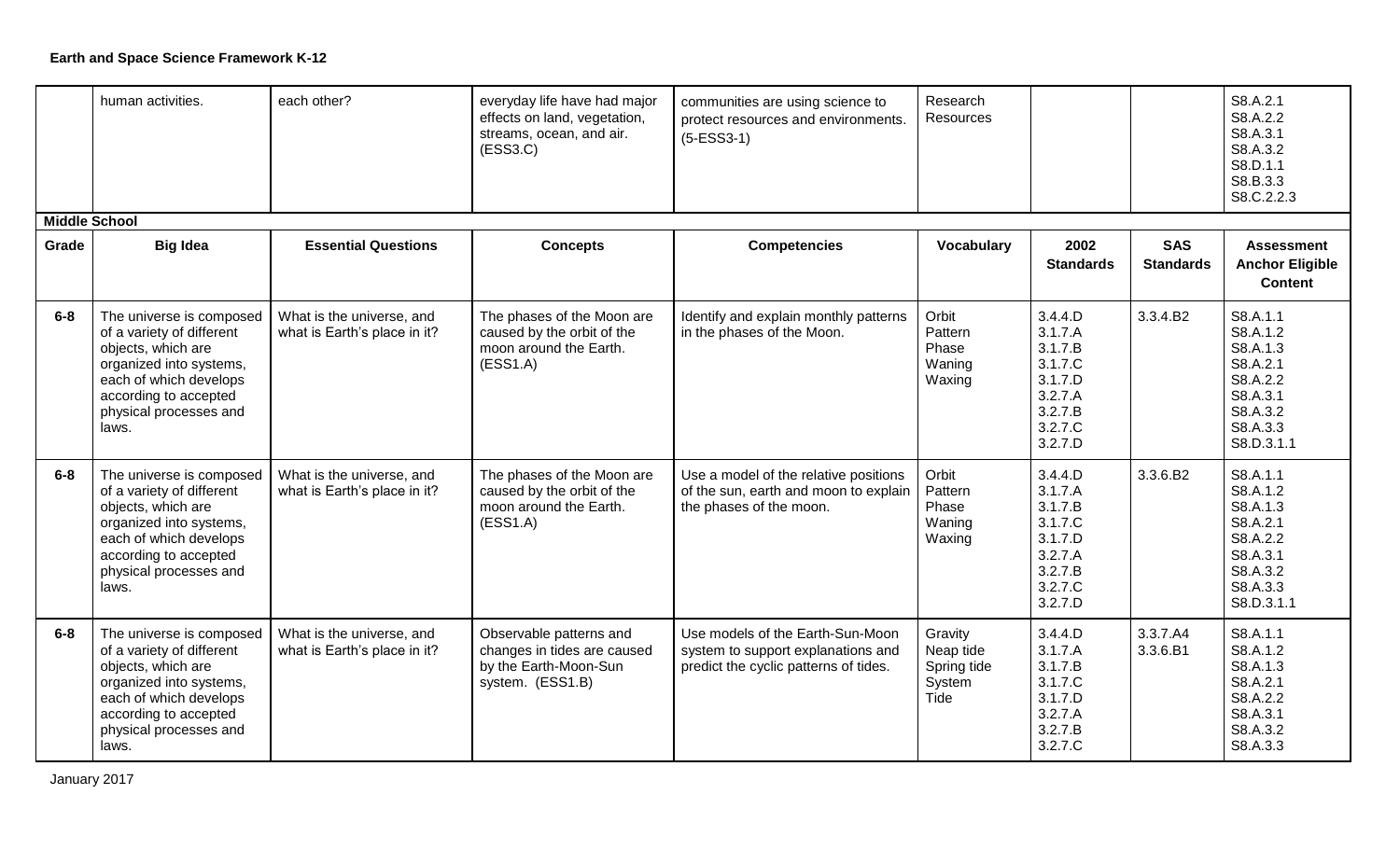|         |                                                                                                                                                                                              |                                                           |                                                                                                                                                                                                                                                                                                 |                                                                                                                                                        |                                                                                                                   | 3.2.7.D                                                                                                    |                                                          | S8.D.3.1.1<br>S8.D.3.1.2                                                                                                 |
|---------|----------------------------------------------------------------------------------------------------------------------------------------------------------------------------------------------|-----------------------------------------------------------|-------------------------------------------------------------------------------------------------------------------------------------------------------------------------------------------------------------------------------------------------------------------------------------------------|--------------------------------------------------------------------------------------------------------------------------------------------------------|-------------------------------------------------------------------------------------------------------------------|------------------------------------------------------------------------------------------------------------|----------------------------------------------------------|--------------------------------------------------------------------------------------------------------------------------|
| $6-8$   | The universe is composed<br>of a variety of different<br>objects, which are<br>organized into systems,<br>each of which develops<br>according to accepted<br>physical processes and<br>laws. | What is the universe, and<br>what is Earth's place in it? | Observable eclipses are<br>caused by motions in the<br>Earth-Moon-Sun system.<br>(ESS1.A)                                                                                                                                                                                                       | Use models of the Earth-Sun-Moon<br>system to support explanations and<br>predict the cyclic patterns of<br>eclipses.                                  | Lunar Eclipse<br>Penumbra<br>Solar Eclipse<br>Umbra                                                               | 3.4.4.D<br>3.1.7.A<br>3.1.7.B<br>3.1.7.C<br>3.1.7.D<br>3.2.7.A<br>3.2.7.B<br>3.2.7.C<br>3.2.7.D            | 3.3.7.B2                                                 | S8.A.1.1<br>S8.A.1.2<br>S8.A.1.3<br>S8.A.2.1<br>S8.A.2.2<br>S8.A.3.1<br>S8.A.3.2<br>S8.A.3.3<br>S8.D.3.1.1               |
| $6-8$   | The universe is composed<br>of a variety of different<br>objects which are<br>organized into systems,<br>each of which develops<br>according to accepted<br>physical processes and<br>laws.  | What is the universe, and<br>what is Earth's place in it? | Earth's spin axis is fixed in<br>direction and tilted relative to<br>its orbit around the sun. The<br>seasons are a result of the<br>Earth's tilt on its axis and are<br>caused by the differential<br>intensity of sunlight on<br>different areas of Earth<br>throughout the year.<br>(ESS1.B) | Use models of Earth's orientation<br>and motion to explain how changes<br>in intensity and duration of daily<br>sunlight lead to seasons.              | Axis<br>Cyclical pattern<br>Earth<br>Orbit<br>Orientation<br>Position<br>Revolution<br>Rotation<br>Season<br>Tilt | 3.4.4.D<br>3.1.7.A<br>3.1.7.B<br>3.1.7.C<br>3.1.7.D<br>3.2.7.A<br>3.2.7.B<br>3.2.7.C<br>3.2.7.D            | 3.3.4.B2<br>3.3.6.B2<br>3.3.7.B2                         | S8.A.1.1<br>S8.A.1.2<br>S8.A.1.3<br>S8.A.2.1<br>S8.A.2.2<br>S8.A.3.1<br>S8.A.3.2<br>S8.A.3.3<br>S8.D.3.1.1               |
| $6 - 8$ | The universe is composed<br>of a variety of different<br>objects which are<br>organized into systems,<br>each of which develops<br>according to accepted<br>physical processes and<br>laws.  | What is the universe, and<br>what is Earth's place in it? | Earth's spin axis is fixed in<br>direction and tilted relative to<br>its orbit around the sun. The<br>seasons are a result of the<br>Earth's tilt on its axis and are<br>caused by the differential<br>intensity of sunlight on<br>different areas of Earth across<br>the year. (ESS1.B)        | Identify and explain the position and<br>orientation of the Earth as it orbits<br>the Sun.                                                             | Axis<br>Cyclical pattern<br>Earth<br>Orbit<br>Orientation<br>Position<br>Revolution<br>Rotation<br>Season<br>Tilt | 3.4.4.D<br>3.4.7.D<br>3.1.7.A<br>3.1.7.B<br>3.1.7.C<br>3.1.7.D<br>3.2.7.A<br>3.2.7.B<br>3.2.7.C<br>3.2.7.D | 3.3.4.B2<br>3.3.6.B2<br>3.3.7.B2                         | S8.A.1.1<br>S8.A.1.2<br>S8.A.1.3<br>S8.A.2.1<br>S8.A.2.2<br>S8.A.3.1<br>S8.A.3.2<br>S8.A.3.3<br>S8.D.3.1.1<br>S8.D.3.1.2 |
| $6-8$   | The universe is composed<br>of a variety of different<br>objects, which are<br>organized into systems,<br>each of which develops<br>according to accepted<br>physical processes and          | What is the universe, and<br>what is Earth's place in it? | Earth and its solar system are<br>part of the Milky Way Galaxy,<br>which is one of many galaxies<br>in the universe. (ESS1.A)                                                                                                                                                                   | Construct and use scale models to<br>describe the relationship of Earth to<br>the rest of the solar system, the Milky<br>Way Galaxy, and the universe. | Galaxy<br>Moon<br>Satellite Solar<br>system<br>Universe                                                           | 3.4.7.D<br>3.1.7.A<br>3.1.7.B<br>3.1.7.C<br>3.1.7.D<br>3.2.7.A<br>3.2.7.B                                  | 3.3.6.B1<br>3.3.5.B1<br>3.3.7.B1<br>3.3.7.B2<br>3.3.8.B1 | S8.A.1.1<br>S8.A.1.2<br>S8.A.1.3<br>S8.A.2.1<br>S8.A.2.2<br>S8.A.3.1<br>S8.A.3.2                                         |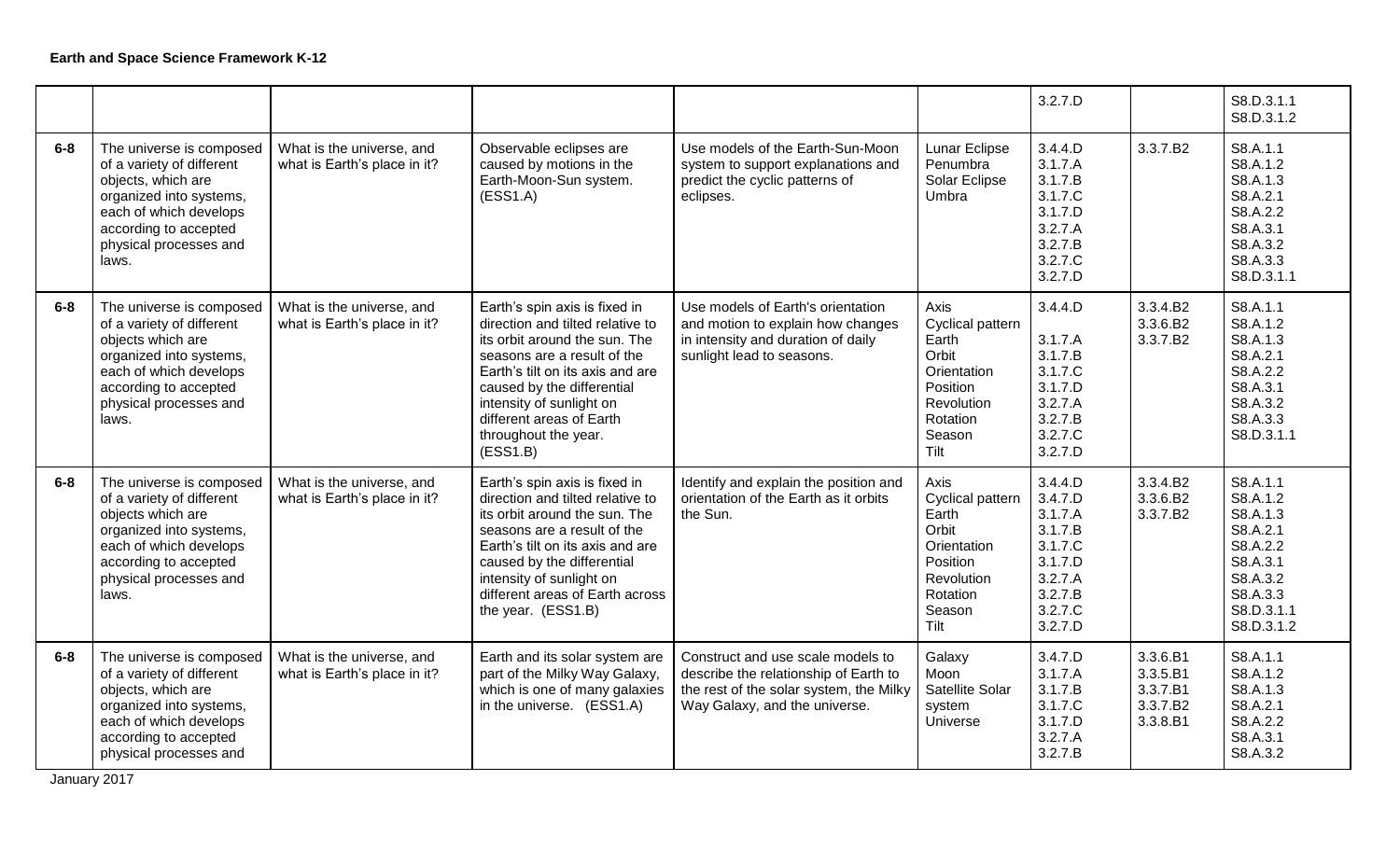|         | laws.                                                                                                                                                                                                         |                                                           |                                                                                                                                                                                                                                                                                                                           |                                                                                                                                                                        |                                                            | 3.2.7.C<br>3.2.7.D                                                                                         |                                                                                  | S8.A.3.3<br>S8.D.3.1.1<br>S8.D.3.1.2<br>S8.D.3.1.3                                                                                     |
|---------|---------------------------------------------------------------------------------------------------------------------------------------------------------------------------------------------------------------|-----------------------------------------------------------|---------------------------------------------------------------------------------------------------------------------------------------------------------------------------------------------------------------------------------------------------------------------------------------------------------------------------|------------------------------------------------------------------------------------------------------------------------------------------------------------------------|------------------------------------------------------------|------------------------------------------------------------------------------------------------------------|----------------------------------------------------------------------------------|----------------------------------------------------------------------------------------------------------------------------------------|
| $6-8$   | The universe is composed<br>of a variety of different<br>objects, which are<br>organized into systems,<br>each of which develops<br>according to accepted<br>physical processes and<br>laws.                  | What is the universe, and<br>what is Earth's place in it? | Our solar system is a<br>collection of objects, including<br>planets, their moons, and<br>asteroids that are held in orbit<br>around the Sun by its<br>gravitational pull on them.<br>(ESS.B)                                                                                                                             | Construct and use scale models of<br>the solar system to support the<br>explanation of the role of gravity in<br>the motions of the planets of the<br>observed system. | Asteroids<br>Gravity<br>Moon<br>Satellite<br>Solar system  | 3.4.7.D<br>3.1.7.A<br>3.1.7.B<br>3.1.7.C<br>3.1.7.D<br>3.2.7.A<br>3.2.7.B<br>3.2.7.C<br>3.2.7.D            | 3.3.5.B1<br>3.3.6.B1<br>3.3.7.A4<br>3.3.7.B1<br>3.3.6.B2<br>3.3.7.B2<br>3.3.8.B1 | S8.A.1.1<br>S8.A.1.2<br>S8.A.1.3<br>S8.A.2.1<br>S8.A.2.2<br>S8.A.3.1<br>S8.A.3.2<br>S8.A.3.3<br>S8.D.3.1.1<br>S8.D.3.1.2               |
| $6 - 8$ | The universe is composed<br>of a variety of different<br>objects, which are<br>organized into systems,<br>each of which develops<br>according to accepted<br>physical processes and<br>laws.                  | What is the universe, and<br>what is Earth's place in it? | Our solar system is a<br>collection of objects, including<br>planets, their moons, and<br>asteroids that are held in orbit<br>around the Sun by its<br>gravitational pull on them.<br>(ESS1.B)                                                                                                                            | Analyze and interpret data to<br>determine scale properties (i.e.<br>distance from sun, diameter, etc.) of<br>objects in the solar system.                             | Asteroids<br>Gravity<br>Moon<br>Satellite<br>Solar system  | 3.4.7.D<br>3.1.7.A<br>3.1.7.B<br>3.1.7.C<br>3.1.7.D<br>3.2.7.A<br>3.2.7.B<br>3.2.7.C<br>3.2.7.D            | 3.3.5.B1<br>3.3.6.B1<br>3.3.7.A4<br>3.3.7.B1<br>3.3.6.B2<br>3.3.7.B2<br>3.3.8.B1 | S8.A.1.1<br>S8.A.1.2<br>S8.A.1.3<br>S8.A.2.1<br>S8.A.2.2<br>S8.A.3.1<br>S8.A.3.2<br>S8.A.3.3<br>S8.D.3.1.1<br>S8.D.3.1.3               |
| $6 - 8$ | The Earth is a complex<br>and dynamic set of<br>interconnected systems<br>(e.g. geosphere,<br>hydrosphere, atmosphere,<br>biosphere) that interact<br>over a wide range of<br>temporal and spatial<br>scales. | How and why is Earth<br>constantly changing?              | All Earth processes are the<br>result of energy flowing and<br>matter cycling within and<br>among the planet's systems.<br>The energy is derived from<br>the sun and the earth's<br>interior. These flows and<br>cycles produce chemical and<br>physical changes in Earth's<br>materials and living<br>organisms.(ESS2.A) | Construct and analyze models to<br>describe systems interactions among<br>the geosphere, hydrosphere,<br>atmosphere, and biosphere.                                    | Atmosphere<br><b>Biosphere</b><br>Geosphere<br>Hydrosphere | 3.5.7.A<br>3.5.7.C<br>3.5.7.D<br>3.1.7.A<br>3.1.7.B<br>3.1.7.E<br>3.2.7.A<br>3.2.7.B<br>3.2.7.C<br>3.2.7.D | 3.3.4.A4<br>3.3.4.A5<br>3.3.8.A1                                                 | S8.A.1.1<br>S8.A.1.2<br>S8.A.1.3<br>S8.A.2.1<br>S8.A.2.2<br>S8.A.3.1<br>S8.A.3.2<br>S8.A.3.3<br>S8.D.1.1.2<br>S8.D.1.1.3<br>S8.D.2.1.2 |
| $6 - 8$ | The Earth is a complex<br>and dynamic set of<br>interconnected systems                                                                                                                                        | How and why is Earth<br>constantly changing?              | All Earth processes are the<br>result of energy flowing and<br>matter cycling within and                                                                                                                                                                                                                                  | Classify rocks as one of three<br>different types and explain the<br>interrelationship of the rock types as                                                            | Erosion<br>Geosphere<br>Igneous rock                       | 3.5.7.A<br>3.1.7.A<br>3.1.7.B                                                                              | 3.3.4.A4<br>3.3.4.A5<br>3.3.7.A1                                                 | S8.A.1.1<br>S8.A.1.2<br>S8.A.1.3                                                                                                       |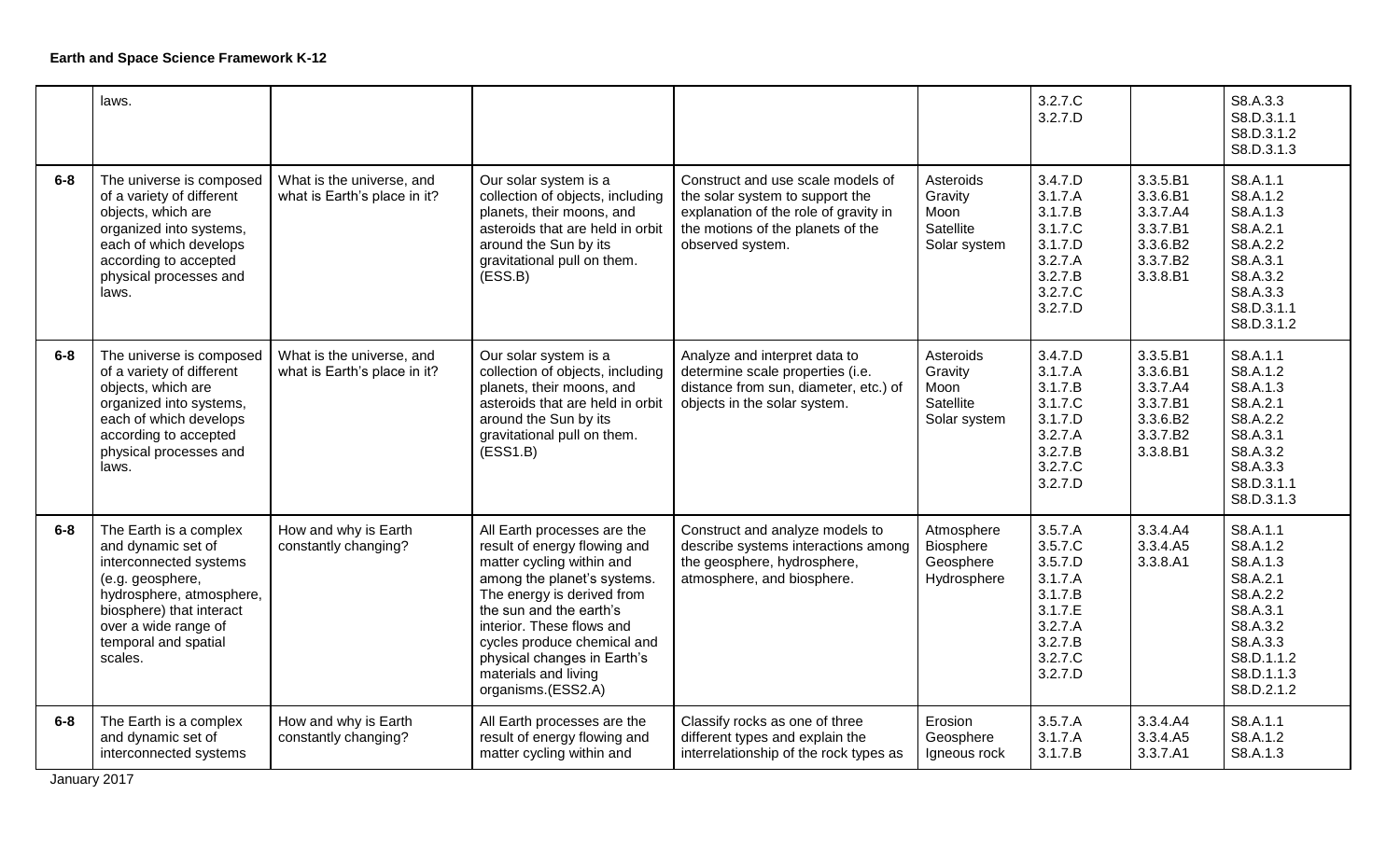|       | (e.g. geosphere,<br>hydrosphere, atmosphere,<br>biosphere) that interact<br>over a wide range of<br>temporal and spatial<br>scales.                                                                           |                                              | among the planet's systems.<br>The energy is derived from<br>the sun and the earth's<br>interior. These flows and<br>cycles produce chemical and<br>physical changes in Earth's<br>materials and living<br>organisms.(ESS2.A)                                                                                             | part of the rock cycle. (e.g.,<br>igneous: granite, basalt, obsidian,<br>pumice; sedimentary: limestone,<br>sandstone, shale, coal; and<br>metamorphic: slate, quartzite,<br>marble, gneiss). | Metamorphic<br>rock<br>Rock cycle<br>Sedimentary<br>rock<br>Weathering                                                              | 3.1.7.E<br>3.2.7.A<br>3.2.7.B<br>3.2.7.C<br>3.2.7.D                                  |                                              | S8.A.2.1<br>S8.A.2.2<br>S8.A.3.1<br>S8.A.3.2<br>S8.A.3.3<br>S8.D.1.1.1                                                   |
|-------|---------------------------------------------------------------------------------------------------------------------------------------------------------------------------------------------------------------|----------------------------------------------|---------------------------------------------------------------------------------------------------------------------------------------------------------------------------------------------------------------------------------------------------------------------------------------------------------------------------|-----------------------------------------------------------------------------------------------------------------------------------------------------------------------------------------------|-------------------------------------------------------------------------------------------------------------------------------------|--------------------------------------------------------------------------------------|----------------------------------------------|--------------------------------------------------------------------------------------------------------------------------|
| $6-8$ | The Earth is a complex<br>and dynamic set of<br>interconnected systems<br>(e.g. geosphere,<br>hydrosphere, atmosphere,<br>biosphere) that interact<br>over a wide range of<br>temporal and spatial<br>scales. | How and why is Earth<br>constantly changing? | All Earth processes are the<br>result of energy flowing and<br>matter cycling within and<br>among the planet's systems.<br>The energy is derived from<br>the sun and the earth's<br>interior. These flows and<br>cycles produce chemical and<br>physical changes in Earth's<br>materials and living<br>organisms.(ESS2.A) | Plan and carry out investigations that<br>investigate models of the chemical<br>and physical processes that cycle<br>earth materials and form rocks.                                          | Geosphere<br>Energy flow<br>Erosion<br>Igneous<br>Metamorphic<br>Rock cycle<br>Sedimentary<br>Weathering                            | 3.5.7.A<br>3.1.7.A<br>3.1.7.B<br>3.1.7.E<br>3.2.7.A<br>3.2.7.B<br>3.2.7.C<br>3.2.7.D | 3.3.4.A4<br>3.3.4.A5<br>3.3.7.A1<br>3.3.8.A1 | S8.A.1.1<br>S8.A.1.2<br>S8.A.1.3<br>S8.A.2.1<br>S8.A.2.2<br>S8.A.3.1<br>S8.A.3.2<br>S8.A.3.3<br>S8.D.1.1.1<br>S8.D.1.1.2 |
| $6-8$ | The Earth is a complex<br>and dynamic set of<br>interconnected systems<br>(e.g. geosphere,<br>hydrosphere, atmosphere,<br>biosphere) that interact<br>over a wide range of<br>temporal and spatial<br>scales. | How and why is Earth<br>constantly changing? | All Earth processes are the<br>result of energy flowing and<br>matter cycling within and<br>among the planet's systems.<br>The energy is derived from<br>the sun and the earth's<br>interior. These flows and<br>cycles produce chemical and<br>physical changes in Earth's<br>materials and living<br>organisms.(ESS2.A) | Compare and contrast various soil<br>types and their characteristics found<br>in different biomes (e.g, regionally,<br>nationally, globally) and explain how<br>they were formed.             | <b>Biome</b><br>Geosphere<br>Energy flow<br>Erosion<br>Rock cycle<br>Soil horizons<br>Weathering                                    | 3.5.7.A<br>3.1.7.A<br>3.1.7.B<br>3.1.7.E<br>3.2.7.A<br>3.2.7.B<br>3.2.7.C<br>3.2.7.D | 3.3.4.A4<br>3.3.4.A5<br>3.3.6.A2<br>3.3.7.A2 | S8.A.1.1<br>S8.A.1.2<br>S8.A.1.3<br>S8.A.2.1<br>S8.A.2.2<br>S8.A.3.1<br>S8.A.3.2<br>S8.A.3.3<br>S8.D.1.1.3               |
| $6-8$ | The Earth is a complex<br>and dynamic set of<br>interconnected systems<br>(e.g. geosphere,<br>hydrosphere, atmosphere,<br>biosphere) that interact<br>over a wide range of<br>temporal and spatial<br>scales. | How and why is Earth<br>constantly changing? | Water continually cycles<br>among geosphere,<br>hydrosphere, biosphere, and<br>atmosphere via transpiration,<br>evaporation, condensation,<br>and precipitation. (ESS2.C)                                                                                                                                                 | Develop models for the movement of<br>water within the Earth's spheres (i.e.,<br>geosphere, hydrosphere, biosphere,<br>atmosphere).                                                           | Atmosphere<br>Condensation<br>Evaporation<br>Hydrosphere<br>Infiltration<br>Precipitation<br>Runoff<br>Transpiration<br>Water Cycle | 3.5.7.D<br>3.1.7.A<br>3.1.7.B<br>3.1.7.E<br>3.2.7.A<br>3.2.7.B<br>3.2.7.C<br>3.2.7.D | 3.3.5.A4<br>3.3.6.A4<br>3.3.8.A4             | S8.A.1.1<br>S8.A.1.2<br>S8.A.1.3<br>S8.A.2.1<br>S8.A.2.2<br>S8.A.3.1<br>S8.A.3.2<br>S8.A.3.3<br>S8.D.1.3.1               |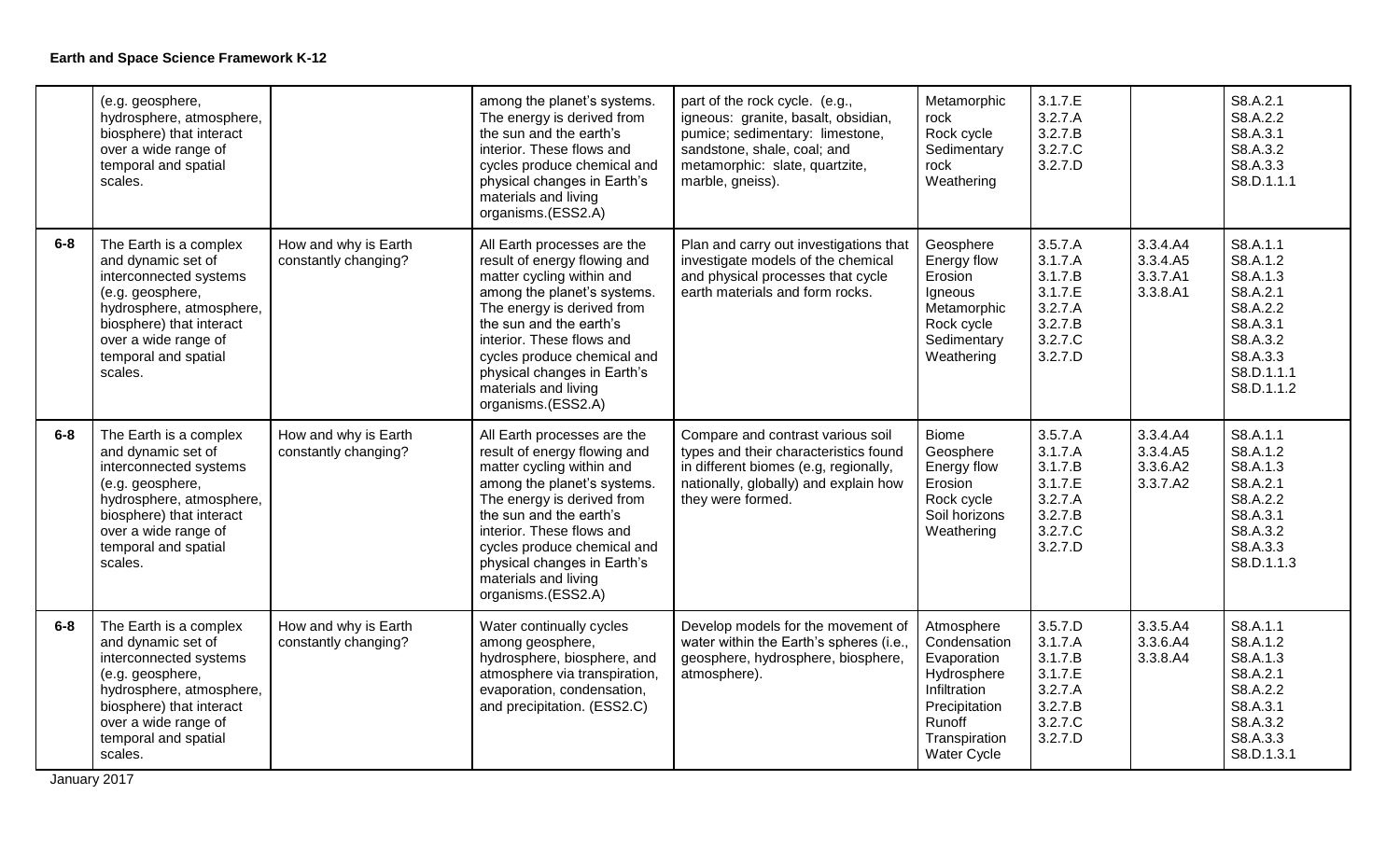|         |                                                                                                                                                                                                               |                                              |                                                                                                                                                                                                                   |                                                                                                                                                                                                                                      | <b>Water System</b>                                                                       |                                                                                                 |                                              |                                                                                                                                        |
|---------|---------------------------------------------------------------------------------------------------------------------------------------------------------------------------------------------------------------|----------------------------------------------|-------------------------------------------------------------------------------------------------------------------------------------------------------------------------------------------------------------------|--------------------------------------------------------------------------------------------------------------------------------------------------------------------------------------------------------------------------------------|-------------------------------------------------------------------------------------------|-------------------------------------------------------------------------------------------------|----------------------------------------------|----------------------------------------------------------------------------------------------------------------------------------------|
| $6-8$   | The Earth is a complex<br>and dynamic set of<br>interconnected systems<br>(e.g. geosphere,<br>hydrosphere, atmosphere,<br>biosphere) that interact<br>over a wide range of<br>temporal and spatial<br>scales. | How and why is Earth<br>constantly changing? | Water continually cycles<br>among geosphere,<br>hydrosphere, biosphere, and<br>atmosphere via transpiration,<br>evaporation, condensation,<br>and precipitation. (ESS2.C)                                         | Compare and contrast<br>characteristics<br>of freshwater and saltwater systems<br>on the basis of their physical<br>characteristics.                                                                                                 | Density<br>Freshwater<br>Hydrosphere<br>Salinity<br>Saltwater                             | 3.5.7.D<br>3.1.7.A<br>3.1.7.B<br>3.1.7.E<br>3.2.7.A<br>3.2.7.B<br>3.2.7.C<br>3.2.7.D            | 3.3.5.A4<br>3.3.6.A4<br>3.3.8.A4             | S8.A.1.1<br>S8.A.1.2<br>S8.A.1.3<br>S8.A.2.1<br>S8.A.2.2<br>S8.A.3.1<br>S8.A.3.2<br>S8.A.3.3<br>S8.D.1.3.2                             |
| $6-8$   | The Earth is a complex<br>and dynamic set of<br>interconnected systems<br>(e.g. geosphere,<br>hydrosphere, atmosphere,<br>biosphere) that interact<br>over a wide range of<br>temporal and spatial<br>scales. | How and why is Earth<br>constantly changing? | Water continually cycles<br>among geosphere,<br>hydrosphere, biosphere, and<br>atmosphere via transpiration,<br>evaporation, condensation,<br>and precipitation. (ESS2.C)                                         | Investigate water systems to identify<br>seasonal and annual variations in<br>precipitation and streamflow and the<br>causes of those variations.                                                                                    | Flow rate<br>Hydrosphere<br>Ocean systems<br>River systems<br>Watershed<br>Wetland        | 3.5.7.D<br>3.1.7.A<br>3.1.7.B<br>3.1.7.E<br>3.2.7.A<br>3.2.7.B<br>3.2.7.C<br>3.2.7.D            | 3.3.5.A4<br>3.3.6.A4<br>3.3.8.A4             | S8.A.1.1<br>S8.A.1.2<br>S8.A.1.3<br>S8.A.2.1<br>S8.A.2.2<br>S8.A.3.1<br>S8.A.3.2<br>S8.A.3.3<br>S8.D.1.3.2<br>S8.D.1.3.3<br>S8.D.1.3.4 |
| $6-8$   | The Earth is a complex<br>and dynamic set of<br>interconnected systems<br>(e.g. geosphere,<br>hydrosphere, atmosphere,<br>biosphere) that interact<br>over a wide range of<br>temporal and spatial<br>scales. | How and why is Earth<br>constantly changing? | Water continually cycles<br>among geosphere,<br>hydrosphere, biosphere, and<br>atmosphere via transpiration,<br>evaporation, condensation,<br>and precipitation as well as<br>downhill flows on land.<br>(ESS2.C) | Assess the physical characteristics<br>of a stream to determine the types of<br>organisms found within the stream<br>environment.                                                                                                    | Biological<br>diversity<br>Flow rate<br>River systems<br>Stream<br>Tributary<br>Watershed | 3.5.7.C<br>3.5.7.D<br>3.1.7.A<br>3.1.7.B<br>3.1.7.E<br>3.2.7.A<br>3.2.7.B<br>3.2.7.C<br>3.2.7.D | 3.3.5.A4<br>3.3.6.A4<br>3.3.8.A4             | S8.A.1.1<br>S8.A.1.2<br>S8.A.1.3<br>S8.A.2.1<br>S8.A.2.2<br>S8.A.3.1<br>S8.A.3.2<br>S8.A.3.3<br>S8.D.1.3.2<br>S8.D.1.3.3<br>S8.D.1.3.4 |
| $6 - 8$ | The Earth is a complex<br>and dynamic set of<br>interconnected systems<br>(e.g. geosphere,<br>hydrosphere, atmosphere,<br>biosphere) that interact                                                            | How and why is Earth<br>constantly changing? | Weather and climate are<br>influenced by interactions<br>involving sunlight, the ocean,<br>the atmosphere, ice,<br>landforms, and living things.<br>These interactions vary with                                  | Collect data and generate evidence<br>to show how changes in weather<br>conditions result from the movement,<br>interactions, and area of origin of air<br>masses (e.g., cold, dry Canadian air<br>mass vs. warm, moist southern air | Air pressure<br>Atmosphere<br>Altitude<br>Barometer<br>Climate<br>Density                 | 3.5.7.C<br>3.1.7.A<br>3.1.7.B<br>3.1.7.E<br>3.2.7.A<br>3.2.7.B                                  | 3.3.7.A6<br>3.3.6.A6<br>3.3.6.A5<br>3.3.8.A4 | S8.A.1.1<br>S8.A.1.2<br>S8.A.1.3<br>S8.A.2.1<br>S8.A.2.2<br>S8.A.3.1                                                                   |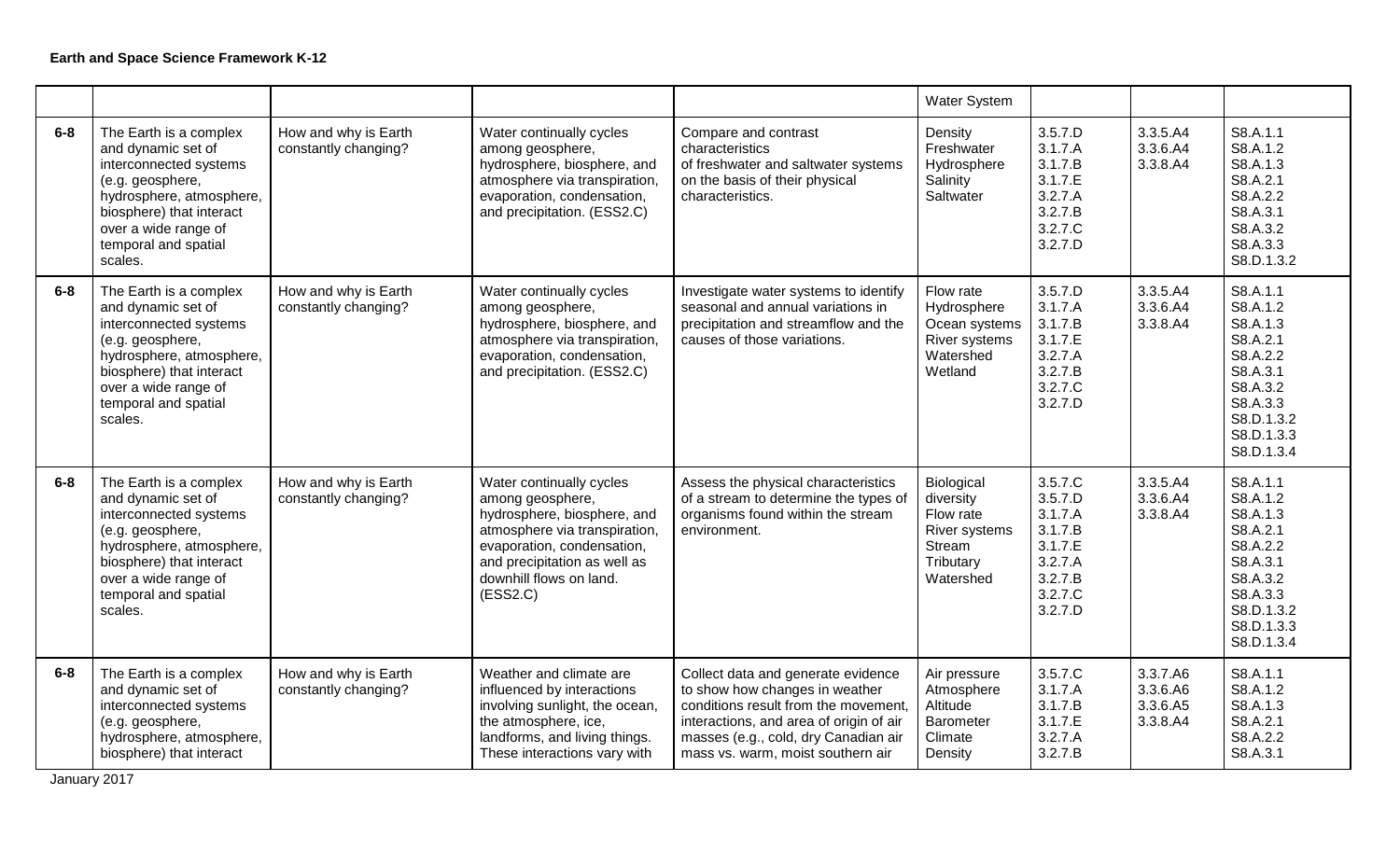|         | over a wide range of<br>temporal and spatial<br>scales.                                                                                                                                                       |                                              | latitude, altitude and local and<br>regional geography resulting<br>in complex patterns that are<br>difficult to predict. (ESS2.D)                                                                                                                                                                                                                    | mass).                                                                                                                                                                         | Geography<br>Latitude<br>Weather<br><b>Weather Front</b>                                                                                                                | 3.2.7.C<br>3.2.7.D                                                                              |                                                | S8.A.3.2<br>S8.A.3.3<br>S8.D.2.1.2                                                                                       |
|---------|---------------------------------------------------------------------------------------------------------------------------------------------------------------------------------------------------------------|----------------------------------------------|-------------------------------------------------------------------------------------------------------------------------------------------------------------------------------------------------------------------------------------------------------------------------------------------------------------------------------------------------------|--------------------------------------------------------------------------------------------------------------------------------------------------------------------------------|-------------------------------------------------------------------------------------------------------------------------------------------------------------------------|-------------------------------------------------------------------------------------------------|------------------------------------------------|--------------------------------------------------------------------------------------------------------------------------|
| $6 - 8$ | The Earth is a complex<br>and dynamic set of<br>interconnected systems<br>(e.g. geosphere,<br>hydrosphere, atmosphere,<br>biosphere) that interact<br>over a wide range of<br>temporal and spatial<br>scales. | How and why is Earth<br>constantly changing? | Weather and climate are<br>influenced by interactions<br>involving sunlight, the ocean,<br>the atmosphere, ice,<br>landforms, and living things.<br>These interactions vary with<br>latitude, altitude and local and<br>regional geography resulting<br>in complex patterns that are<br>difficult to predict. (ESS2.D)                                | Construct and use models to support<br>the explanation of how the uneven<br>distribution of solar energy affects<br>global patterns in atmospheric and<br>oceanic circulation. | Air pressure<br>Altitude<br>Atmosphere<br>Barometer<br>Circulation<br>Climate<br>Downwelling<br>Geography<br>Hydrosphere<br>Latitude<br>Oceanic<br>Upwelling<br>Weather | 3.5.7.C<br>3.1.7.A<br>3.1.7.B<br>3.1.7.E<br>3.2.7.A<br>3.2.7.B<br>3.2.7.C<br>3.2.7.D            | 3.3.7.A6<br>3.3.6.A6<br>3.3.6.A5<br>3.3.8.A4   | S8.A.1.1<br>S8.A.1.2<br>S8.A.1.3<br>S8.A.2.1<br>S8.A.2.2<br>S8.A.3.1<br>S8.A.3.2<br>S8.A.3.3<br>S8.D.2.1.1<br>S8.D.2.1.2 |
| $6-8$   | The Earth is a complex<br>and dynamic set of<br>interconnected systems<br>(e.g. geosphere,<br>hydrosphere, atmosphere,<br>biosphere) that interact<br>over a wide range of<br>temporal and spatial<br>scales. | How and why is Earth<br>constantly changing? | Weather and climate are<br>influenced by interactions<br>involving sunlight, the ocean,<br>the atmosphere, ice,<br>landforms, and living things.<br>These interactions vary with<br>latitude, altitude and local and<br>regional geography resulting<br>in complex patterns that are<br>predicted with varying<br>degrees of reliability.<br>(ESS2.D) | Analyze weather patterns using<br>cloud types, wind directions, and<br>barometric pressure.                                                                                    | Air pressure<br>Atmosphere<br>Barometer<br>Cirrus<br>Cumulus<br><b>Stratus</b><br>Weather                                                                               | 3.5.7.C<br>3.1.7.A<br>3.1.7.B<br>3.1.7.E<br>3.2.7.A<br>3.2.7.B<br>3.2.7.C<br>3.2.7.D            | 3.3.7.A6<br>3.3.6.A6<br>3.3.6.A5<br>3.3.8.A4   | S8.A.1.1<br>S8.A.1.2<br>S8.A.1.3<br>S8.A.2.1<br>S8.A.2.2<br>S8.A.3.1<br>S8.A.3.2<br>S8.A.3.3<br>S8.D.2.1.3               |
| $6-8$   | The Earth is a complex<br>and dynamic set of<br>interconnected systems<br>(e.g. geosphere,<br>hydrosphere, atmosphere,<br>biosphere) that interact<br>over a wide range of<br>temporal and spatial<br>scales. | How and why is Earth<br>constantly changing? | The ocean and other large<br>bodies of water exert a major<br>influence on weather and<br>climate by absorbing energy<br>from the sun, releasing it over<br>time, and globally<br>redistributing it through ocean<br>currents that are driven by<br>differences in density relative<br>to temperature and salinity.                                   | Construct explanations from models<br>of oceanic and atmospheric<br>circulation, and for the development<br>of local and regional climates.                                    | Atmosphere<br>Atmospheric<br>circulation<br>Climate<br>Density<br>Hydrosphere<br>Oceanic<br>circulation<br>Salinity                                                     | 3.5.7.C<br>3.5.7.D<br>3.1.7.A<br>3.1.7.B<br>3.1.7.E<br>3.2.7.A<br>3.2.7.B<br>3.2.7.C<br>3.2.7.D | 3. .3.7.A6<br>3.3.6.A6<br>3.3.6.A5<br>3.3.8.A4 | S8.A.1.1<br>S8.A.1.2<br>S8.A.1.3<br>S8.A.2.1<br>S8.A.2.2<br>S8.A.3.1<br>S8.A.3.2<br>S8.A.3.3<br>S8.D.2.1.1<br>S8.D.2.1.2 |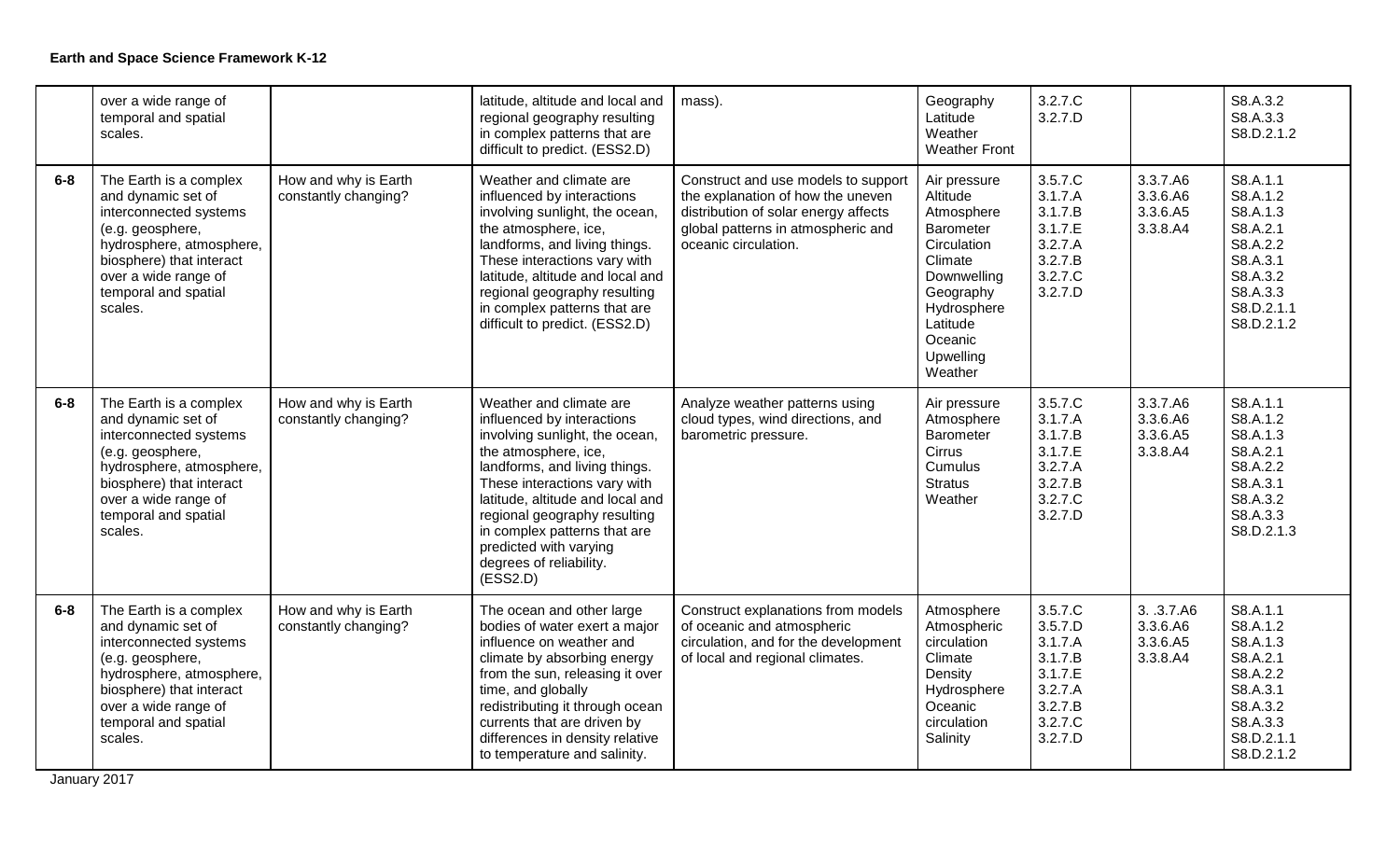| $6-8$   | The Earth is a complex<br>and dynamic set of<br>interconnected systems<br>(e.g. geosphere,<br>hydrosphere, atmosphere,<br>biosphere) that interact<br>over a wide range of<br>temporal and spatial<br>scales. | How and why is Earth<br>constantly changing? | Major events in Earth's history<br>leave evidence in the geologic<br>record that allow the<br>construction of a geologic<br>time scale based on relative<br>ages. (ESS1.C)                                                                                                                                                                               | Use geologic evidence to construct<br>patterns and determine the relative<br>ages and sequence of geologic<br>events in Earth's 4.6 billion year<br>history.                                                                                                                    | Geosphere<br>Geologic time<br>Index fossils<br>Law of<br>superposition<br>Relative age<br>Scale                                                                                                 | 3.5.7.A<br>3.5.7.B<br>3.1.7.D<br>3.2.7.A<br>3.2.7.B<br>3.2.7.C<br>3.2.7.D                       | 3.3.7.A3                                      | S8.A.1.1<br>S8.A.1.2<br>S8.A.1.3<br>S8.A.2.1<br>S8.A.2.2<br>S8.A.3.1<br>S8.A.3.2<br>S8.A.3.3<br>S8.D.1.1.2<br>S8.D.1.1.4 |
|---------|---------------------------------------------------------------------------------------------------------------------------------------------------------------------------------------------------------------|----------------------------------------------|----------------------------------------------------------------------------------------------------------------------------------------------------------------------------------------------------------------------------------------------------------------------------------------------------------------------------------------------------------|---------------------------------------------------------------------------------------------------------------------------------------------------------------------------------------------------------------------------------------------------------------------------------|-------------------------------------------------------------------------------------------------------------------------------------------------------------------------------------------------|-------------------------------------------------------------------------------------------------|-----------------------------------------------|--------------------------------------------------------------------------------------------------------------------------|
| $6-8$   | The Earth is a complex<br>and dynamic set of<br>interconnected systems<br>(e.g. geosphere,<br>hydrosphere, atmosphere,<br>biosphere) that interact<br>over a wide range of<br>temporal and spatial<br>scales. | How and why is Earth<br>constantly changing? | The Earth's systems interact<br>on various time and size<br>scales. These interactions<br>have shaped Earth's history<br>and will determine its future.<br>(ESS2.A)                                                                                                                                                                                      | Construct an explanation based on<br>evidence for how various processes<br>have changed Earth's surface at<br>varying time and spatial scales (e.g.<br>short-term deposition vs. mountain<br>building; short-term weathering and<br>erosion vs. canyon or valley<br>formation). | Erosion<br>Geosphere<br>Plate tectonics<br>Sea floor<br>spreading<br>Subduction<br>Weathering                                                                                                   | 3.5.7.A<br>3.5.7.B<br>3.1.7.A<br>3.1.7.D<br>3.1.7.E<br>3.2.7.A<br>3.2.7.B<br>3.2.7.C<br>3.2.7.D | 3.3.6.A1<br>3.3.7.A1<br>3.3.8.A1<br>3.3.10.A1 | S8.A.1.1<br>S8.A.1.2<br>S8.A.1.3<br>S8.A.2.1<br>S8.A.2.2<br>S8.A.3.1<br>S8.A.3.2<br>S8.A.3.3<br>S8.D.1.1.2<br>S8.D.1.1.4 |
| $6-8$   | The Earth is a complex<br>and dynamic set of<br>interconnected systems<br>(e.g. geosphere,<br>hydrosphere, atmosphere,<br>biosphere) that interact<br>over a wide range of<br>temporal and spatial<br>scales. | How and why is Earth<br>constantly changing? | Plate tectonics is the unifying<br>theory that explains the past,<br>and current, and future<br>movements of the rocks at<br>Earth's surface and provides<br>a framework for<br>understanding its geological<br>history. Tectonic processes<br>continually generate new<br>ocean seafloor at ridges and<br>destroy old seafloor at<br>trenches. (ESS2.B) | Develop and use models of past<br>plate motions to support<br>explanations of existing patterns in<br>the fossil record, rock record,<br>continental shapes and sea floor<br>structures.                                                                                        | Asthenosphere<br>Continent<br>Continental drift<br>Convection<br>Fossil record<br>Geosphere<br>Lithosphere<br>Mantle<br>Rock record<br>Plate motion<br>Plate tectonics<br>Seafloor<br>Spreading | 3.5.7.A<br>3.1.7.A<br>3.1.7.D<br>3.1.7.E<br>3.2.7.A<br>3.2.7.B<br>3.2.7.C<br>3.2.7.D            | 3.3.6.A1<br>3.3.7.A6<br>3.3.8.A6              | S8.A.1.1<br>S8.A.1.2<br>S8.A.1.3<br>S8.A.2.1<br>S8.A.2.2<br>S8.A.3.1<br>S8.A.3.2<br>S8.A.3.3<br>S8.D.1.1.2<br>S8.D.1.1.4 |
| $6 - 8$ | The Earth is a complex<br>and dynamic set of<br>interconnected systems<br>(e.g. geosphere,<br>hydrosphere, atmosphere,<br>biosphere) that interact                                                            | How and why is Earth<br>constantly changing? | Plate tectonics is the unifying<br>theory that explains the past,<br>and current, and future<br>movements of the rocks at<br>Earth's surface and provides<br>a framework for                                                                                                                                                                             | Incorporate a variety of data<br>including geological evidence from<br>maps and representations of current<br>plate motions to predict future plate<br>motions.                                                                                                                 | Asthenosphere<br>Continental drift<br>Convection<br>Geosphere<br>Fossil record<br>Lithosphere                                                                                                   | 3.5.7.A<br>3.1.7.A<br>3.1.7.D<br>3.1.7.E<br>3.2.7.A<br>3.2.7.B                                  | 3.3.6.A1<br>3.3.7.A6<br>3.3.8.A6              | S8.A.1.1<br>S8.A.1.2<br>S8.A.1.3<br>S8.A.2.1<br>S8.A.2.2                                                                 |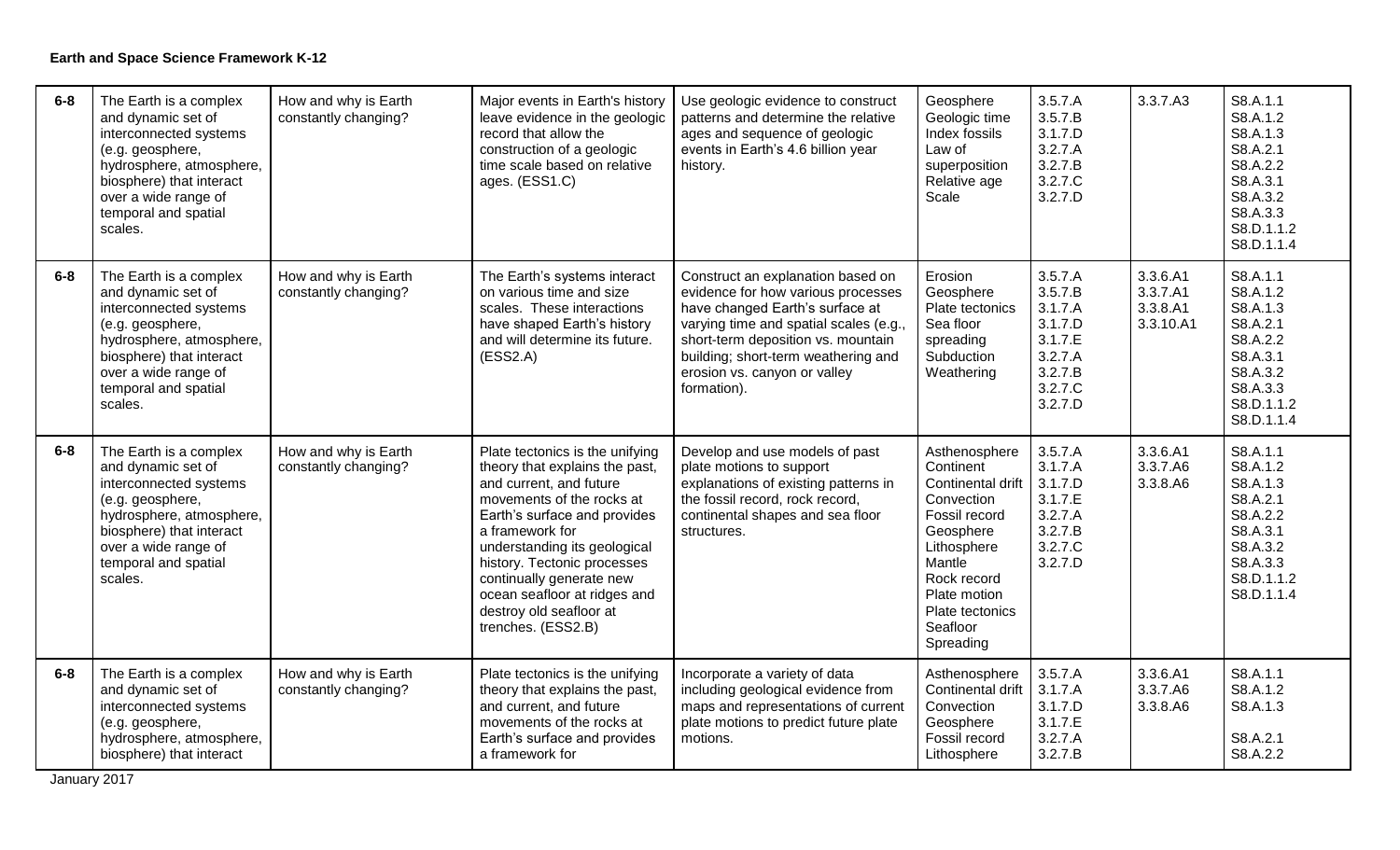|       | over a wide range of<br>temporal and spatial<br>scales.                                                                                                                                                       |                                              | understanding its geological<br>history. Tectonic processes<br>continually generate new<br>ocean seafloor at ridges and<br>destroy old seafloor at<br>trenches. (ESS2.B)                                                                                                                                                                                 |                                                                                                                                                                                                                                                                    | Mantle<br>Plate motion<br>Plate tectonics<br>Rock record<br>Seafloor<br>Spreading                                      | 3.2.7.C<br>3.2.7.D                                                                              |                                    | S8.A.3.1<br>S8.A.3.2<br>S8.A.3.3<br>S8.D.1.1.2                                                             |
|-------|---------------------------------------------------------------------------------------------------------------------------------------------------------------------------------------------------------------|----------------------------------------------|----------------------------------------------------------------------------------------------------------------------------------------------------------------------------------------------------------------------------------------------------------------------------------------------------------------------------------------------------------|--------------------------------------------------------------------------------------------------------------------------------------------------------------------------------------------------------------------------------------------------------------------|------------------------------------------------------------------------------------------------------------------------|-------------------------------------------------------------------------------------------------|------------------------------------|------------------------------------------------------------------------------------------------------------|
| $6-8$ | The Earth is a complex<br>and dynamic set of<br>interconnected systems<br>(e.g. geosphere,<br>hydrosphere, atmosphere,<br>biosphere) that interact<br>over a wide range of<br>temporal and spatial<br>scales. | How and why is Earth<br>constantly changing? | Plate tectonics is the unifying<br>theory that explains the past,<br>and current, and future<br>movements of the rocks at<br>Earth's surface and provides<br>a framework for<br>understanding its geological<br>history. Tectonic processes<br>continually generate new<br>ocean seafloor at ridges and<br>destroy old seafloor at<br>trenches. (ESS2.B) | Use models to explain how the flow<br>of energy (convection of heat) drives<br>the cycling of matter between Earth's<br>surface and deep interior.                                                                                                                 | Convection<br>Convergence<br>Crust<br>Divergence<br>Geosphere<br>Inner core<br>Mantle<br>Outer core<br>Plate tectonics | 3.4.7.B<br>3.5.7.A<br>3.1.7.A<br>3.1.7.D<br>3.1.7.E<br>3.2.7.A<br>3.2.7.B<br>3.2.7.C<br>3.2.7.D | 3.3.6.A1<br>3.3.7.A6<br>3.3.8.A6   | S8.A.1.1<br>S8.A.1.2<br>S8.A.1.3<br>S8.A.2.1<br>S8.A.2.2<br>S8.A.3.1<br>S8.A.3.2<br>S8.A.3.3<br>S8.D.1.1.2 |
| $6-8$ | The Earth is a complex<br>and dynamic set of<br>interconnected systems<br>(e.g. geosphere,<br>hydrosphere, atmosphere,<br>biosphere) that interact<br>over a wide range of<br>temporal and spatial<br>scales. | How and why is Earth<br>constantly changing? | Some natural hazards such<br>as volcanic eruptions and<br>severe weather may be<br>preceded by phenomena that<br>allow for reliable prediction.<br>Others such as earthquakes<br>occur suddenly with no notice<br>and are not yet predictable.<br>(ESS3.B)                                                                                               | Investigate or develop a map of the<br>past and present natural hazards in a<br>region to demonstrate an<br>understanding of forecasting the<br>likelihood of future events and to<br>inform designs for development of<br>technologies to mitigate their effects. | Earthquake<br>Floods<br>Geosphere<br>Hurricane<br>Natural hazard<br>Tornado<br>Tsunami<br>Volcanoes                    | 3.5.7.A<br>3.1.7.A<br>3.1.7.D<br>3.1.7.E<br>3.2.7.A<br>3.2.7.B<br>3.2.7.C<br>3.2.7.D            | 3.3.8.A6<br>3.3.10.A1<br>3.3.10.A6 | S8.A.1.1<br>S8.A.1.2<br>S8.A.1.3<br>S8.A.2.1<br>S8.A.2.2<br>S8.A.3.1<br>S8.A.3.2<br>S8.A.3.3<br>S8.D.1.1.2 |
| $6-8$ | The Earth is a complex<br>and dynamic set of<br>interconnected systems<br>(e.g. geosphere,<br>hydrosphere, atmosphere,<br>biosphere) that interact<br>over a wide range of<br>temporal and spatial<br>scales. | How and why is Earth<br>constantly changing? | Evolution is shaped by Earth's<br>varying geological and<br>environmental conditions.<br>Sudden changes in conditions<br>(e.g., meteor impacts, major<br>volcanic eruptions) have<br>caused mass extinctions, but<br>these changes, as well as<br>more gradual ones, have<br>ultimately allowed other life<br>forms to flourish. (ESS3.C)                | Use evidence from the rock and<br>fossil records to construct arguments<br>that explain how past changes in<br>earth's conditions have caused major<br>extinctions of some life forms and<br>allowed others to flourish.                                           | Eruption<br>Extinction<br>Fossil record<br>Geosphere<br>Mass<br>Meteor impact<br>Volcanic                              | 3.4.7.D<br>3.5.7.A<br>3.1.7.A<br>3.1.7.D<br>3.1.7.E<br>3.2.7.A<br>3.2.7.B<br>3.2.7.C<br>3.2.7.D | 3.3.7.A3                           | S8.A.1.1<br>S8.A.1.2<br>S8.A.1.3<br>S8.A.2.1<br>S8.A.2.2<br>S8.A.3.1<br>S8.A.3.2<br>S8.A.3.3<br>S8.D.1.1.4 |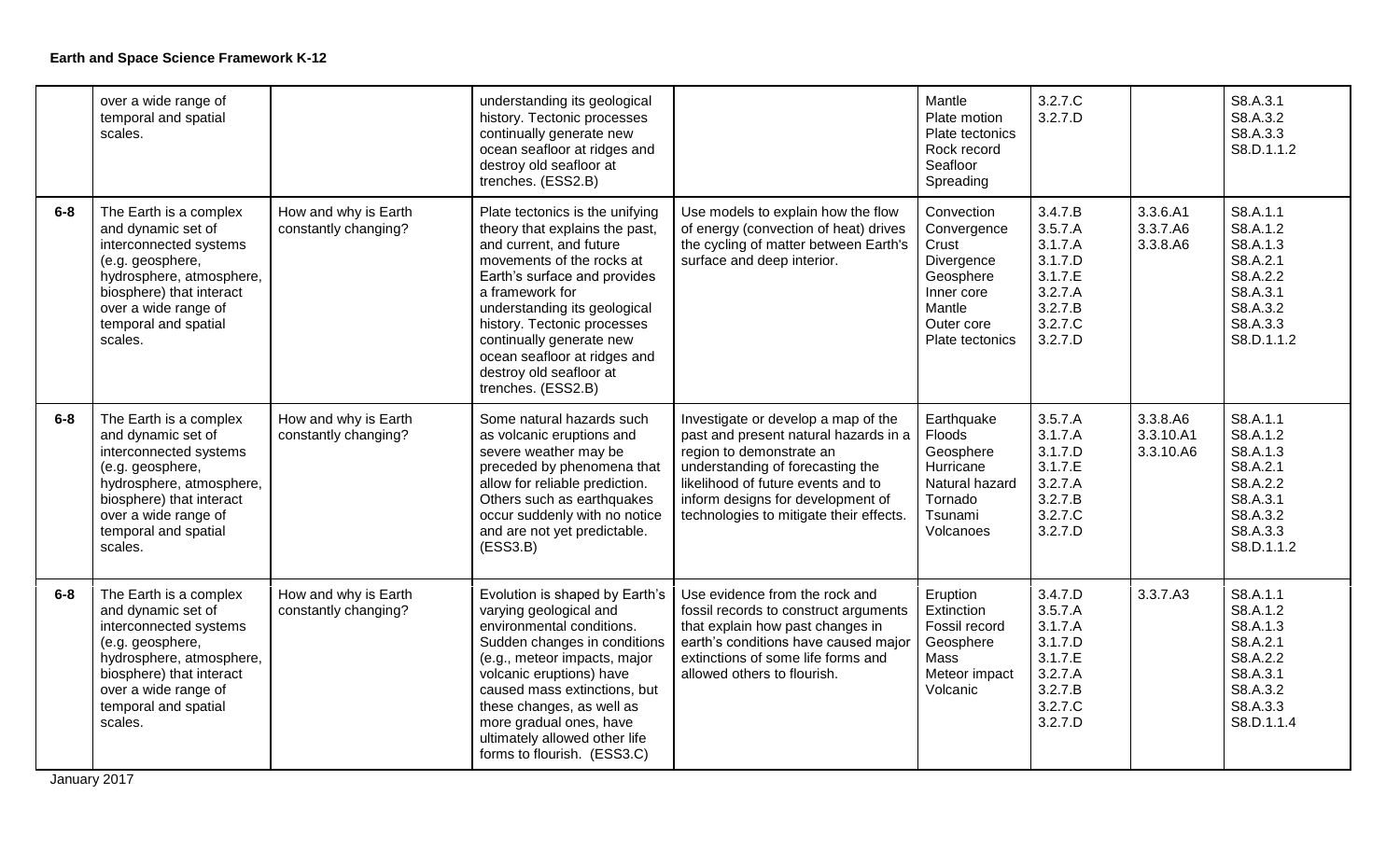| $6-8$ | The Earth's processes<br>affect and are affected by<br>human activities. | How do Earth's processes<br>and human activities affect<br>each other? | Humans depend on Earth's<br>land, ocean, atmosphere, and<br>living things for many different<br>resources. (ESS3.A)                           | Describe a product's transformation<br>process from production to<br>consumption.                                                                                     | Atmosphere<br>Consumption<br>Geosphere<br>Hydrosphere<br>Natural<br>resources<br>Nonrenewable<br>resources<br>Ore Production<br>Renewable<br>resources                  | 3.5.7.B<br>3.1.7.A<br>3.1.7.D<br>3.1.7.E<br>3.2.7.A<br>3.2.7.B<br>3.2.7.C<br>3.2.7.D            | 3.3.8.A2<br>3.3.8.A3              | S8.A.1.1<br>S8.A.1.2<br>S8.A.1.3<br>S8.A.2.1<br>S8.A.2.2<br>S8.A.3.1<br>S8.A.3.2<br>S8.B.3.2<br>S8.D.1.2.1               |
|-------|--------------------------------------------------------------------------|------------------------------------------------------------------------|-----------------------------------------------------------------------------------------------------------------------------------------------|-----------------------------------------------------------------------------------------------------------------------------------------------------------------------|-------------------------------------------------------------------------------------------------------------------------------------------------------------------------|-------------------------------------------------------------------------------------------------|-----------------------------------|--------------------------------------------------------------------------------------------------------------------------|
| $6-8$ | The Earth's processes<br>affect and are affected by<br>human activities. | How do Earth's processes<br>and human activities affect<br>each other? | Minerals, fresh water, and<br>living resources are limited,<br>and many are not renewable<br>or replaceable over human<br>lifetimes. (ESS3.A) | Use maps and other data to explain<br>how geologic processes have led to<br>the uneven distribution of Earth's<br>natural resources.                                  | Atmosphere<br>Climate<br>Fossil record<br>Geosphere<br>Hydrosphere<br>Mineral<br>Natural<br>Plate tectonics<br>Resources                                                | 3.5.7.A<br>3.5.7.B<br>3.1.7.A<br>3.1.7.D<br>3.1.7.E<br>3.2.7.A<br>3.2.7.B<br>3.2.7.C<br>3.2.7.D | 3.3.6.A1<br>3.3.8.A2<br>3.3.8.A3  | S8.A.1.1<br>S8.A.1.2<br>S8.A.1.3<br>S8.A.2.1<br>S8.A.2.2<br>S8.A.3.1<br>S8.A.3.2<br>S8.B.3.2<br>S8.D.1.1.2<br>S8.D.1.2.1 |
| $6-8$ | The Earth's processes<br>affect and are affected by<br>human activities. | How do Earth's processes<br>and human activities affect<br>each other? | Minerals, fresh water, and<br>living resources are limited,<br>and many are not renewable<br>or replaceable over human<br>lifetimes. (ESS3.A) | Construct an argument supported by<br>evidence for how increases in human<br>population and per-capita<br>consumption of natural resources<br>impact Earth's systems. | Atmosphere<br>Consumption<br>Geosphere<br>Hydrosphere<br>Mineral<br>Natural<br>Nonrenewable<br>resources<br>Population<br>growth<br>Renewable<br>resources<br>Resources | 3.5.7.B<br>3.1.7.A<br>3.1.7.D<br>3.1.7.E<br>3.2.7.A<br>3.2.7.B<br>3.2.7.C<br>3.2.7.D            | 3.3.8.A2<br>3.3.8.A3<br>3.3.10.A2 | S8.A.1.1<br>S8.A.1.2<br>S8.A.1.3<br>S8.A.2.1<br>S8.A.2.2<br>S8.A.3.1<br>S8.A.3.2<br>S8.B.3.3<br>S8.D.1.2.2               |
| $6-8$ | The Earth's processes<br>affect and are affected by<br>human activities. | How do Earth's processes<br>and human activities affect<br>each other? | Human activities influence<br>Earth's global temperature,<br>and these effects can be<br>mitigated through applying                           | Ask questions to clarify evidence of<br>the factors that have caused the rise<br>in global temperatures over the past<br>century.                                     | Atmosphere<br>Biosphere<br>Carbon dioxide<br>(CO <sub>2</sub> )                                                                                                         | 3.5.7.C<br>3.1.7.A<br>3.1.7.D<br>3.1.7.E                                                        | 3.3.7.A5<br>3.3.8.A5<br>3.3.10.A6 | S8.A.1.1<br>S8.A.1.2<br>S8.A.1.3<br>S8.A.2.1                                                                             |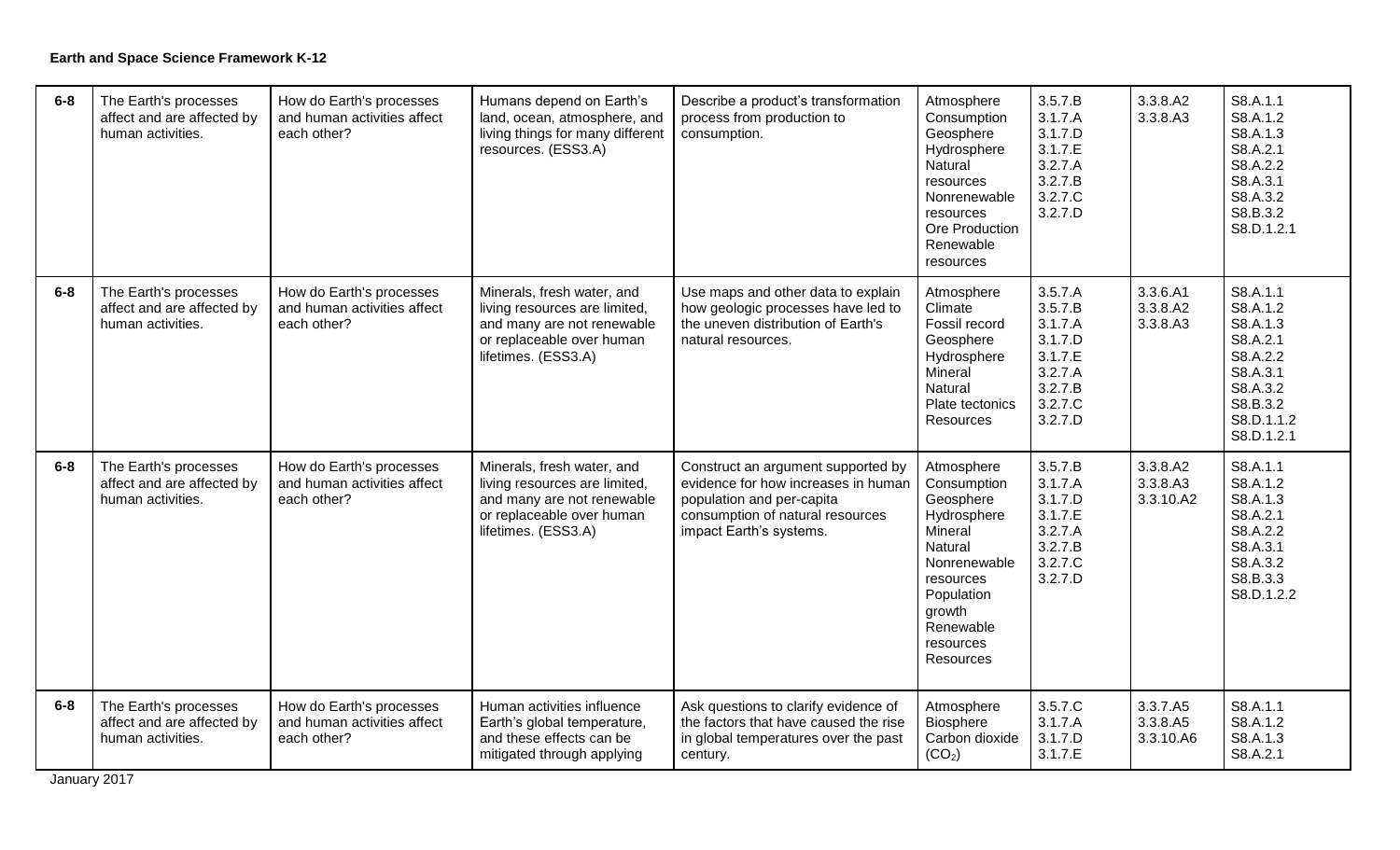|                    |                                                                                                                                                                                        |                                                                        | knowledge of climate science,<br>engineering, etc. (ESS3.D)                                                                                                                                        |                                                                                                                                                                                                                                                 | Climate<br>Global warming                               | 3.2.7.A<br>3.2.7.B<br>3.2.7.C<br>3.2.7.D                                  |                                | S8.A.2.2<br>S8.A.3.1<br>S8.A.3.2<br>S8.A.3.3<br>S8.D.2.1.1<br>S8.D.2.1.2<br>S8.D.2.1.3                     |
|--------------------|----------------------------------------------------------------------------------------------------------------------------------------------------------------------------------------|------------------------------------------------------------------------|----------------------------------------------------------------------------------------------------------------------------------------------------------------------------------------------------|-------------------------------------------------------------------------------------------------------------------------------------------------------------------------------------------------------------------------------------------------|---------------------------------------------------------|---------------------------------------------------------------------------|--------------------------------|------------------------------------------------------------------------------------------------------------|
| $6-8$              | The Earth's processes<br>affect and are affected by<br>human activities.                                                                                                               | How do Earth's processes<br>and human activities affect<br>each other? | Human activities have<br>significantly altered the<br>biosphere and geosphere,<br>sometimes damaging or<br>destroying natural habitats<br>and causing the extinction of<br>other species. (ESS3.D) | Apply scientific principles to design a<br>method for monitoring and<br>minimizing a human impact on the<br>environment.                                                                                                                        | Biosphere                                               | 3.1.7.A<br>3.1.7.D<br>3.1.7.E<br>3.2.7.A<br>3.2.7.B<br>3.2.7.C<br>3.2.7.D |                                | S8.A.1.1<br>S8.A.1.2<br>S8.A.1.3<br>S8.A.2.1<br>S8.A.2.2<br>S8.A.3.1<br>S8.A.3.2<br>S8.A.3.3<br>S8.D.1.2.2 |
| <b>High School</b> |                                                                                                                                                                                        |                                                                        |                                                                                                                                                                                                    |                                                                                                                                                                                                                                                 |                                                         |                                                                           |                                |                                                                                                            |
| Grade              | <b>Big Idea</b>                                                                                                                                                                        | <b>Essential Questions</b>                                             | <b>Concepts</b>                                                                                                                                                                                    | <b>Competencies</b>                                                                                                                                                                                                                             | Vocabulary                                              | 2002<br><b>Standards</b>                                                  | <b>SAS</b><br><b>Standards</b> | <b>Assessment</b><br><b>Anchor Eligible</b>                                                                |
|                    |                                                                                                                                                                                        |                                                                        |                                                                                                                                                                                                    |                                                                                                                                                                                                                                                 |                                                         |                                                                           |                                | <b>Content</b>                                                                                             |
| $9 - 12$           | The universe is composed<br>of a variety of different<br>objects that are organized<br>into systems each of<br>which develops according<br>to accepted physical<br>processes and laws. | What is the universe and what<br>is Earth's place in it?               | The Milky Way Galaxy<br>consists of more than two<br>hundred billion stars, the sun<br>being one of them, and is one<br>of hundreds of billions of<br>galaxies in the known<br>universe.           | Use models to describe the sun's<br>place in space in relation to the Milky<br>Way Galaxy and the distribution of<br>galaxy clusters in the universe.                                                                                           | <b>Clusters</b><br>Galaxy<br>Model<br>Star<br>Universe  | 3.4.10.D                                                                  | 3.3.10.B1                      |                                                                                                            |
| $9 - 12$           | The universe is composed<br>of a variety of different<br>objects that are organized<br>into systems each of<br>which develops according<br>to accepted physical<br>processes and laws. | What is the universe and what<br>is Earth's place in it?               | Models of the formation and<br>structure of the universe have<br>changed over time as<br>technologies have become<br>more advanced and the<br>accuracy of our data has<br>increased.               | Compare time periods in history, the<br>technology available at that time and<br>the resulting model of the<br>organization of our solar system.<br>(e.g. - Early Greeks used purely<br>observational data resulting in a<br>geocentric model). | Geocentric<br>Heliocentric<br>Model<br>Planet<br>Theory | 3.1.12.E                                                                  | 3.4.10.B<br>3.4.10.D3          |                                                                                                            |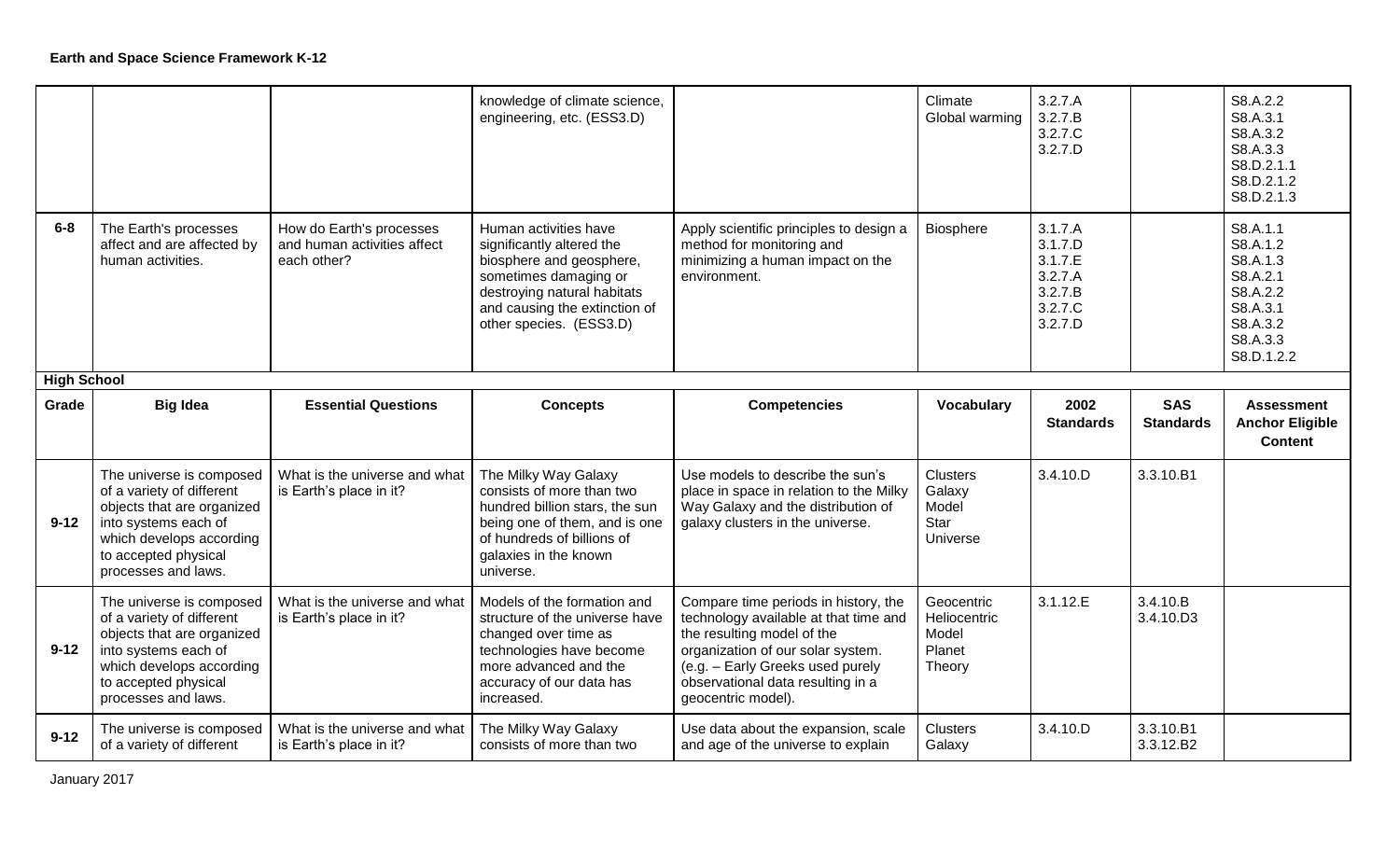|          | objects that are organized<br>into systems each of<br>which develops according<br>to accepted physical<br>processes and laws.                                                               |                                                          | hundred billion stars, the sun<br>being one of them, and is one<br>of hundreds of billions of<br>galaxies in the known<br>universe.                                                                                                                      | the Big Bang theory as a model for<br>the origin of the Universe.                                                                                     | Light year<br>Model<br>Theory                                                                                                                             |                      |                        |  |
|----------|---------------------------------------------------------------------------------------------------------------------------------------------------------------------------------------------|----------------------------------------------------------|----------------------------------------------------------------------------------------------------------------------------------------------------------------------------------------------------------------------------------------------------------|-------------------------------------------------------------------------------------------------------------------------------------------------------|-----------------------------------------------------------------------------------------------------------------------------------------------------------|----------------------|------------------------|--|
| $9 - 12$ | The universe is composed<br>of a variety of different<br>objects that are organized<br>into systems each of<br>which develops according<br>to accepted physical<br>processes and laws.      | What is the universe and what<br>is Earth's place in it? | There are multiple sources of<br>evidence for the Big Bang<br>theory including the<br>measurement of red shift, the<br>amount of hydrogen and<br>helium in the universe, and<br>the cosmic microwave<br>background radiation that fills<br>the universe. | Construct explanations based on<br>observable astronomical data as<br>empirical evidence for the Big Bang<br>theory.                                  | <b>Blue shift</b><br>Cosmic<br>microwave<br>background<br>radiation<br>Electromagneti<br>c spectrum<br>Non-solar<br>qases<br>Red shift<br>Stellar spectra | 3.4.10.D             | 3.3.10.B1<br>3.3.12.B2 |  |
| $9 - 12$ | The universe is composed<br>of a variety of different<br>objects that are organized<br>into systems each of<br>which develops according<br>to accepted physical<br>processes and laws.      | What is the universe and what<br>is Earth's place in it? | The compositions and<br>masses of stars determine<br>their life cycle.                                                                                                                                                                                   | Compare and contrast the life cycles<br>of stars of different masses and<br>compositions, including our sun.                                          | <b>Black hole</b><br>Dwarf<br>HR diagram<br>Main sequence<br>Nebula<br>Neutron star<br>Nova<br>Protostar<br>Red giant<br>Supernova                        | 3.4.10.D             | 3.3.12.B1              |  |
| $9 - 12$ | The universe is composed<br>of a variety of different<br>objects, which are<br>organized into systems<br>each of which develops<br>according to accepted<br>physical processes and<br>laws. | What is the universe and what<br>is Earth's place in it? | The compositions and<br>masses of stars determine<br>their life cycle.                                                                                                                                                                                   | Develop a model of how the<br>competing forces of gravity and<br>thermal expansion effect a star's<br>density throughout its life cycle.              | Density<br>Gravity<br>Thermal<br>expansion                                                                                                                | 3.4.10.D<br>3.4.12.D | 3.3.12.B1              |  |
| $9 - 12$ | The universe is composed<br>of a variety of different<br>objects that are organized<br>into systems each of                                                                                 | What is the universe and what<br>is Earth's place in it? | The brightness and<br>magnitude of a star are<br>determined by mass,<br>temperature and distance                                                                                                                                                         | Use observational data to construct<br>an explanation of a star's apparent<br>(relative) magnitude based on its<br>distance from the observer and its | Absolute<br>magnitude<br>Apparent<br>(relative)                                                                                                           | 3.4.10.D<br>3.4.12.D | 3.3.12.B1              |  |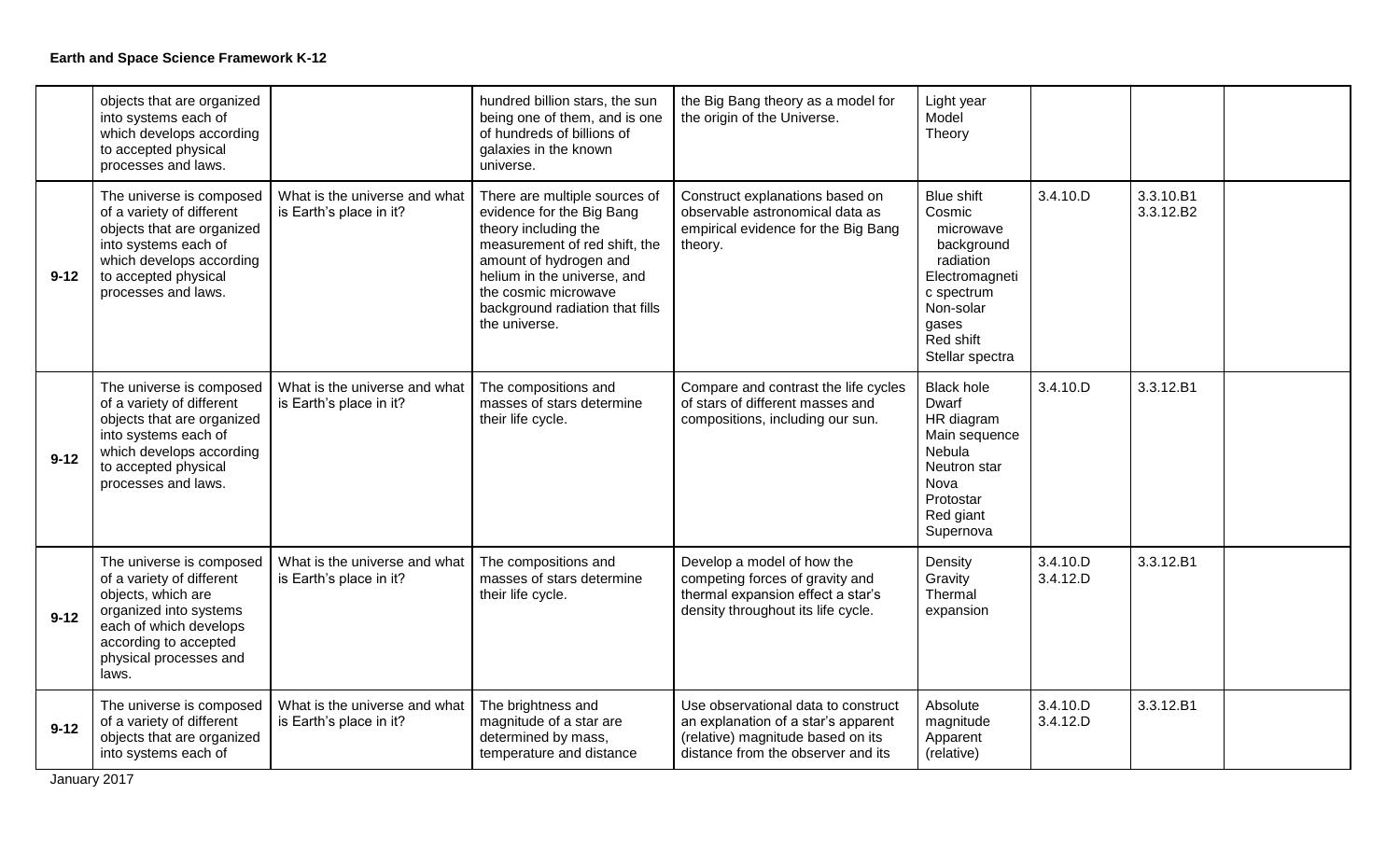|          | which develops according<br>to accepted physical<br>processes and laws.                                                                                                                                       |                                                          | from the observer.                                                                                                                                                                                                                            | mass.                                                                                                                                                                                                                                                                                                                                                   | magnitude                                                                                            |          |                                     |  |
|----------|---------------------------------------------------------------------------------------------------------------------------------------------------------------------------------------------------------------|----------------------------------------------------------|-----------------------------------------------------------------------------------------------------------------------------------------------------------------------------------------------------------------------------------------------|---------------------------------------------------------------------------------------------------------------------------------------------------------------------------------------------------------------------------------------------------------------------------------------------------------------------------------------------------------|------------------------------------------------------------------------------------------------------|----------|-------------------------------------|--|
| $9 - 12$ | The universe is composed<br>of a variety of different<br>objects that are organized<br>into systems each of<br>which develops according<br>to accepted physical<br>processes and laws.                        | What is the universe and what<br>is Earth's place in it? | Nuclear fusion within stars<br>produces all atomic nuclei<br>lighter than and including iron.<br>Heavier elements are<br>produced and distributed<br>through supernovae.                                                                      | Describe the mechanism by which<br>heavier and heavier elements are<br>produced within a star's core<br>throughout its life cycle.                                                                                                                                                                                                                      | Elements<br>Nuclear fusion<br>Nuclei<br>Supernova                                                    | 3.4.10.D | 3.3.12.B1                           |  |
| $9 - 12$ | The universe is composed<br>of a variety of different<br>objects that are organized<br>into systems each of<br>which develops according<br>to accepted physical<br>processes and laws.                        | What is the universe and what<br>is Earth's place in it? | The study of a star's spectra<br>is used to identify<br>compositional elements of a<br>star.                                                                                                                                                  | Use observational data to describe<br>the composition of stars.                                                                                                                                                                                                                                                                                         | Elements<br>Spectra                                                                                  | 3.4.10.D | 3.3.10.B2,<br>3.3.12.B1             |  |
| $9 - 12$ | The universe is composed<br>of a variety of different<br>objects that are organized<br>into systems each of<br>which develops according<br>to accepted physical<br>processes and laws.                        | What is the universe and what<br>is Earth's place in it? | Kepler's laws describe the<br>motions of orbiting objects,<br>including their elliptical paths<br>around the Sun. Orbits may<br>change due to the<br>gravitational effects from, or<br>collisions with, other objects<br>in the solar system. | Use mathematical and computational<br>representations of human-made and<br>solar system objects in order to<br>describe their motions and predict<br>their trajectories and/or collisions.                                                                                                                                                              | Elliptical<br>Kepler's laws<br>Satellite<br>Trajectory                                               | 3.4.12.B | 3.3.10.B1,<br>3.3.12.A1             |  |
| $9 - 12$ | The Earth is a complex<br>and dynamic set of<br>interconnected systems<br>(e.g. geosphere,<br>hydrosphere, atmosphere,<br>biosphere) that interact<br>over a wide range of<br>temporal and spatial<br>scales. | How and why is Earth<br>constantly changing?             | Radioactive dating to can be<br>used to determine the ages of<br>rocks and other materials<br>from the isotope ratios that<br>are present. These data can<br>be used to help determine the<br>geologic time scale.                            | Analyze actual or simulated isotope<br>ratios within earth materials to make<br>valid and reliable scientific claims<br>about the planet's age; the ages of<br>earth events and rocks; and the<br>overall time scale of earth's history.<br>(Consider the incomplete nature of<br>the Earth's rock record when<br>analyzing and interpreting the events | Elements<br>Geologic time<br>scale<br>Half-life<br>Isotope<br>Radioactive<br>(radiometric)<br>dating | 3.5.12.A | 3.3.12.A1<br>3.3.10.A1<br>3.3.12.A3 |  |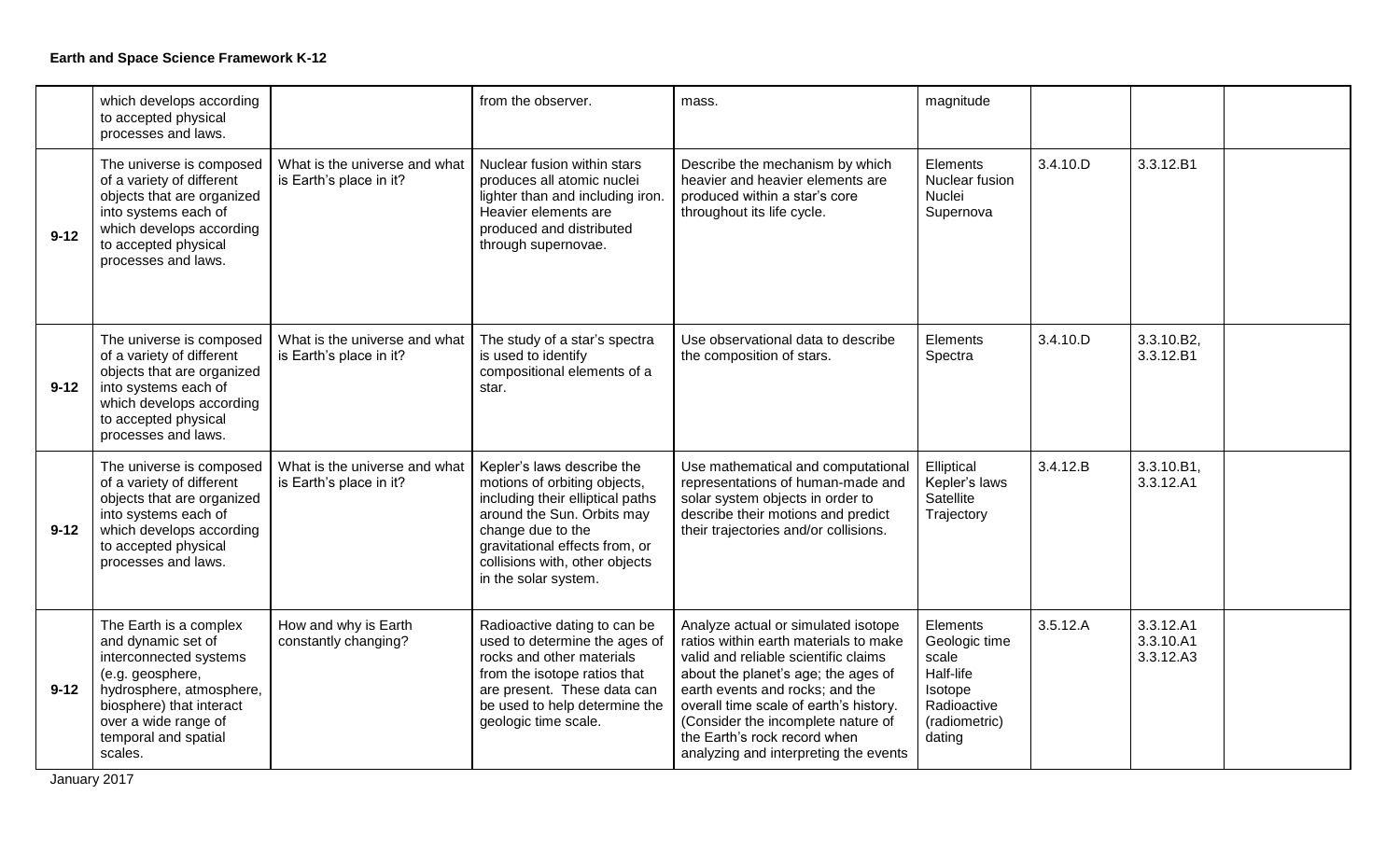|                                                                                                                                                                                                               |                                              |                                                                                                    | of Earth's distant past.)                                                                                                                                       |                                                                                                                                                                                                                                                                                                                                                                                 |          |                                     |  |
|---------------------------------------------------------------------------------------------------------------------------------------------------------------------------------------------------------------|----------------------------------------------|----------------------------------------------------------------------------------------------------|-----------------------------------------------------------------------------------------------------------------------------------------------------------------|---------------------------------------------------------------------------------------------------------------------------------------------------------------------------------------------------------------------------------------------------------------------------------------------------------------------------------------------------------------------------------|----------|-------------------------------------|--|
| The Earth is a complex<br>and dynamic set of<br>interconnected systems<br>(e.g. geosphere,<br>hydrosphere, atmosphere,<br>biosphere) that interact<br>over a wide range of<br>temporal and spatial<br>scales. | How and why is Earth<br>constantly changing? | Plate tectonics is the unifying<br>theory that explains the<br>geologic movements of the<br>Earth. | Develop a three dimensional model<br>to illustrate how Earth's internal and<br>surface processes operate to form<br>continental and ocean floor features.       | Asthenosphere<br>Conduction<br>Convection<br>Convergence<br>Crust<br>Density<br>Earthquake<br>Erosion<br>Hot spot<br>Inner core<br>Lithosphere<br>Mantle<br>Mid-Ocean<br>ridge<br>Mountain-<br>building<br>Outer core<br>Pangaea<br>Plate<br>boundaries<br>Rift<br>Rock cycle<br>Seafloor<br>spreading<br>Subduction<br>zone<br>Topography<br>Transform<br>Volcano<br>Watershed | 3.5.10.A | 3.3.10.A1                           |  |
| The Earth is a complex<br>and dynamic set of<br>interconnected systems<br>(e.g. geosphere,<br>hydrosphere, atmosphere,<br>biosphere) that interact<br>over a wide range of<br>temporal and spatial<br>scales. | How and why is Earth<br>constantly changing? | Plate tectonics is the unifying<br>theory that explains the<br>geologic movements of the<br>Earth. | Incorporate a variety of data<br>including geological evidence from<br>maps and representations of current<br>plate motions to predict future plate<br>motions. | Crust<br>Mantle<br>Convection<br>Convergent<br>Divergent<br>Transform<br>Sea-floor<br>spreading<br>Mid-ocean                                                                                                                                                                                                                                                                    | 3.5.10.A | 3.3.12.A1<br>3.3.10.A1<br>3.3.12.A3 |  |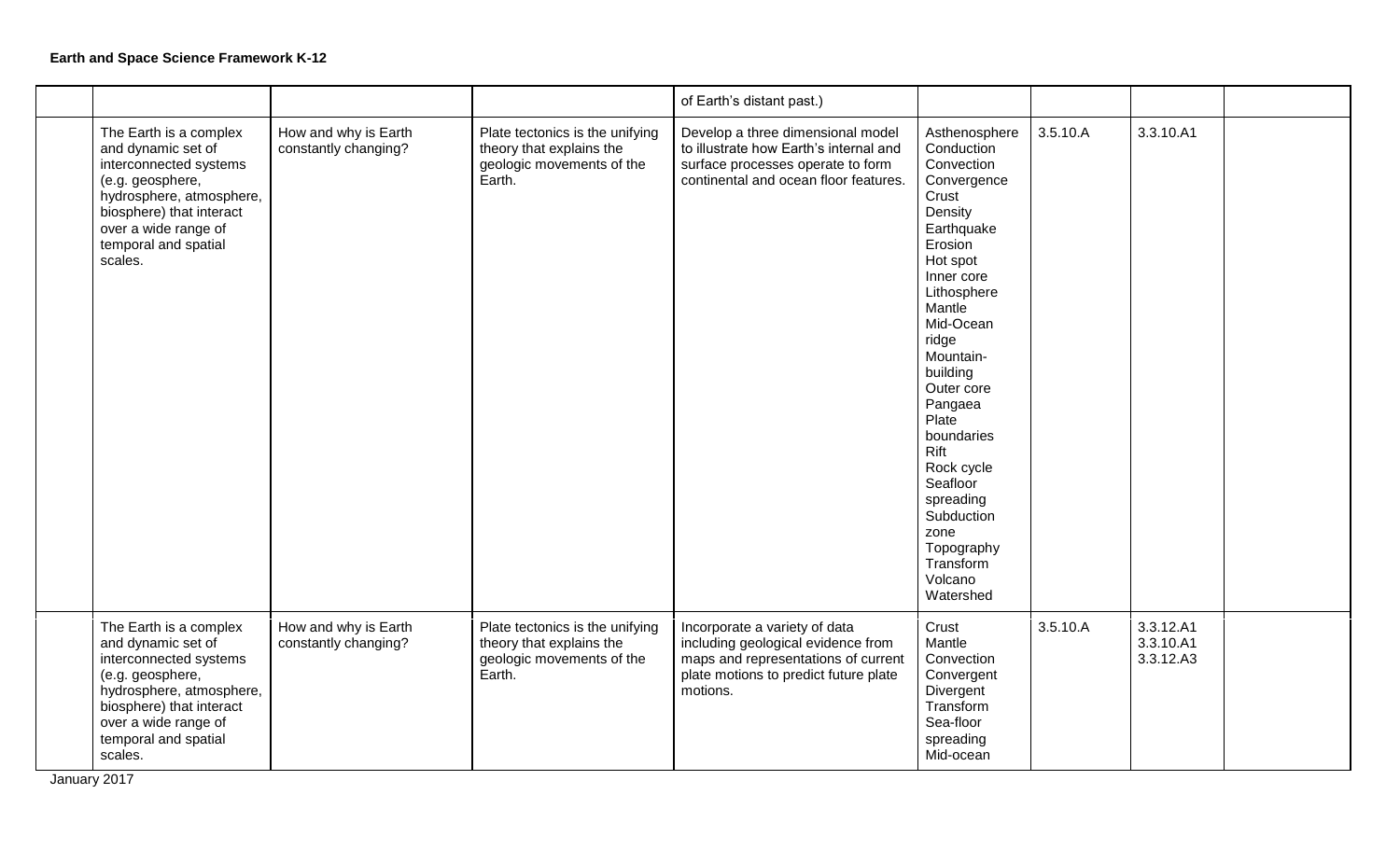|          |                                                                                                                                                                                                               |                                              |                                                                                                                                                                                                                                                                                              |                                                                                                                                                                                                                                         | ridge<br>Mountain-<br>building                                                                                                                                                                 |          |                                     |  |
|----------|---------------------------------------------------------------------------------------------------------------------------------------------------------------------------------------------------------------|----------------------------------------------|----------------------------------------------------------------------------------------------------------------------------------------------------------------------------------------------------------------------------------------------------------------------------------------------|-----------------------------------------------------------------------------------------------------------------------------------------------------------------------------------------------------------------------------------------|------------------------------------------------------------------------------------------------------------------------------------------------------------------------------------------------|----------|-------------------------------------|--|
| $9 - 12$ | The Earth is a complex<br>and dynamic set of<br>interconnected systems<br>(e.g. geosphere,<br>hydrosphere, atmosphere,<br>biosphere) that interact<br>over a wide range of<br>temporal and spatial<br>scales. | How and why is Earth<br>constantly changing? | The radioactive decay of<br>unstable isotopes continually<br>generates new energy within<br>Earth's crust and mantle<br>providing the primary source<br>of the heat that drives mantle<br>convection. Plate tectonics<br>can be viewed as the surface<br>expression of mantle<br>convection. | Use a model for Earth's interior<br>including the mechanisms of thermal<br>convection to support the<br>explanation for the cycling of matter<br>within the Earth.                                                                      | Crust<br>Cycling of<br>matter<br>Geochemical<br>cycle<br>Isotopes<br>Mantle<br><b>Plate Tectonics</b><br>Radioactive<br>decay<br>Thermal<br>convection                                         | 3.5.12.A | 3.3.12.A1<br>3.3.12.A3              |  |
| $9 - 12$ | The Earth is a complex<br>and dynamic set of<br>interconnected systems<br>(e.g. geosphere,<br>hydrosphere, atmosphere,<br>biosphere) that interact<br>over a wide range of<br>temporal and spatial<br>scales. | How and why is Earth<br>constantly changing? | In addition to studying the<br>early rock record, scientists<br>can also learn about early<br>Earth by studying objects in<br>the solar system such as<br>lunar rocks, asteroids,<br>comets, and meteorites,<br>which have changed little over<br>time.                                      | Construct an account of Earth's<br>formation and early history (e.g. $-$<br>origin of oceanic and atmospheric<br>components) from evidence acquired<br>from the study of ancient Earth<br>materials and objects in our solar<br>system. | Asteroid<br>Comet<br>Geology<br>Meteorite<br>Volcanic<br>activity                                                                                                                              | 3.5.10.A | 3.3.12.A3                           |  |
| $9 - 12$ | The Earth is a complex<br>and dynamic set of<br>interconnected systems<br>(e.g. geosphere,<br>hydrosphere, atmosphere,<br>biosphere) that interact<br>over a wide range of<br>temporal and spatial<br>scales. | How and why is Earth<br>constantly changing? | Continental rocks, which can<br>be older than 4 billion years,<br>are generally much older than<br>rocks on the ocean floor,<br>which are less than 200<br>million years old.                                                                                                                | Construct explanations using the<br>theory of plate tectonics for patterns<br>in the general trends of the ages of<br>both continental and oceanic crust.                                                                               | <b>Basalt</b><br>Continental<br>crust<br>Granite<br>Igneous<br>Mantle<br>Metamorphic<br>Mid-ocean<br>ridge<br>Mountain-<br>building<br>Oceanic crust<br>Paleo-<br>magnetism<br>Plate tectonics | 3.5.10.A | 3.3.12.A1<br>3.3.10.A1<br>3.3.12.A3 |  |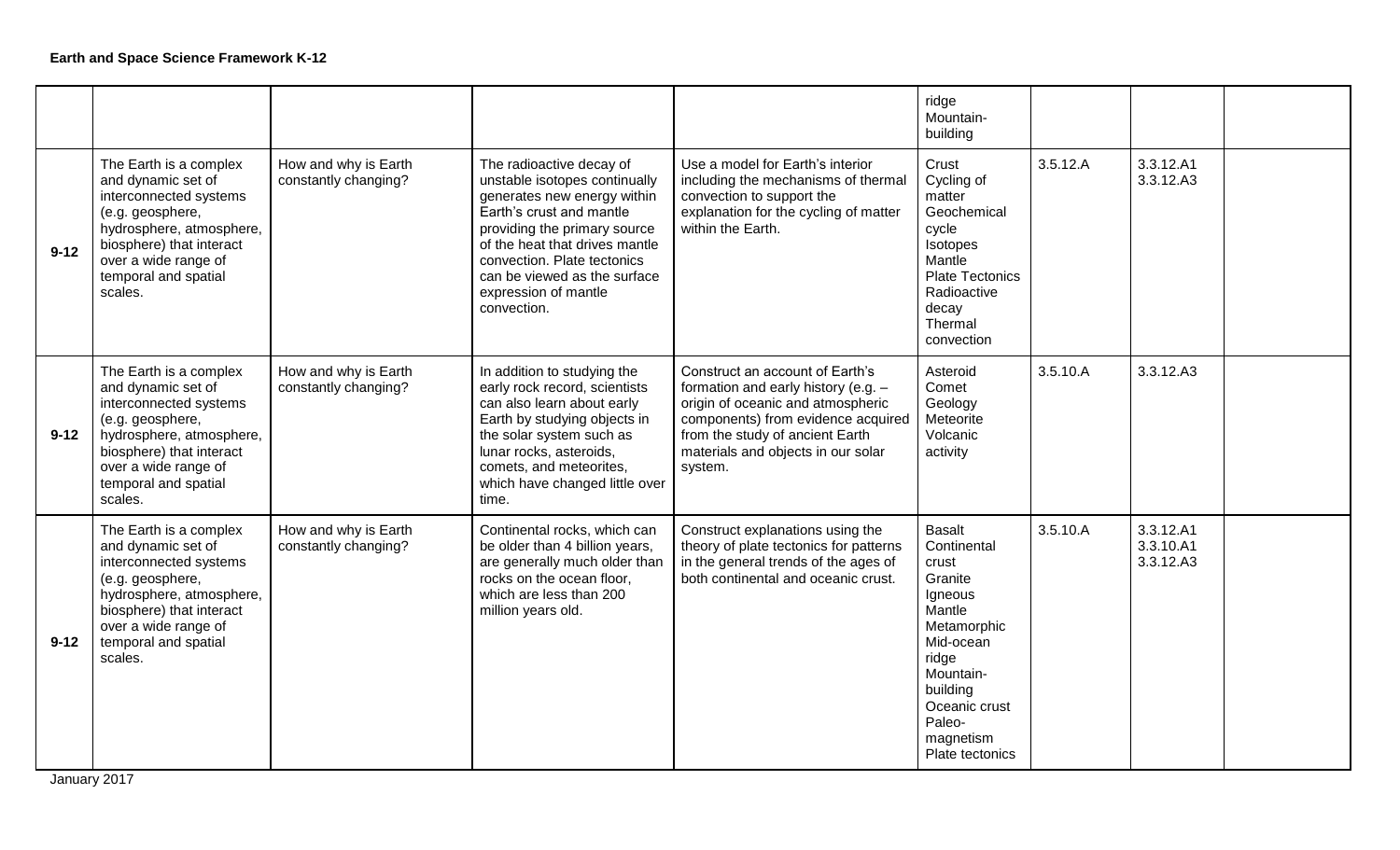|          |                                                                                                                                                                                                               |                                              |                                                                                                                                                                          |                                                                                                                                                                                 | Rock cycle<br>Sea-floor<br>spreading<br>Sedimentary<br>Subduction                                                                                                                                                     |                                              |                                                               |             |
|----------|---------------------------------------------------------------------------------------------------------------------------------------------------------------------------------------------------------------|----------------------------------------------|--------------------------------------------------------------------------------------------------------------------------------------------------------------------------|---------------------------------------------------------------------------------------------------------------------------------------------------------------------------------|-----------------------------------------------------------------------------------------------------------------------------------------------------------------------------------------------------------------------|----------------------------------------------|---------------------------------------------------------------|-------------|
| $9 - 12$ | The Earth is a complex<br>and dynamic set of<br>interconnected systems<br>(e.g. geosphere,<br>hydrosphere, atmosphere,<br>biosphere) that interact<br>over a wide range of<br>temporal and spatial<br>scales. | How and why is Earth<br>constantly changing? | Our model of Earth includes a<br>hot but solid inner core, a<br>liquid outer core, a plastic<br>mantle, and a solid crust.                                               | Integrate evidence from seismic<br>waves, reconstructions of Earth's<br>magnetic field and states of matter to<br>map the boundaries of the internal<br>structure of the Earth. | Crust<br>Inner core<br>Liquid<br>Magnetic field<br>Mantle<br>Outer core<br>Plasticity<br>Seismic waves<br>Solid                                                                                                       | 3.5.10.A                                     | 3.3.12.A1<br>3.3.10.A1<br>3.3.12.A3                           |             |
| $9 - 12$ | The Earth is a complex<br>and dynamic set of<br>interconnected systems<br>(e.g. geosphere,<br>hydrosphere, atmosphere,<br>biosphere) that interact<br>over a wide range of<br>temporal and spatial<br>scales. | How and why is Earth<br>constantly changing? | The many dynamic and<br>delicate feedbacks between<br>the biosphere and other Earth<br>systems cause a continual<br>coevolution of Earth's surface<br>and its organisms. | Construct an argument based on<br>evidence about the simultaneous<br>coevolution of Earth's systems and<br>life on earth.                                                       | Atmosphere<br>Biosphere<br>Fossil<br>Geosphere<br>Hydrosphere<br>Lithosphere                                                                                                                                          | 3.1.10.A                                     | 3.3.10.A3                                                     | BIO.B.3.2.1 |
|          | The Earth is a complex<br>and dynamic set of<br>interconnected systems<br>(e.g. geosphere,<br>hydrosphere, atmosphere,<br>biosphere) that interact<br>over a wide range of<br>temporal and spatial<br>scales. | How and why is Earth<br>constantly changing? | Biogeochemical cycles<br>provide Earth's<br>interconnected systems with a<br>flow of energy and cycling of<br>matter.                                                    | Develop qualitative models to<br>describe biogeochemical cycles<br>among the hydrosphere,<br>atmosphere, geosphere, and<br>biosphere.                                           | Atmosphere<br>Biosphere<br>Carbon cycle<br>Chemical<br>properties<br>Geosphere<br>Hydrosphere<br>Nitrogen cycle<br>Water<br>(hydrologic)<br>cycle<br>Phosphorous<br>cycle<br>Photosynthesis<br>Physical<br>properties | 3.1.10.A<br>3.1.12.A<br>3.5.10.C<br>3.5.10.D | 3.3.10.A2<br>3.3.10.A3<br>3.3.10.A4<br>3.3.10.A5<br>3.3.12.A5 | BIO.B.4.2.3 |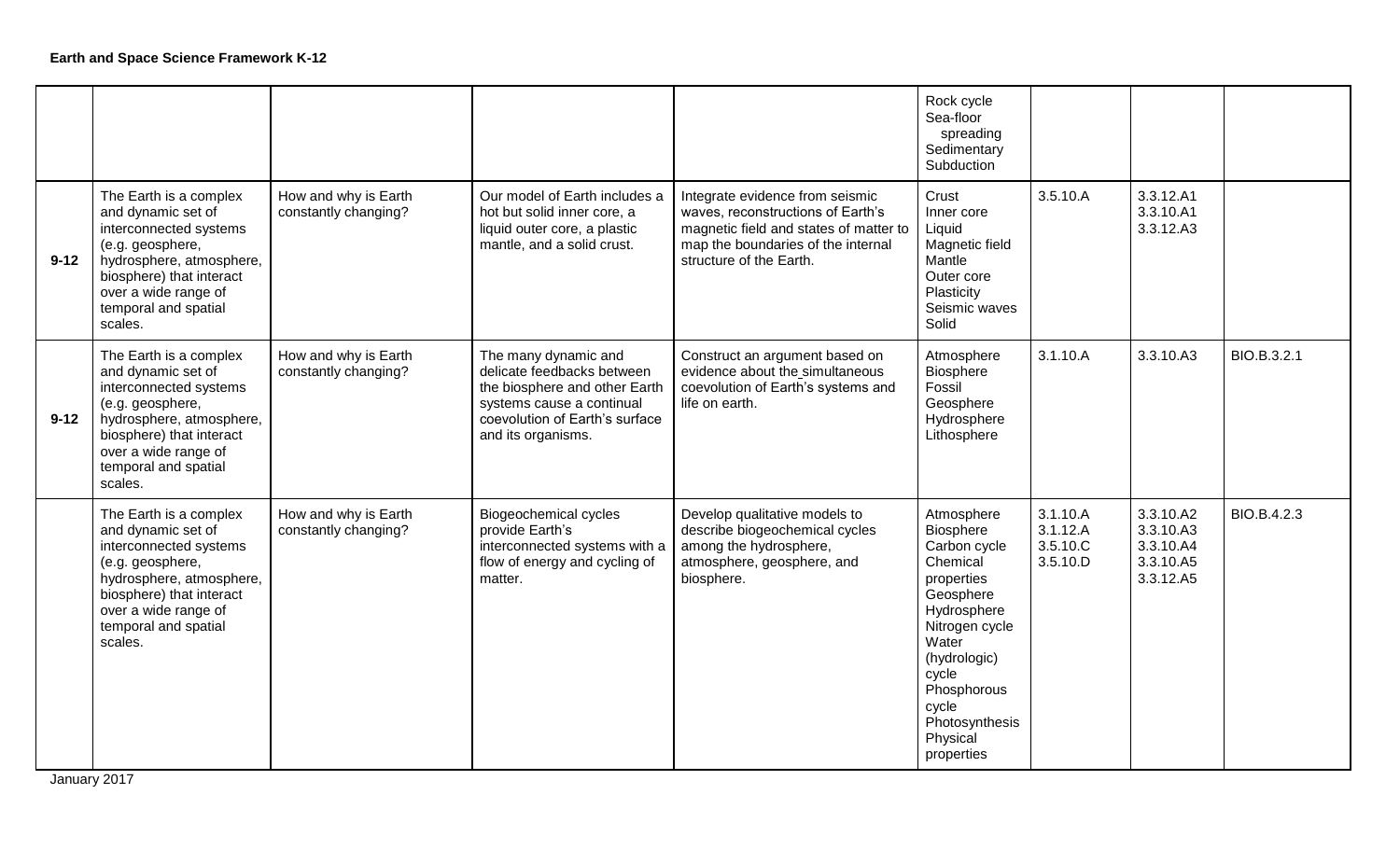| $9 - 12$ | The Earth is a complex<br>and dynamic set of<br>interconnected systems<br>(e.g. geosphere,<br>hydrosphere, atmosphere,<br>biosphere) that interact<br>over a wide range of<br>temporal and spatial<br>scales. | How and why is Earth<br>constantly changing?                           | Earth's climate depends on<br>the sun's output of<br>electromagnetic radiation, as<br>well as that energy's<br>reflection, absorption and re-<br>radiation by various Earth<br>systems and types of<br>surfaces.   | Use models of the flow of energy<br>between the sun and Earth's<br>atmosphere, ocean and land to<br>support explanations of how Earth's<br>radiative energy balance is affected<br>by the absorption and retention of<br>heat in Earth's atmosphere. | Absorption<br>Atmosphere<br>Biosphere<br>Climate<br>Electromagneti<br>c radiation<br>Equilibrium<br>Geosphere<br>Hydrosphere<br>Radiation<br>Re-radiation<br>Reflection | 3.5.12.C             | 3.3.12.A6              |
|----------|---------------------------------------------------------------------------------------------------------------------------------------------------------------------------------------------------------------|------------------------------------------------------------------------|--------------------------------------------------------------------------------------------------------------------------------------------------------------------------------------------------------------------|------------------------------------------------------------------------------------------------------------------------------------------------------------------------------------------------------------------------------------------------------|-------------------------------------------------------------------------------------------------------------------------------------------------------------------------|----------------------|------------------------|
| $9 - 12$ | The Earth is a complex<br>and dynamic set of<br>interconnected systems<br>(e.g. geosphere,<br>hydrosphere, atmosphere,<br>biosphere) that interact<br>over a wide range of<br>temporal and spatial<br>scales. | How and why is Earth<br>constantly changing?                           | Climate changes happen on<br>various time scales (e.g. -<br>sun's energy output, Earth's<br>orbit, tectonic events, ocean<br>circulation, volcanic activity,<br>glaciers, vegetation, and/or<br>human activities). | Use data to graphically represent<br>and draw conclusions about the<br>causes and effects of climate change<br>over 10-100s years; 1,000s-10,000s<br>years; and 100,000s-1,000,000s.                                                                 | Climate change<br>Global warming                                                                                                                                        | 3.5.10.C             | 3.3.12.A6              |
| $9 - 12$ | The Earth is a complex<br>and dynamic set of<br>interconnected systems<br>(e.g. geosphere,<br>hydrosphere, atmosphere,<br>biosphere) that interact<br>over a wide range of<br>temporal and spatial<br>scales. | How and why is Earth<br>constantly changing?                           | Climate changes happen on<br>various time scales (e.g. -<br>sun's energy output, Earth's<br>orbit, tectonic events, ocean<br>circulation, volcanic activity,<br>glaciers, vegetation, and/or<br>human activities). | Use geoscience data and the results<br>from global climate models to make<br>evidence-based forecasts of climate<br>change.                                                                                                                          | Climate change<br>Climate models<br>El Nino<br>Global warming<br>Greenhouse<br>gases<br>La Nina<br>Meteorology                                                          | 3.5.12.C             | 3.3.12.A.6             |
| $9 - 12$ | The Earth's processes<br>effect and are affected by<br>human activities.                                                                                                                                      | How do Earth's processes<br>and human activities affect<br>each other? | Resource availability has<br>influenced the development of<br>human society.                                                                                                                                       | Evaluate the impact of the availability<br>of renewable and nonrenewable<br>resources on the development of a<br>civilization.                                                                                                                       | <b>Biofuels</b><br>Civilization<br>Nonrenewable<br>Renewable<br>Resources<br>Society                                                                                    | 3.5.10.B<br>3.8.10.A | 3.3.12.A2              |
| $9 - 12$ | The Earth's processes<br>effect and are affected by                                                                                                                                                           | How do Earth's processes<br>and human activities affect                | The extraction of resources<br>and production of energy                                                                                                                                                            | Evaluate the impact on Earth's<br>systems of using renewable and                                                                                                                                                                                     | <b>Benefit</b><br>Biogeochemica                                                                                                                                         | 3.5.10.B<br>3.5.12.B | 3.3.12.A2<br>3.3.10.A7 |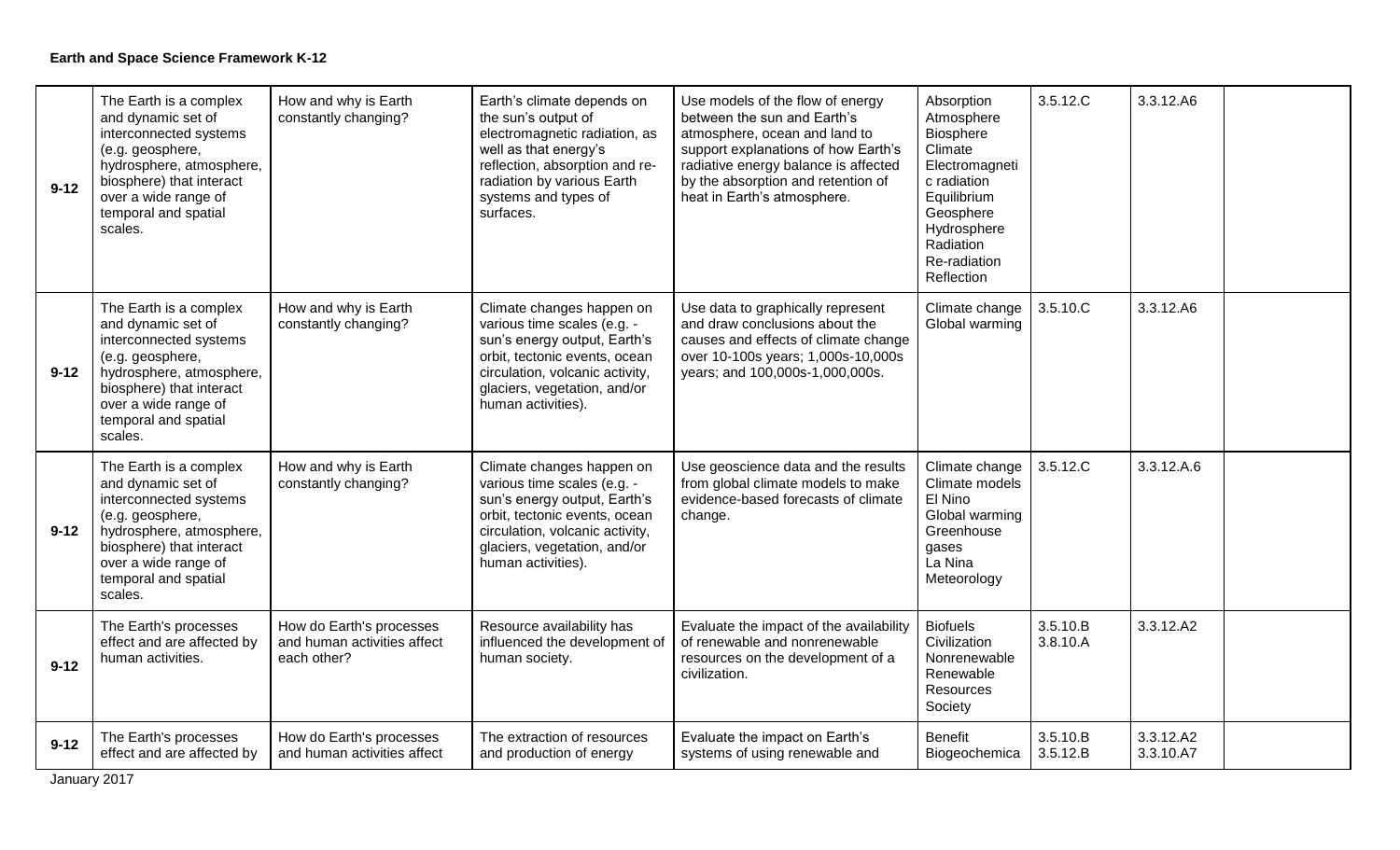|          | human activities.                                                       | each other?                                                            | have benefits and risks.                                                                                                                                                    | nonrenewable resources.                                                                                                                                                                                                                                                                                                                                                                                                                                                                  | I cycles                                                                                                                                                                                                                                                                                                                                            |                                                                      | 3.3.12.A7                                                                                                |  |
|----------|-------------------------------------------------------------------------|------------------------------------------------------------------------|-----------------------------------------------------------------------------------------------------------------------------------------------------------------------------|------------------------------------------------------------------------------------------------------------------------------------------------------------------------------------------------------------------------------------------------------------------------------------------------------------------------------------------------------------------------------------------------------------------------------------------------------------------------------------------|-----------------------------------------------------------------------------------------------------------------------------------------------------------------------------------------------------------------------------------------------------------------------------------------------------------------------------------------------------|----------------------------------------------------------------------|----------------------------------------------------------------------------------------------------------|--|
|          |                                                                         |                                                                        |                                                                                                                                                                             |                                                                                                                                                                                                                                                                                                                                                                                                                                                                                          | <b>Biome</b><br>Biosphere<br>Carrying<br>capacity<br>Community<br>Consumption<br>Cost<br>Desertification<br>Earth system<br>Ecology<br>Economical<br>Ecosystem<br>Environment<br>Extinction<br>Geopolitical<br>Habitat<br>Nonrenewable<br>Pollution<br>Population<br>Renewable<br><b>Risk</b><br>Species<br>Sustainability<br>System<br>Temperature |                                                                      | 4.1.10.B<br>4.1.12.B<br>4.1.10.C<br>4.1.12.C<br>4.3.10.A<br>4.3.12.A<br>4.3.10.B<br>4.3.12.B<br>4.5.10.A |  |
| $9 - 12$ | The Earth's processes<br>effect and are affected by<br>human activities | How do Earth's processes<br>and human activities affect<br>each other? | Human activities have<br>significantly altered the<br>biosphere, sometimes<br>damaging or destroying<br>natural habitats and causing<br>the extinction of other<br>species. | Investigate human environmental<br>impacts, comparing the kinds of<br>solutions that are feasible, and<br>designing and analyzing solutions<br>that could reduce that impact (e.g.<br>examples of human impacts can<br>include water usage, such as the<br>withdrawal of water from streams<br>and aquifers or the construction of<br>dams and levees; land usage such<br>as urban development, agriculture or<br>the removal of wetlands; and<br>pollution such as of the air, water or | Abiotic<br><b>Biotic</b><br>Conservation<br>Evidence<br>Extinction<br>Human impact<br>Hypothesis<br>Land use<br>Model<br>Pollution<br>Urban<br>development<br>Wetlands                                                                                                                                                                              | 3.8.10.A<br>3.8.10.B<br>3.8.10.C<br>3.8.12.A<br>3.8.12.B<br>3.8.12.C | 4.1.10.A<br>4.1.12.A<br>4.5.10.D<br>4.1.10.E<br>4.2.10.B<br>4.2.12.B<br>4.5.12.A                         |  |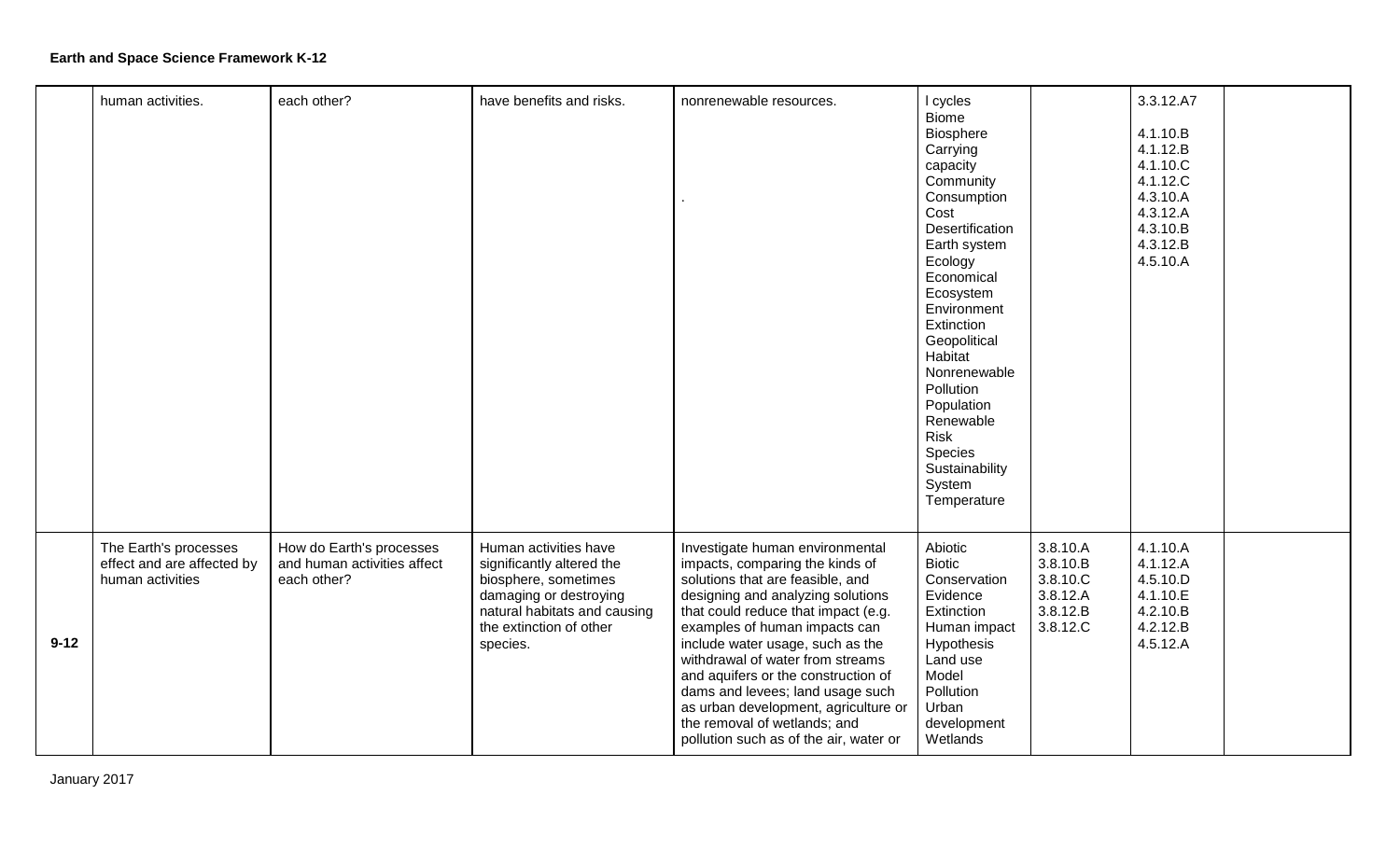|          |                                                                          |                                                                        |                                                                                                                                                                             | land.                                                                                                                                                                                                                                                                                                                                                                                                                                                                                                                                                                                                                                                                                                                                                                                               |                                                                                                                                                                                                                                                                                                |                                                                      |                                                                        |  |
|----------|--------------------------------------------------------------------------|------------------------------------------------------------------------|-----------------------------------------------------------------------------------------------------------------------------------------------------------------------------|-----------------------------------------------------------------------------------------------------------------------------------------------------------------------------------------------------------------------------------------------------------------------------------------------------------------------------------------------------------------------------------------------------------------------------------------------------------------------------------------------------------------------------------------------------------------------------------------------------------------------------------------------------------------------------------------------------------------------------------------------------------------------------------------------------|------------------------------------------------------------------------------------------------------------------------------------------------------------------------------------------------------------------------------------------------------------------------------------------------|----------------------------------------------------------------------|------------------------------------------------------------------------|--|
| $9 - 12$ | The Earth's processes<br>effect and are affected by<br>human activities. | How do Earth's processes<br>and human activities affect<br>each other? | Human activities have<br>significantly altered the<br>biosphere, sometimes<br>damaging or destroying<br>natural habitats and causing<br>the extinction of other<br>species. | Construct an argument from<br>evidence for how increases in human<br>population and consumption of<br>natural resources impact Earth's<br>systems.<br>(Examples of evidence include<br>appropriate databases on human<br>populations and the rates of<br>consumption of food and natural<br>resources such as fresh water,<br>minerals and energy. Examples of<br>impacts may include changes to the<br>appearance, composition and<br>structure of Earth's systems as well<br>as the rates at which they change.)<br>NOTE: The consequences of<br>increases in human populations and<br>consumption of natural resources are<br>described by science. Even though<br>science does not decide upon the<br>actions societies take, science can<br>help predict the consequences of<br>those actions. | Biogeochemica<br>I cycles<br>Carrying<br>capacity<br>Consumption<br>Earth systems<br>Equilibrium<br>Hypothesis<br>Model<br>Natural<br>resources<br>Non-point<br>source pollution<br>Point source<br>pollution<br>Rate of<br>consumption<br><b>Risk</b><br>management<br>Scientific<br>evidence | 3.8.10.A<br>3.8.10.B<br>3.8.10.C<br>3.8.12.A<br>3.8.12.B<br>3.8.12.C | 3.3.10.A7<br>3.3.12.A7<br>4.1.10.A<br>4.5.10.C<br>4.5.12.C             |  |
| $9 - 12$ | The Earth's processes<br>effect and are affected by<br>human activities. | How do Earth's processes<br>and human activities affect<br>each other? | Scientists and engineers can<br>make major contributions by<br>developing technologies that<br>produce less pollution and<br>waste.                                         | Evaluate or refine a technological<br>solution that reduces impacts of<br>human activities on natural systems.                                                                                                                                                                                                                                                                                                                                                                                                                                                                                                                                                                                                                                                                                      | <b>Best</b><br>management<br>practices<br>Engineering<br>design process<br>Green<br>infrastructure<br>Mitigation<br>Model<br>Pollution<br>Technology<br>Recycling<br>Sustainability                                                                                                            | 3.8.10.B<br>3.8.12.B<br>3.8.10.C<br>3.8.12.C                         | 3.4.10.A3<br>3.4.12.A3<br>4.5.12.D<br>4.1.12.E<br>4.3.10.D<br>4.3.12.D |  |